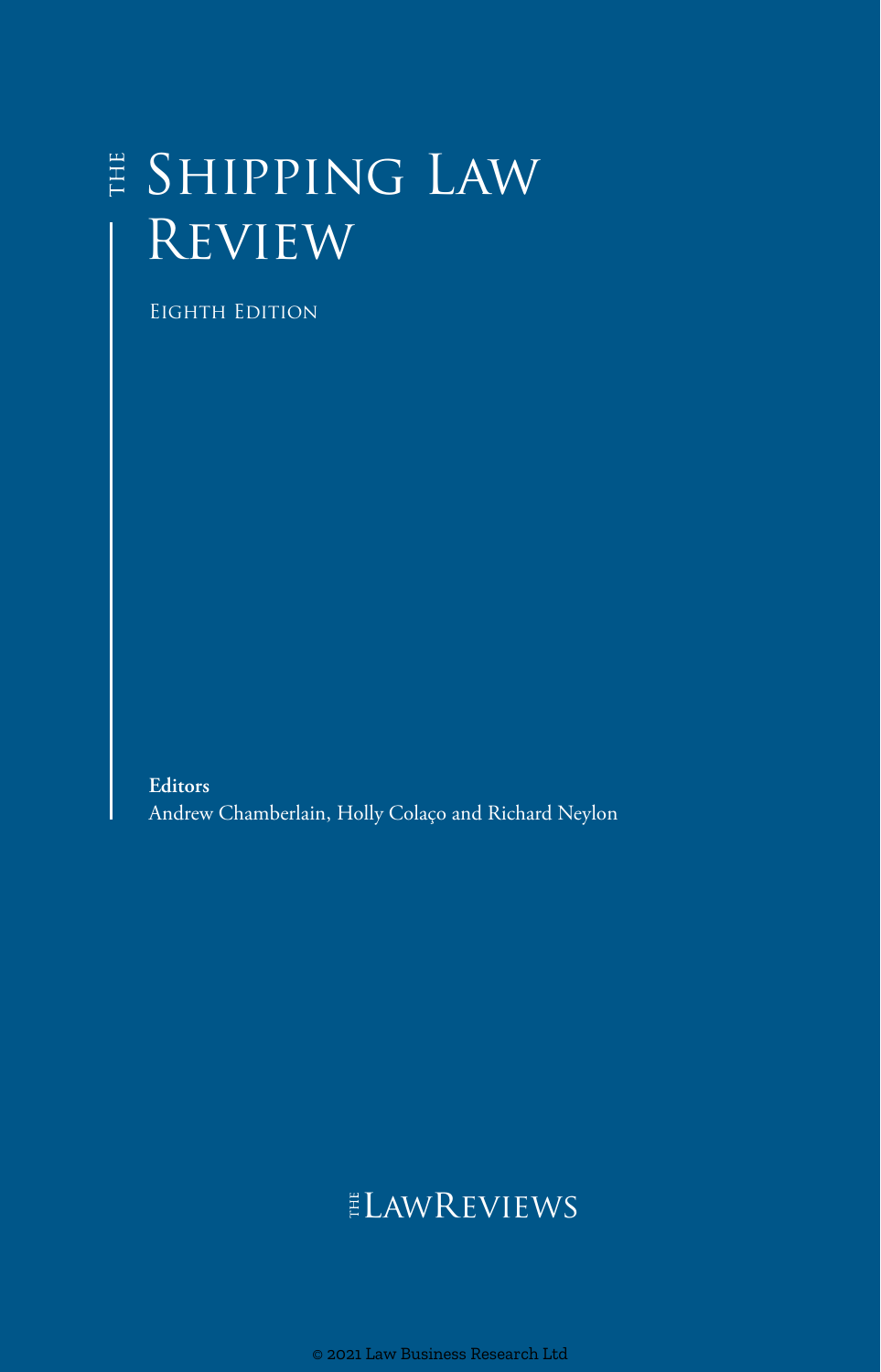# Shipping Law **REVIEW**

Eighth Edition

Reproduced with permission from Law Business Research Ltd This article was first published in June 2021 For further information please contact Nick.Barette@thelawreviews.co.uk

**Editors** Andrew Chamberlain, Holly Colaço and Richard Neylon

## ELAWREVIEWS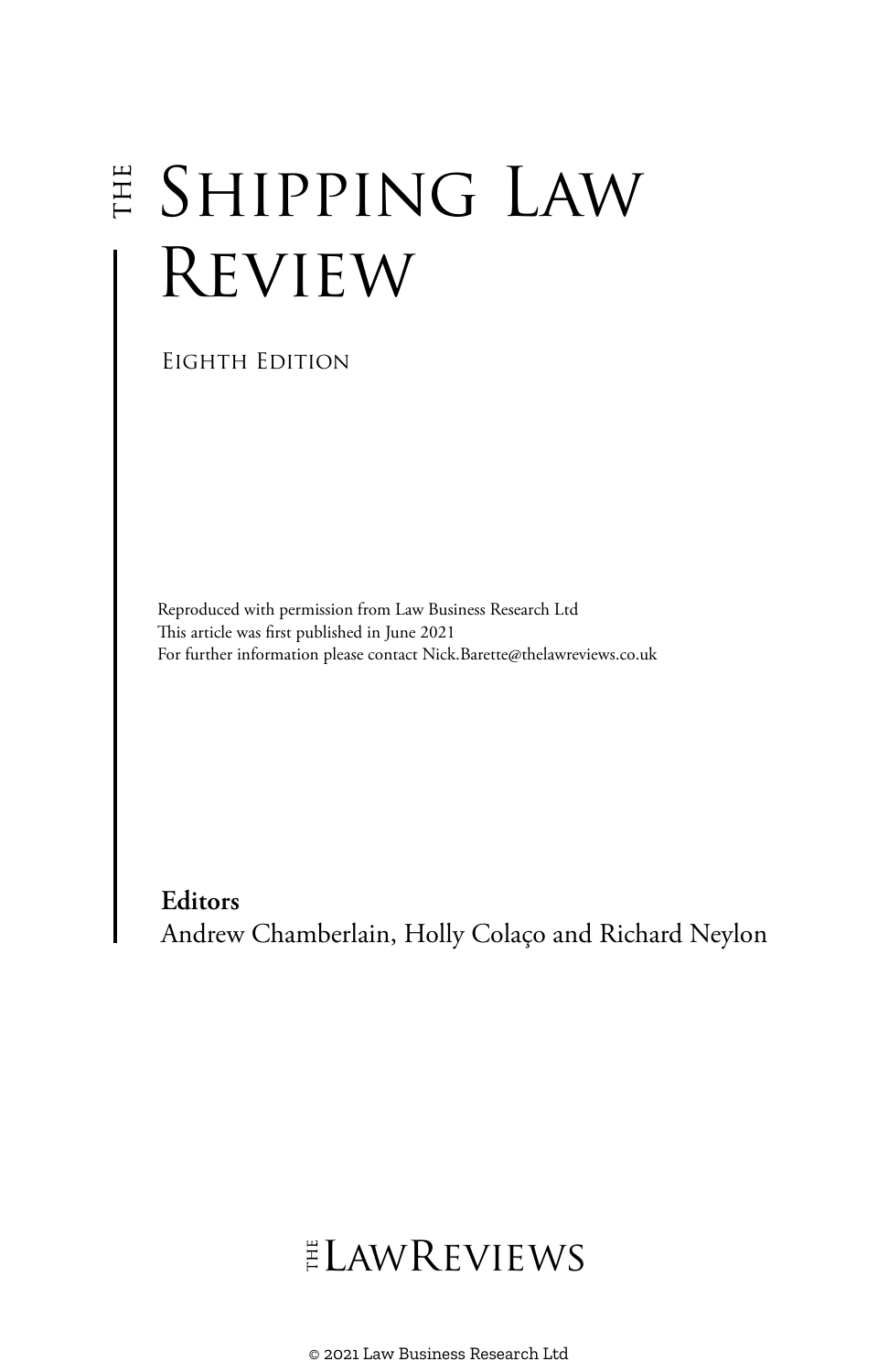#### PUBLISHER Clare Bolton

#### HEAD OF BUSINESS DEVELOPMENT Nick Barette

#### TEAM LEADERS Jack Bagnall, Joel Woods

#### BUSINESS DEVELOPMENT MANAGERS Katie Hodgetts, Rebecca Mogridge

BUSINESS DEVELOPMENT EXECUTIVE Olivia Budd

> RESEARCH LEAD Kieran Hansen

#### EDITORIAL COORDINATOR Hannah Higgins

PRODUCTION AND OPERATIONS DIRECTOR Adam Myers

> PRODUCTION EDITOR Caroline Fewkes

> > **SUBEDITOR** Martin Roach

CHIEF EXECUTIVE OFFICER Nick Brailey

Published in the United Kingdom by Law Business Research Ltd, London Meridian House, 34–35 Farringdon Street, London, EC4A 4HL, UK © 2021 Law Business Research Ltd www.TheLawReviews.co.uk

No photocopying: copyright licences do not apply. The information provided in this publication is general and may not apply in a specific situation, nor does it necessarily represent the views of authors' firms or their clients. Legal advice should always be sought before taking any legal action based on the information provided. The publishers accept no responsibility for any acts or omissions contained herein. Although the information provided was accurate as at May 2021, be advised that this is a developing area. Enquiries concerning reproduction should be sent to Law Business Research, at the address above. Enquiries concerning editorial content should be directed to the Publisher – clare.bolton@lbresearch.com

#### ISBN 978-1-83862-828-4

Printed in Great Britain by Encompass Print Solutions, Derbyshire Tel: 0844 2480 112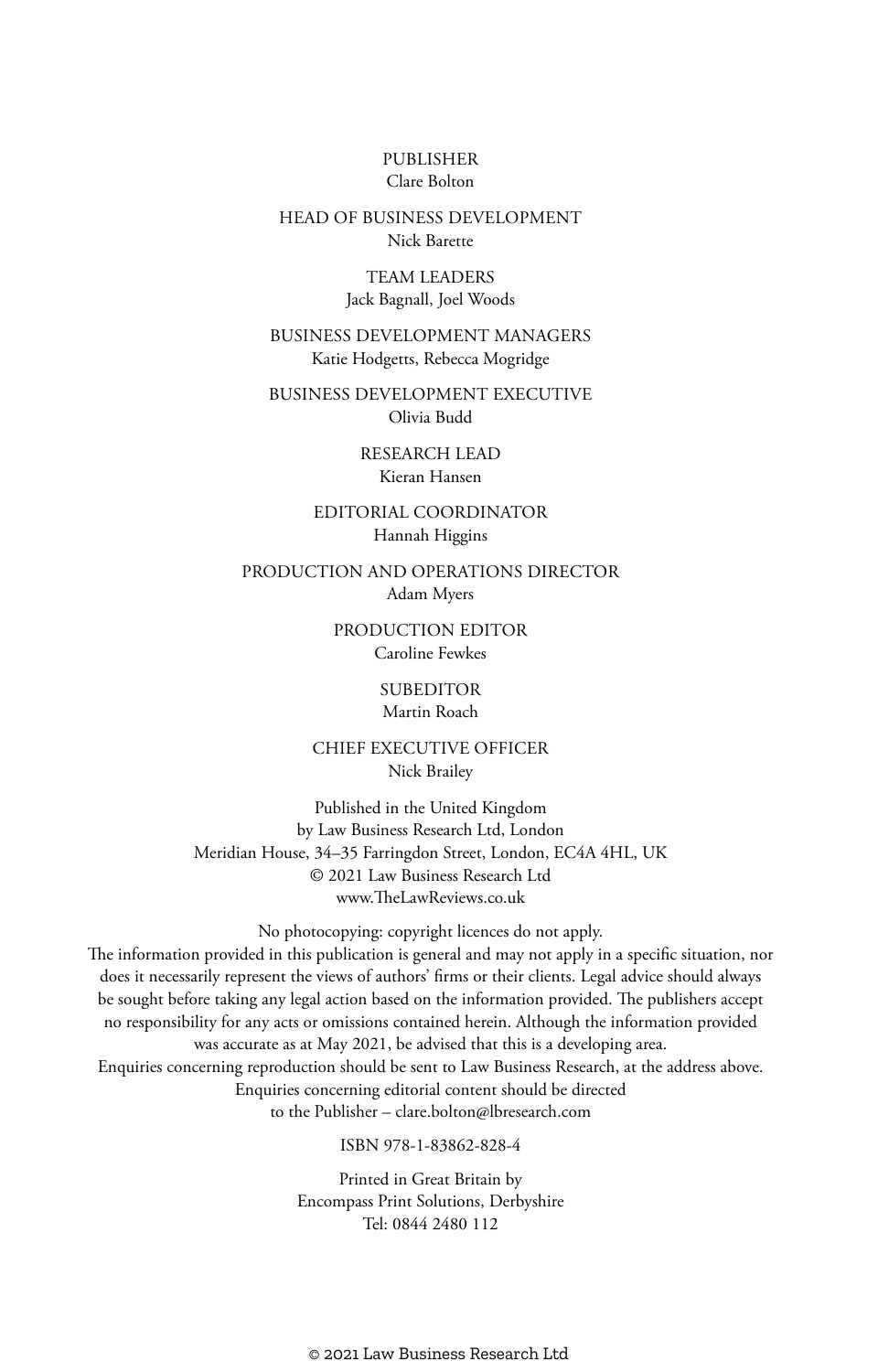## ACKNOWLEDGEMENTS

The publisher acknowledges and thanks the following for their assistance throughout the preparation of this book:

#### ADAME GONZÁLEZ DE CASTILLA & BESIL

#### A KARITZIS & ASSOCIATES LLC

#### ANDRADE DIAS & ASSOCIADOS – SOCIEDADE DE ADVOGADOS, SP, RL

#### ASIALEGAL LLC

#### BAE, KIM & LEE LLC

#### BLACK SEA LAW COMPANY LLC

#### BLOOMFIELD LP

#### BOSE & MITRA & CO

#### COSTA, ALBINO & LASALVIA ADVOGADOS

#### FRANCO & ABOGADOS ASOCIADOS

#### GAUCI-MAISTRE XYNOU

#### GORRISSEN FEDERSPIEL

#### HARRIS & CO MARITIME LAW OFFICE

#### HESKETH HENRY

#### **HFW**

#### IN LAW OFFICE

#### JORQUIERA & ROZAS ABOGADOS

#### MAPLES GROUP

#### MESTRE ABOGADOS

#### MORGAN & MORGAN

#### PALACIOS, PRONO & TALAVERA

#### PPT LEGAL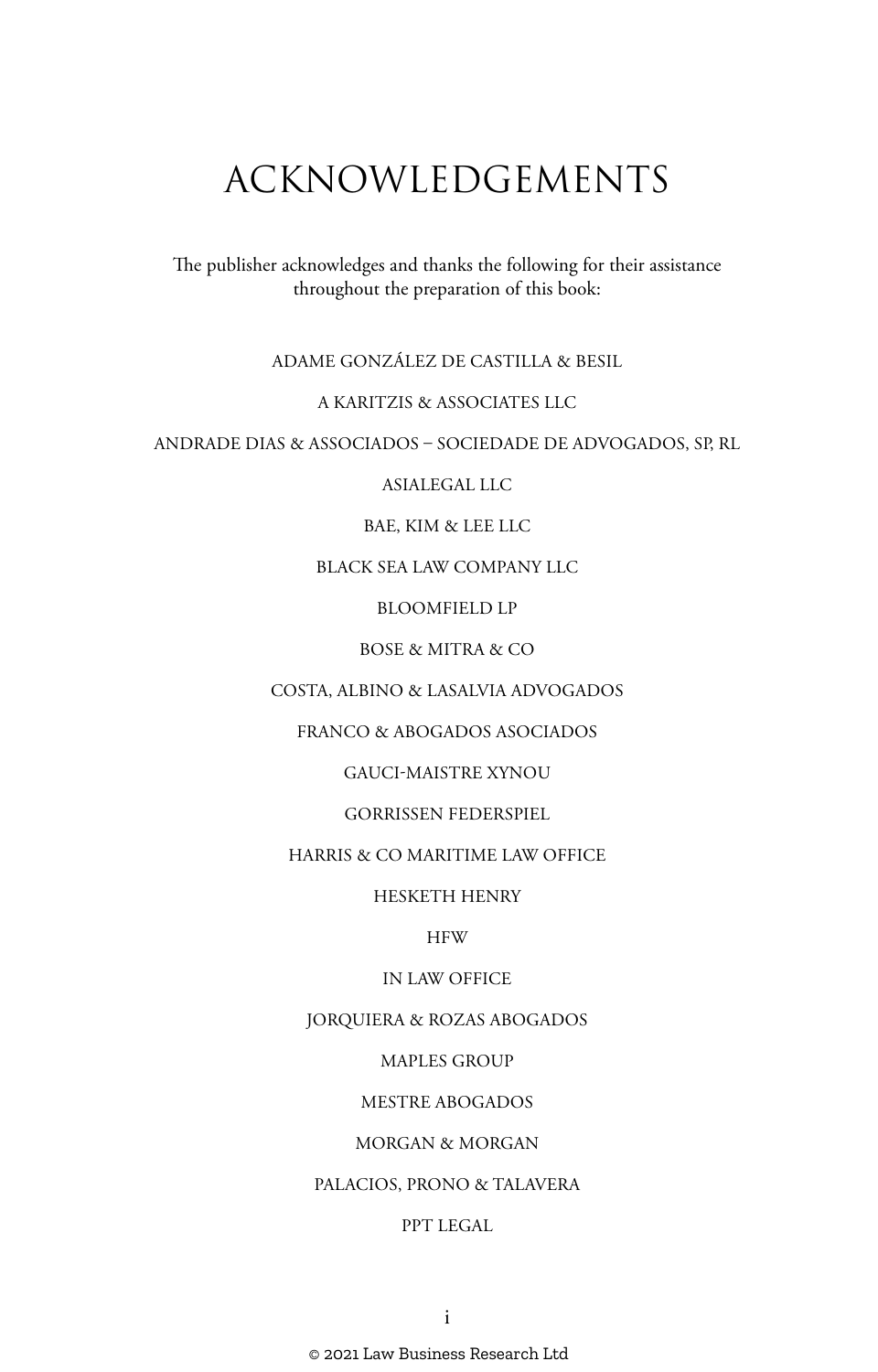## SABATINO PIZZOLANTE ABOGADOS MARÍTIMOS & COMERCIALES STUDIO LEGALE MORDIGLIA TMI ASSOCIATES VERALAW (DEL ROSARIO RABOCA GONZALES GRASPARIL)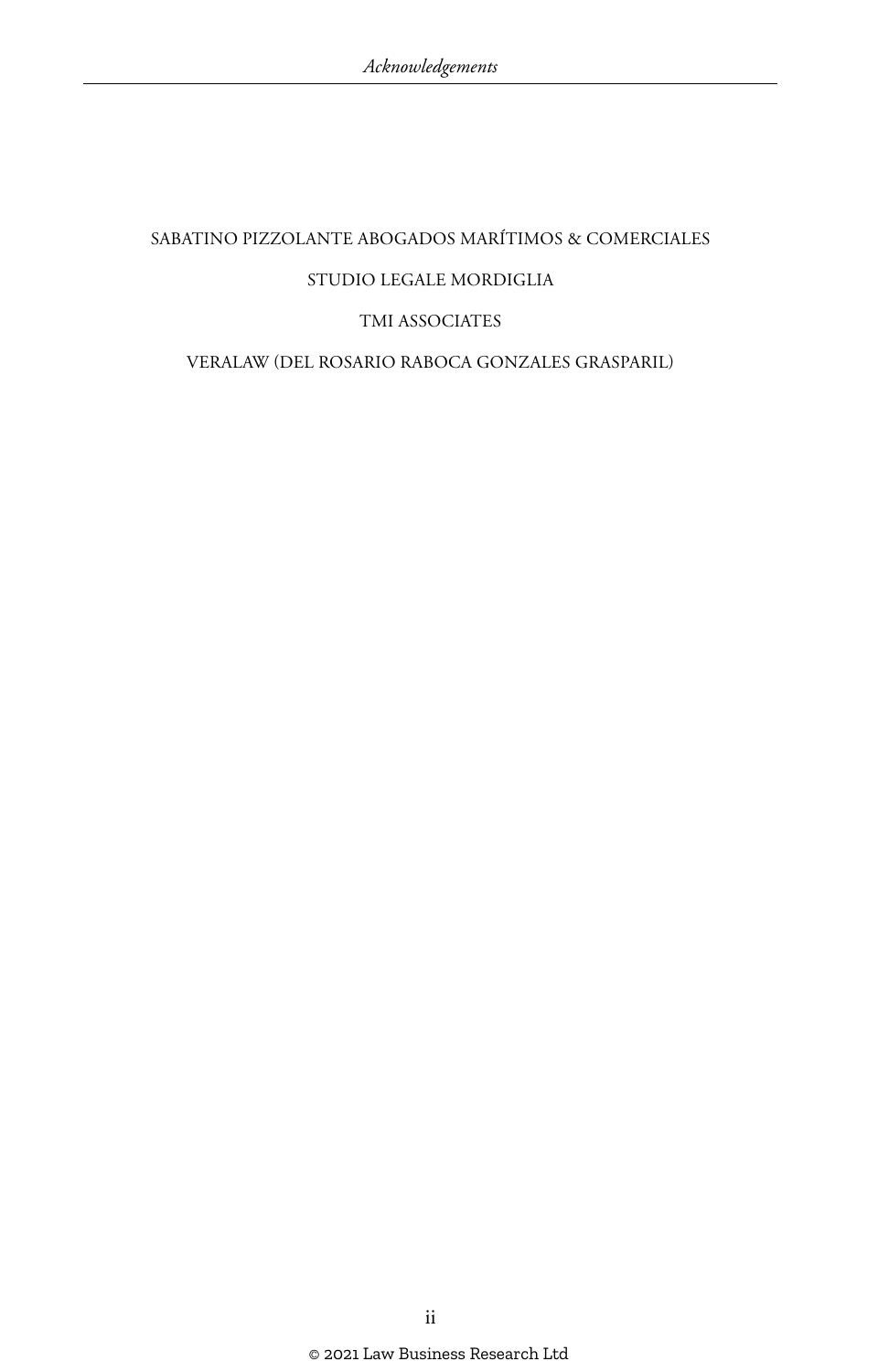# CONTENTS

|            | Andrew Chamberlain, Holly Colaço and Richard Neylon |  |
|------------|-----------------------------------------------------|--|
| Chapter 1  |                                                     |  |
|            | Thomas Dickson                                      |  |
| Chapter 2  |                                                     |  |
|            | Daniel Martin                                       |  |
| Chapter 3  |                                                     |  |
|            | Anthony Woolich and Daniel Martin                   |  |
| Chapter 4  |                                                     |  |
|            | Paul Dean, Alistair Loweth and Nicholas Kazaz       |  |
| Chapter 5  |                                                     |  |
|            | Catherine Emsellem-Rope                             |  |
| Chapter 6  |                                                     |  |
|            | Matthew Wilmshurst                                  |  |
| Chapter 7  |                                                     |  |
|            | Vanessa Tattersall and Simon Blows                  |  |
| Chapter 8  |                                                     |  |
|            | Jonathan Bruce, Alex Kemp and Jenny Salmon          |  |
| Chapter 9  |                                                     |  |
|            | Michael Ritter and William MacLachlan               |  |
| Chapter 10 |                                                     |  |
|            | Tom Walters                                         |  |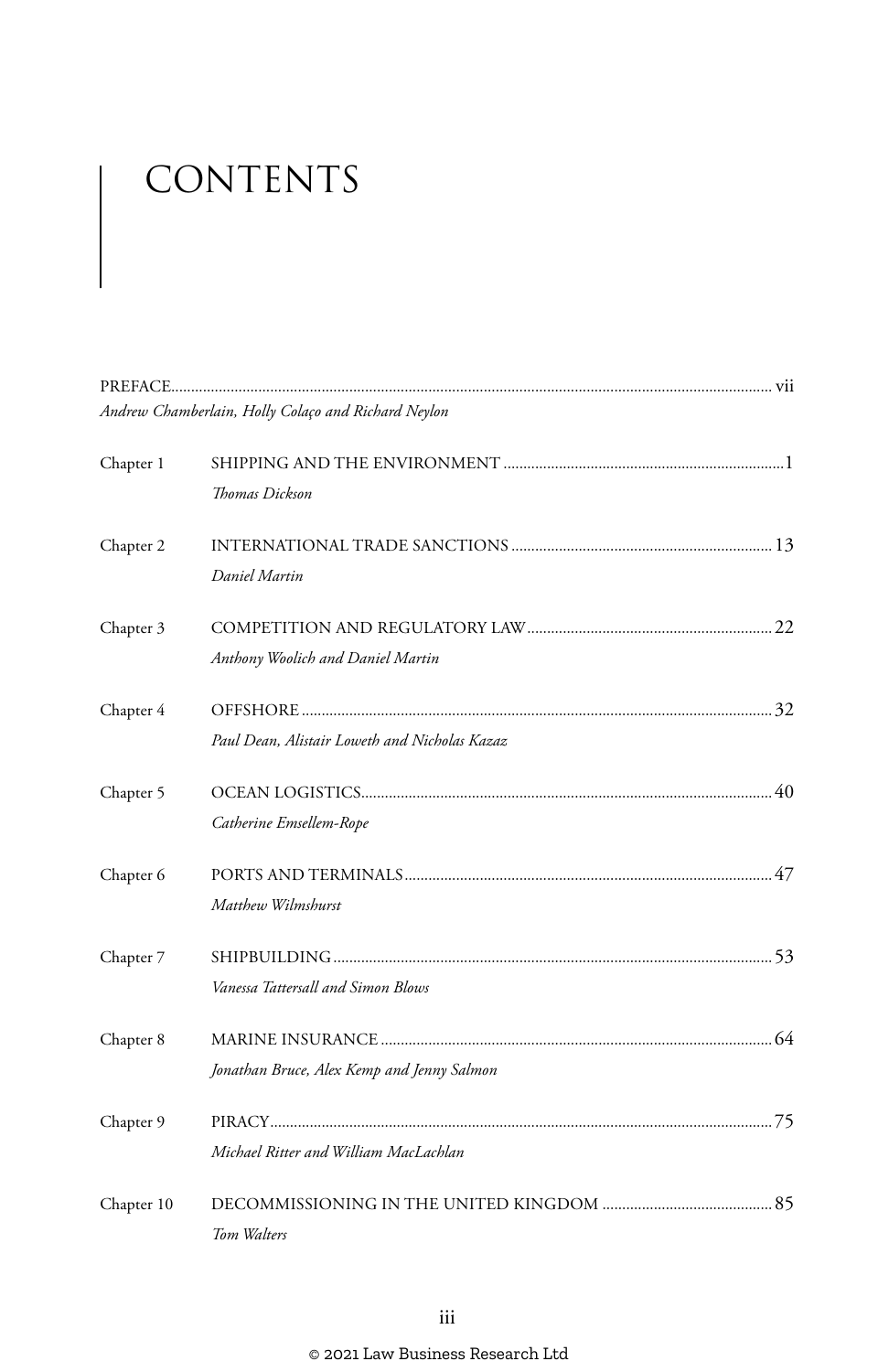| Chapter 11 |                                                                  |      |
|------------|------------------------------------------------------------------|------|
|            | Gudmund Bernitz and Stephanie Koh                                |      |
| Chapter 12 |                                                                  |      |
|            | Gavin Vallely, Simon Shaddick, Alexandra Lamont and Tom Morrison |      |
| Chapter 13 |                                                                  |      |
|            | Geoffrey Conlin, Bernardo de Senna and Carolina França           |      |
| Chapter 14 |                                                                  |      |
|            | Sherice Arman and Christian La-Roda Thomas                       |      |
| Chapter 15 |                                                                  |      |
|            | Ricardo Rozas                                                    |      |
| Chapter 16 |                                                                  |      |
|            | Nicholas Poynder and Jean Cao                                    |      |
| Chapter 17 |                                                                  |      |
|            | Javier Franco                                                    |      |
| Chapter 18 |                                                                  |      |
|            | Zacharias L Kapsis and Antonis J Karitzis                        |      |
| Chapter 19 |                                                                  |      |
|            | Jens V Mathiasen and Thomas E Christensen                        |      |
| Chapter 20 |                                                                  |      |
|            | Andrew Chamberlain and Holly Colaço                              |      |
| Chapter 21 |                                                                  |      |
|            | Mona Dejean                                                      |      |
| Chapter 22 |                                                                  | .278 |
|            | Paris Karamitsios, Dimitri Vassos and Stella-Efi Gougoulaki      |      |
| Chapter 23 |                                                                  | .289 |
|            | Nicola Hui and Winnie Chung                                      |      |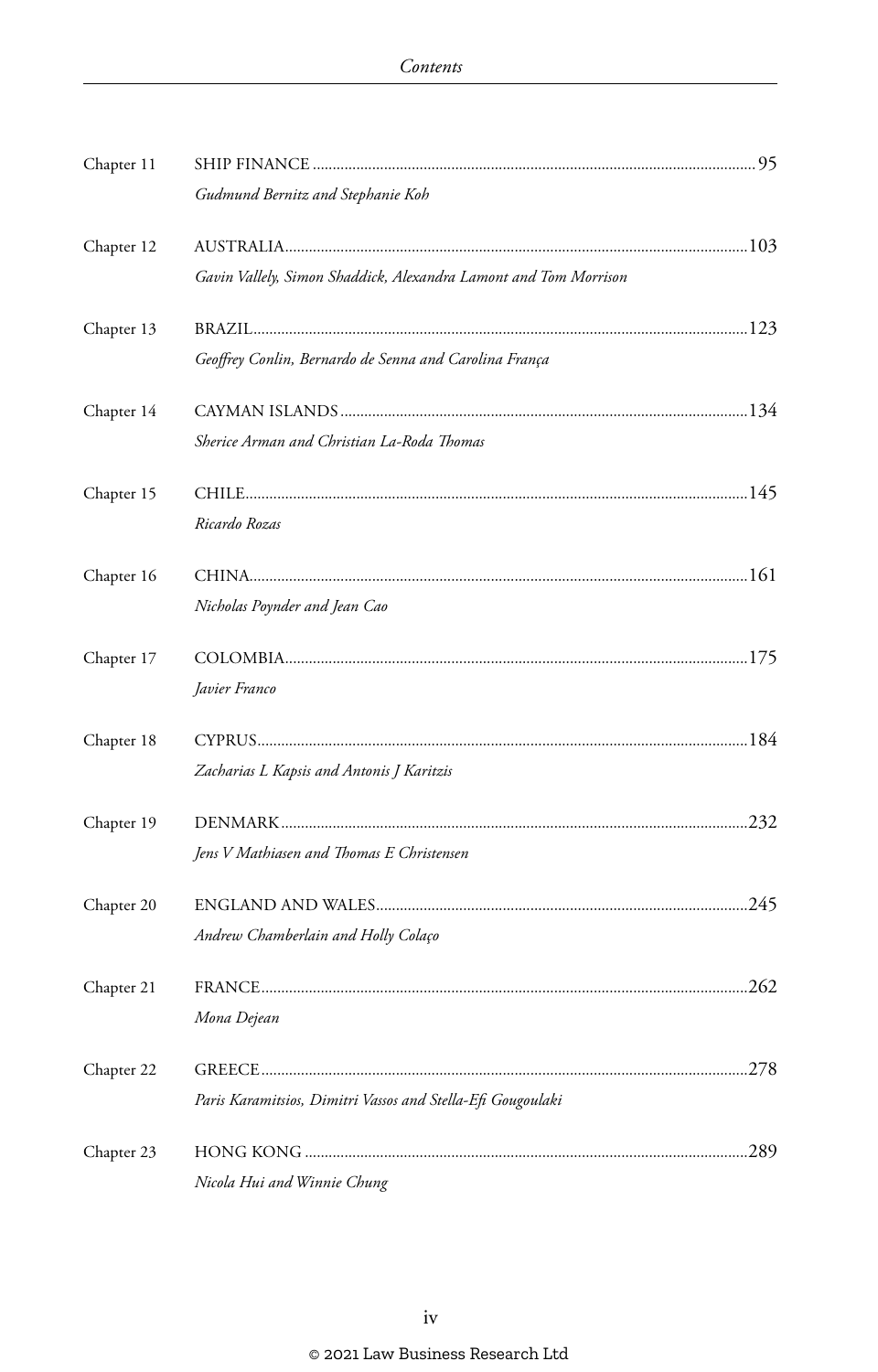| Chapter 24 |                                                                                                      |  |
|------------|------------------------------------------------------------------------------------------------------|--|
|            | Amitava Majumdar, Damayanti Sen, Anuj Dhowan, Pabitra Dutta, Rishabh Saxena<br>and Ruchir Goenka     |  |
| Chapter 25 |                                                                                                      |  |
|            | Yoav Harris and John Harris                                                                          |  |
| Chapter 26 |                                                                                                      |  |
|            | Pietro Palandri and Marco Lopez de Gonzalo                                                           |  |
| Chapter 27 |                                                                                                      |  |
|            | Jumpei Osada, Masaaki Sasaki and Takuto Kobayashi                                                    |  |
| Chapter 28 |                                                                                                      |  |
|            | Jean-Pie Gauci-Maistre, Despoina Xynou and Deborah Mifsud                                            |  |
| Chapter 29 |                                                                                                      |  |
|            | Ramiro Besil Eguia                                                                                   |  |
| Chapter 30 |                                                                                                      |  |
|            | Simon Cartwright and Zoe Pajot                                                                       |  |
| Chapter 31 |                                                                                                      |  |
|            | Adedoyin Afun                                                                                        |  |
| Chapter 32 |                                                                                                      |  |
|            | Juan David Morgan Jr                                                                                 |  |
| Chapter 33 |                                                                                                      |  |
|            | Juan Pablo Palacios Velázquez                                                                        |  |
| Chapter 34 |                                                                                                      |  |
|            | Valeriano R Del Rosario, Maria Theresa C Gonzales, Daphne Ruby B Grasparil<br>and Jennifer E Cerrada |  |
| Chapter 35 |                                                                                                      |  |
|            | Mateus Andrade Dias                                                                                  |  |
| Chapter 36 |                                                                                                      |  |
|            | Igor Nikolaev                                                                                        |  |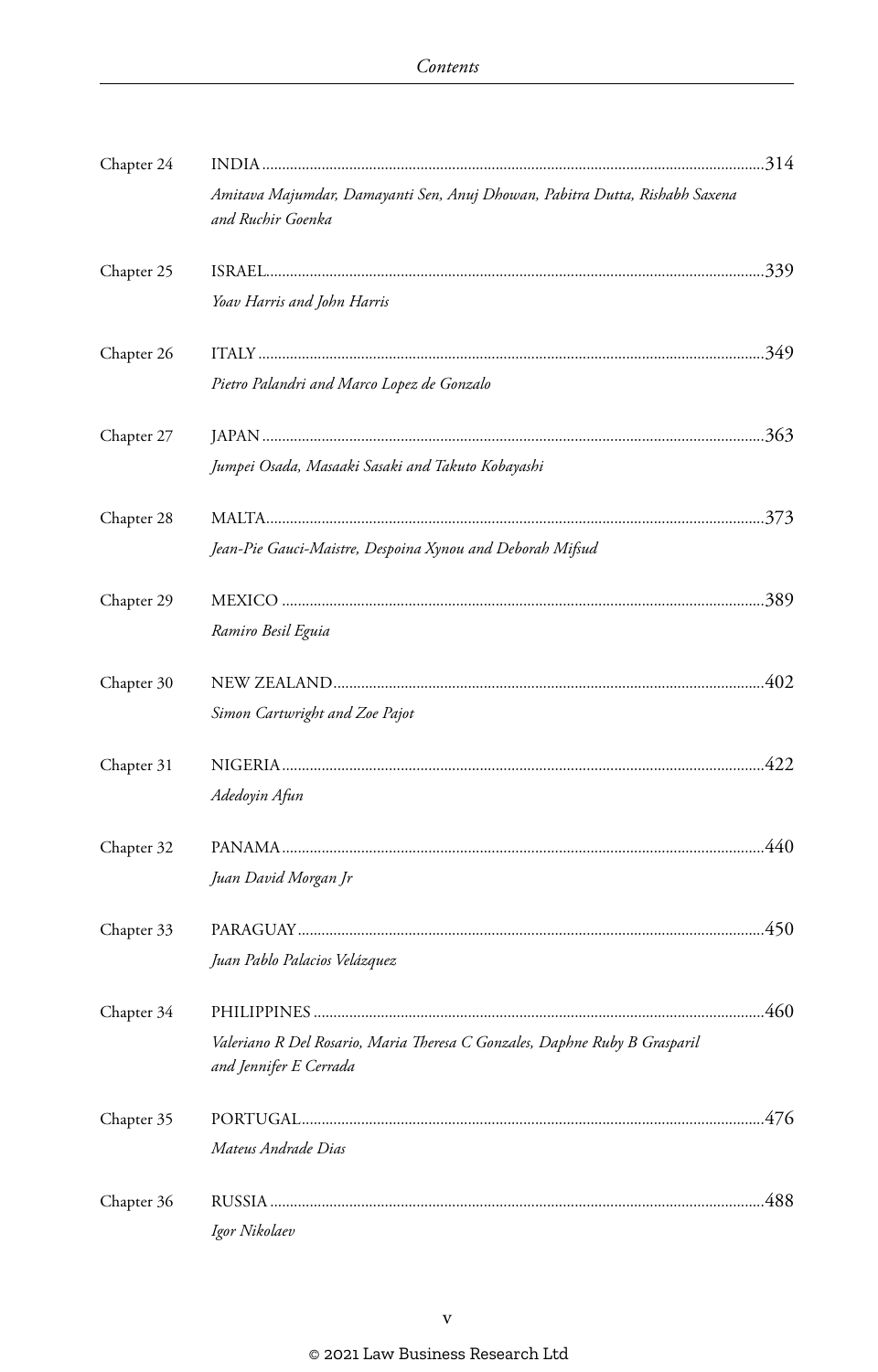| Chapter 37 |                                                                         |  |
|------------|-------------------------------------------------------------------------|--|
|            | Toby Stephens, Pooja Kapadia, Magdalene Chew, Edwin Cai and Vanesse Koh |  |
| Chapter 38 |                                                                         |  |
|            | Jong Ku Kang and Joon Sung (Justin) Kim                                 |  |
| Chapter 39 |                                                                         |  |
|            | Anna Mestre and Carlos Górriz                                           |  |
| Chapter 40 |                                                                         |  |
|            | William Hold                                                            |  |
| Chapter 41 |                                                                         |  |
|            | Evgeniy Sukachev, Anastasiya Sukacheva and Irina Dolya                  |  |
| Chapter 42 |                                                                         |  |
|            | Yaman Al Hawamdeh                                                       |  |
| Chapter 43 |                                                                         |  |
|            | James Brown, Michael Wray, Jeanie Goodwin, Thomas Nork, Chris Hart,     |  |
|            | Alejandro Mendez, Melanie Fridgant and Svetlana Sumina                  |  |
| Chapter 44 |                                                                         |  |
|            | José Alfredo Sabatino Pizzolante                                        |  |
| Appendix 1 |                                                                         |  |
| Appendix 2 |                                                                         |  |
| Appendix 3 |                                                                         |  |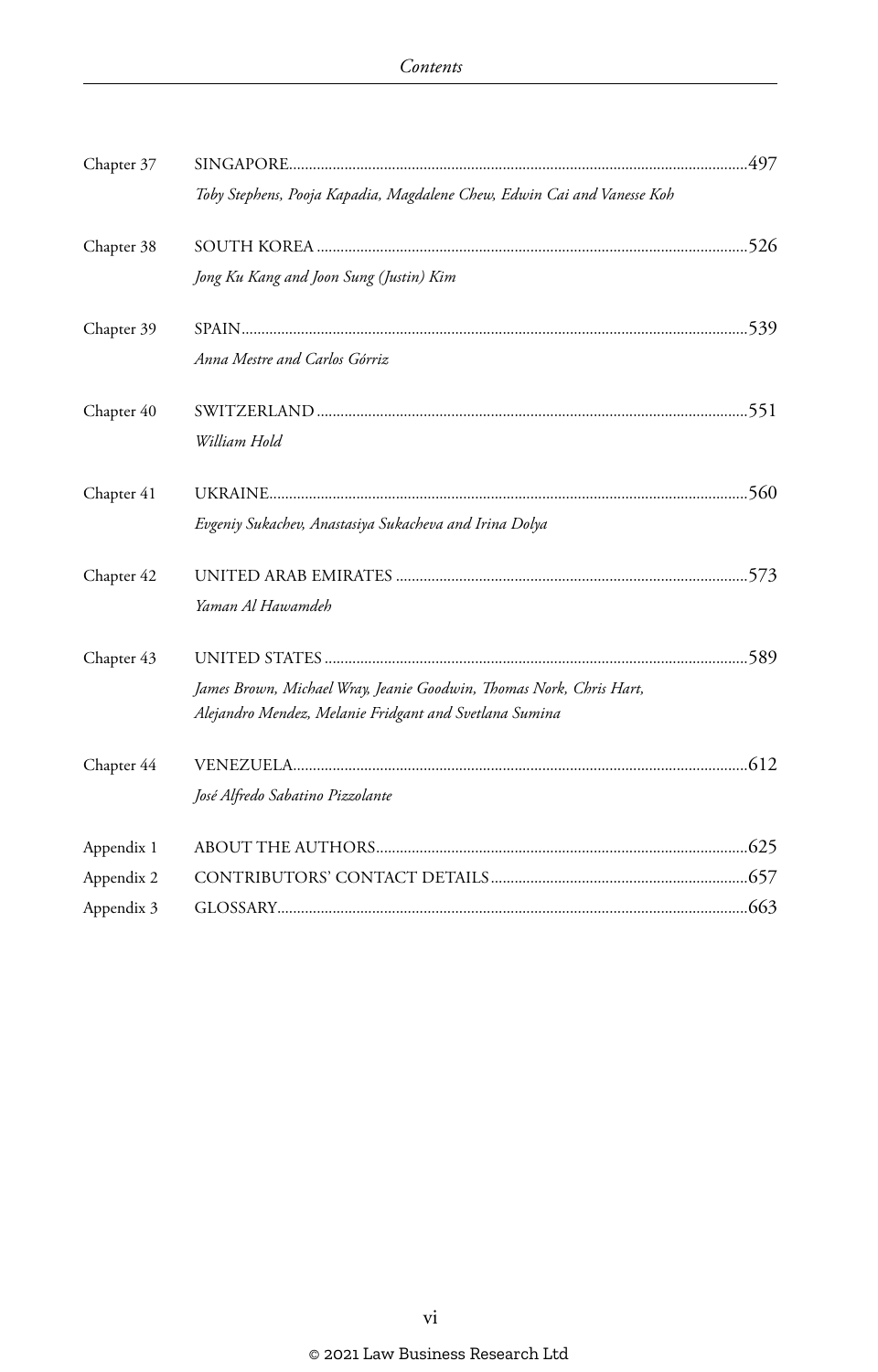## PREFACE

The aim of the eighth edition of this book is to provide those involved in handling shipping disputes with an overview of the key issues relevant to multiple jurisdictions. We have again invited contributions on the law of leading maritime nations, including both major flag states and the countries in which most shipping companies are located. We also include chapters on the law of the major shipbuilding centres and a range of other jurisdictions.

As with previous editions of *The Shipping Law Review*, we begin with cross-jurisdictional chapters looking at the latest developments in important areas for the shipping industry: competition and regulatory law, sanctions, ocean logistics, piracy, shipbuilding, ports and terminals, offshore shipping, marine insurance, environmental issues, decommissioning and ship finance.

Each jurisdictional chapter gives an overview of the procedures for handling shipping disputes, including arbitration, court litigation and any alternative dispute resolution mechanisms. Jurisdiction, enforcement and limitation periods are all covered. Contributors have summarised the key provisions of local law in relation to shipbuilding contracts, contracts of carriage and cargo claims. We have also asked the authors to address limitation of liability, including which parties can limit, which claims are subject to limitation and the circumstances in which the limits can be broken. Ship arrest procedure, which ships may be arrested, security and counter-security requirements, and the potential for wrongful arrest claims are also included.

The authors review the vessel safety regimes in force in their respective countries, along with port state control and the operation of both registration and classification locally. The applicable environmental legislation in each jurisdiction is explained, as are the local rules in respect of collisions, wreck removal, salvage and recycling. Passenger and seafarer rights are examined, and contributors set out the current position in their jurisdiction. The authors have then looked ahead and commented on what they believe are likely to be the most important developments in their jurisdiction during the coming year. This year, we welcome Costa, Albino & Lasalvia Sociedade de Advogados as the new contributors of the chapter focusing on maritime law within Brazil. There are also two new jurisdictions in this edition – Israel (Harris & Co) and Mexico (Adame Gonzalez De Castilla Besil) – and Portugal makes a return, with Andrade Dias & Associados as the new contributors.

The shipping industry continues to be one of the most significant sectors worldwide, with the United Nations Conference on Trade and Development (UNCTAD) estimating that the operation of merchant ships contributes about US\$380 billion in freight rates within the global economy, amounting to about 5 per cent of global trade overall. Between 80 per cent and 90 per cent of the world's trade is still transported by sea (the percentage is even higher for most developing countries) and, as of 2019, the total value of annual world shipping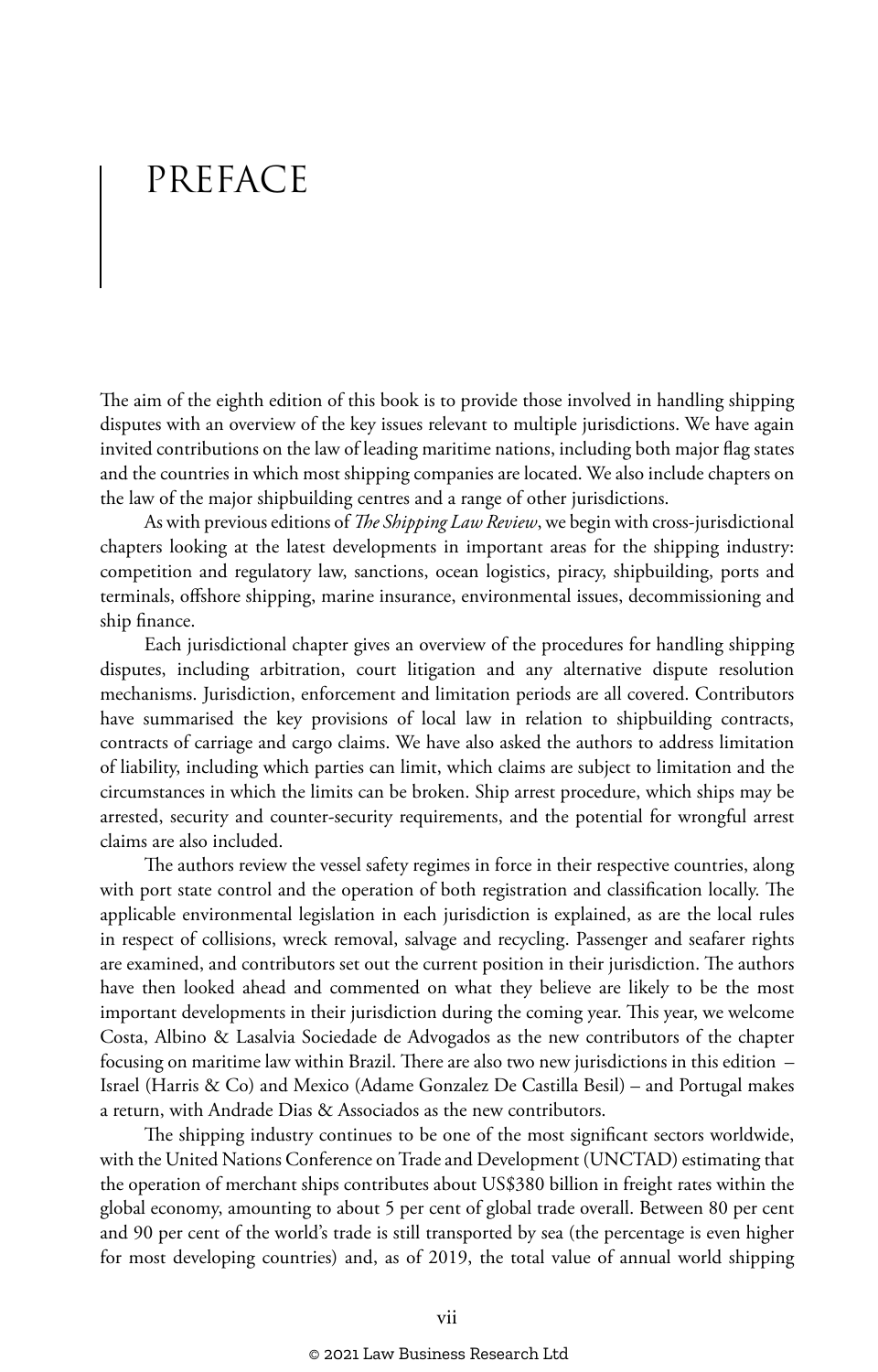trade had reached more than US\$14 trillion. Although the covid-19 pandemic has had a significant effect on the shipping industry and global maritime trade (which plunged by an estimated 4.1 per cent in 2020), swift recovery is anticipated. The pandemic truly brought to the fore the importance of the maritime industry and our dependence on ships to transport supplies. The law of shipping remains as interesting as the sector itself and the contributions to this book continue to reflect that.

 Finally, mention should be made of the environmental regulation of the shipping industry, which has been gathering pace this year. At the International Maritime Organization's (IMO) Marine Environment Protection Committee, 72nd session (MEPC 72) in April 2018, it was agreed that international shipping carbon emissions should be cut by 50 per cent (compared with 2008 levels) by 2050. This agreement will now lead to some of the most significant regulatory changes in the industry in recent years, as well as much greater investment in the development of low-carbon and zero-carbon dioxide fuels. The IMO's agreed target is intended to pave the way for phasing out carbon emissions from the sector entirely. The IMO Initial Strategy, and the stricter sulphur limit of 0.5 per cent mass/mass introduced in 2020, has generated significant increased interest in alternative fuels, alternative propulsion and green vessel technologies. Decarbonisation of the shipping industry is, and will remain, the most important and significant environmental challenge facing the industry in the coming years. Unprecedented investment and international cooperation will be required if the industry is to meet the IMO's targets on carbon emissions. The 'Shipping and the Environment' chapter delves further into these developments.

 We would like to thank all the contributors for their assistance in producing this edition of *The Shipping Law Review*. We hope this volume will continue to provide a useful source of information for those in the industry handling cross-jurisdictional shipping disputes.

#### **Andrew Chamberlain, Holly Colaço and Richard Neylon**

**HFW** London May 2021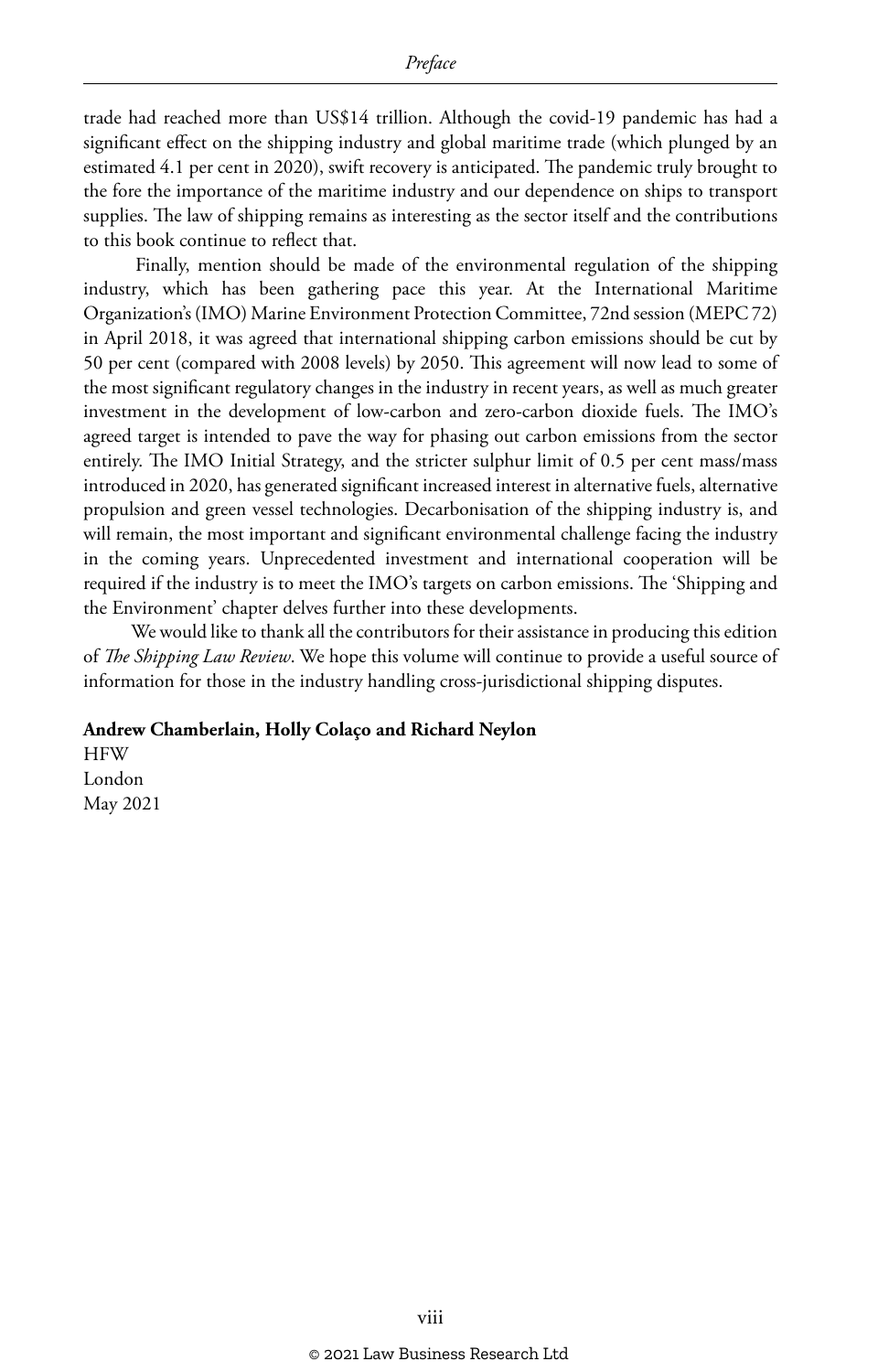## CYPRUS

*Zacharias L Kapsis and Antonis J Karitzis*<sup>1</sup>

#### **I COMMERCIAL OVERVIEW OF THE SHIPPING INDUSTRY**

The history of the sea, trade and shipping in Cyprus can be traced back thousands of years. When Cyprus gained its independence in 1960, it heralded a new era of prosperity that witnessed an upsurge in the economy and modernisation of the business and commercial sectors. The development of the shipping industry in Cyprus began in 1963 with the introduction of legislation concerning the registration of ships, the terms of employment of sailors and the relevant taxation. In 1963, the Cyprus fleet consisted of two vessels of 96 gross tonnage (GT). By 2020, the Cyprus fleet had reached an impressive 1,735 vessels with a total GT exceeding 24.5 million.

Cyprus takes pride in its re-election to the International Maritime Organization (IMO) Council for 2020–2021, ranking fourth in Category C with 140 votes, higher than ever before, strengthening its role in the European and international decision-making process. Cyprus has been re-elected into Category C every year since 1987. Additionally, in October 2020, Cyprus was elected for the first time to the Presidency of the Executive Committee of the Mediterranean Memorandum of Understanding on Port State Control, of which it is a Member State. Moreover, in December 2019, Cyprus successfully prolonged its Tonnage Tax and Seafarer Scheme for the next 10 years (until 31 December 2029), following extensive negotiation and discussion between the Shipping Deputy Ministry to the President of Cyprus (SDM) and the European Commission. The Scheme provides competitive advantages, including, among other things, a wider list of eligible vessels and ancillary activities and discount rates for environmentally friendly vessels. Cyprus had the very first open registry within the European Union, with a comprehensive, transparent tonnage tax system approved by the European Union.

Cyprus has one of the largest registered merchant fleets in the world, and has a well-established shipping and ship management centre, located close to the Suez Canal, at the eastern edge of Europe, at the core of bustling air and shipping routes connecting Europe, Asia and Africa. Notably, in 1981, the Cypriot fleet was ranked 32nd globally in terms of its size, whereas currently, it is the 11th largest fleet in the world and the third largest in Europe. Cyprus has a large resident shipping industry, with more than 220 shipping-related companies based in the country which have approximately 4,500 employees. Of these, 87 per cent are controlled by EU interests. The Register of Cyprus Ships is also one of only two open registries within the European Union. It allows non-Cypriot citizens to register their

<sup>1</sup> Zacharias L Kapsis is a shipping lawyer and Antonis J Karitzis is the managing director at A Karitzis & Associates LLC.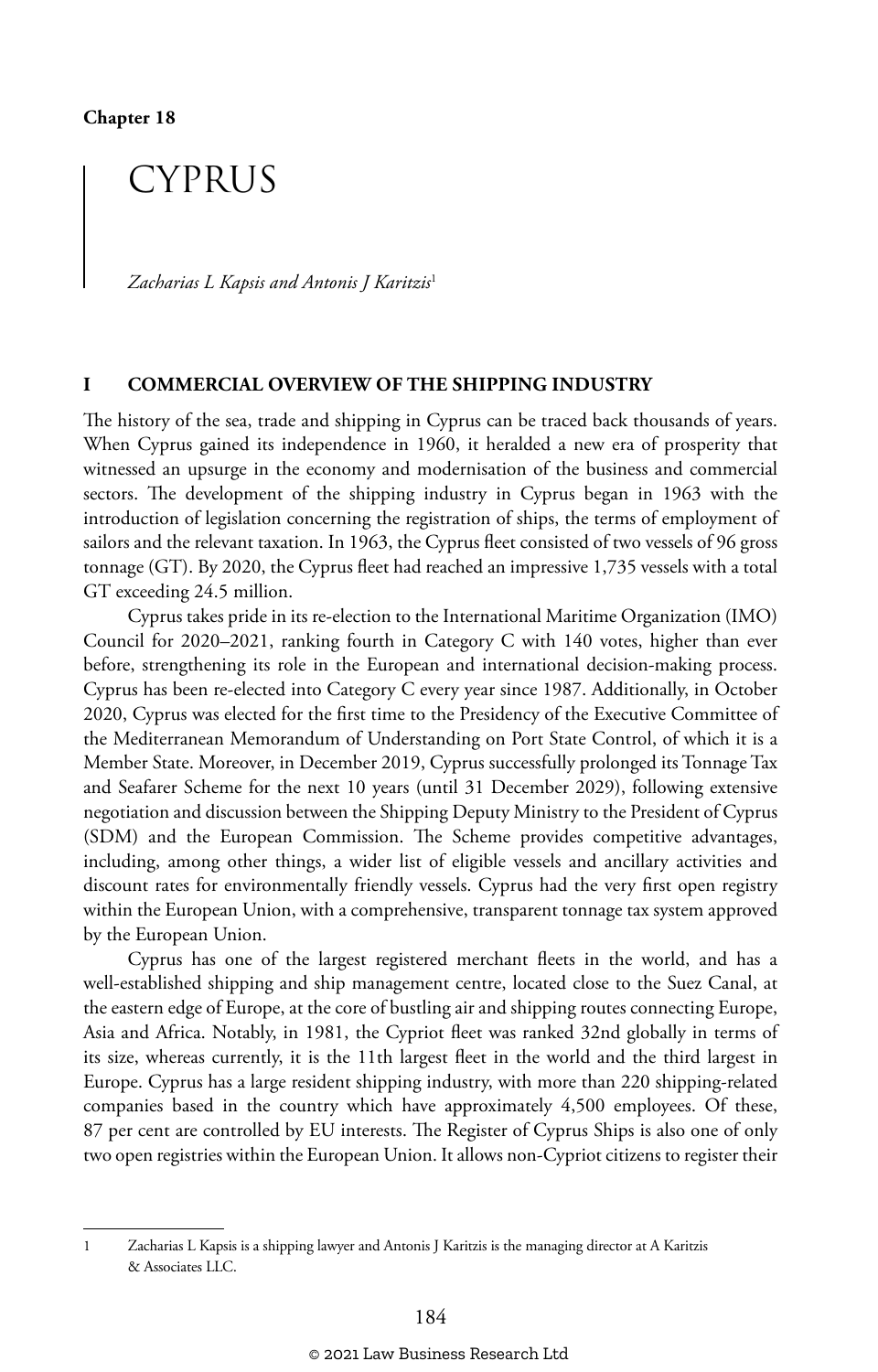ships under the Cyprus flag, provided that they fulfil the specific conditions of ownership as required by the Merchant Shipping (Registration of Ships, Sales and Mortgages) Laws of 1963, as amended. Cyprus has also concluded 27 merchant shipping bilateral agreements.2

The SDM, which is responsible for maritime and shipping matters, replaced the Department of Merchant Shipping, which had been a distinct entity within the Ministry of Transport, Communications and Works of the Republic of Cyprus, since 1977 and was responsible for the control and development of shipping in Cyprus. The date on which the SDM was established (1 March 2018) is marked as a historic day for Cyprus shipping because the SDM is an autonomous deputy ministry, dedicated entirely to Cyprus' maritime industry, with strategically located overseas maritime offices – in Piraeus, Brussels, Rotterdam, Hamburg, London and New York City – offering services to seafarers and Cypriot ships.<sup>3</sup> Since its establishment, the SDM has evolved with regard to its internal restructuring, aiming to make Cyprus' maritime administration even more modern, efficient and industry-focused, and thus, even more business-friendly to Cyprus-related shipping companies.

The SDM is headquartered in Limassol, the shipping and financial capital of Cyprus. Its mission is based on safeguarding and continuing to develop of Cypriot shipping as a safe, socially responsible and sustainable industry; enhancing the national economy; and creating jobs, specialisation and expertise in the sector. Furthermore, the SDM has been implementing a comprehensive 'Blue Growth' strategy that not only includes enhancement and updating the shipping regulatory framework and processes, but also focuses on digitalisation, the promotion of blue careers and shipping education, and a focus on maritime innovation and a contribution to the development of responsible environmental policies and solutions.<sup>4</sup>

The SDM strongly encourages and supports research and innovation initiatives. Examples such as the Cyprus Marine and Maritime Institute and the Cyprus Foundation of the Sea<sup>5</sup> promote technological innovation, bringing together the academic world with the public and private sector to develop innovative systems providing solutions to respond to the green and digital transformation of the sector. At the same time, the steady growth of

<sup>2</sup> Cyprus has concluded 27 bilateral agreements on merchant shipping, through which Cyprus ships receive either national or most favoured nation treatment in the ports of other states. These agreements with labour-supplying countries provide for specific terms of employment that are beneficial to both shipowners and seafarers.

<sup>3</sup> The Shipping Deputy Ministry to the President of Cyprus [SDM] attaches great importance to the quality and speed of its services, which are tailored to its clients and available around the clock. During the covid-19 pandemic, it remained fully operational and continued to provide its services without any disruption, providing facilities to shipping companies and owners of Cyprus-flagged vessels.

<sup>4</sup> The SDM launched a consultation campaign on 5 April 2021 to gather feedback on key maritime issues, used to create a long-term strategic vision for Cyprus shipping. The open consultation took place throughout April and May 2021 in four phases: (1) environmental sustainability (7 to 22 April); (2) digital transformation (23 April to 6 May); (3) global persisting challenges: (a) social issues (seafarers' living and working conditions, crew changes and seafarers' vaccination) and (b) piracy and armed robbery against ships (7 to 20 May); and (4) issues pertaining to maritime transport activities of high local and regional interest such as coastal navigation, marine pollution, maritime education throughout May 2021. According to the SDM, the new strategic approach for Cyprus shipping is 'sustainable, extrovert and adaptable'.

<sup>5</sup> On 25 October 2017, the Council of Ministers of the Republic of Cyprus approved the establishment of the Cyprus Foundation of the Sea, as proposed by the Cyprus Shipping Chamber and the Maritime Institute of Eastern Mediterranean (Mar.In.E.M). The Foundation is supported by the SDM and it will be the forum that, with appropriate research and development, will provide guidance on the type of research, education and training required in the marine and maritime fields to promote 'Blue Growth'.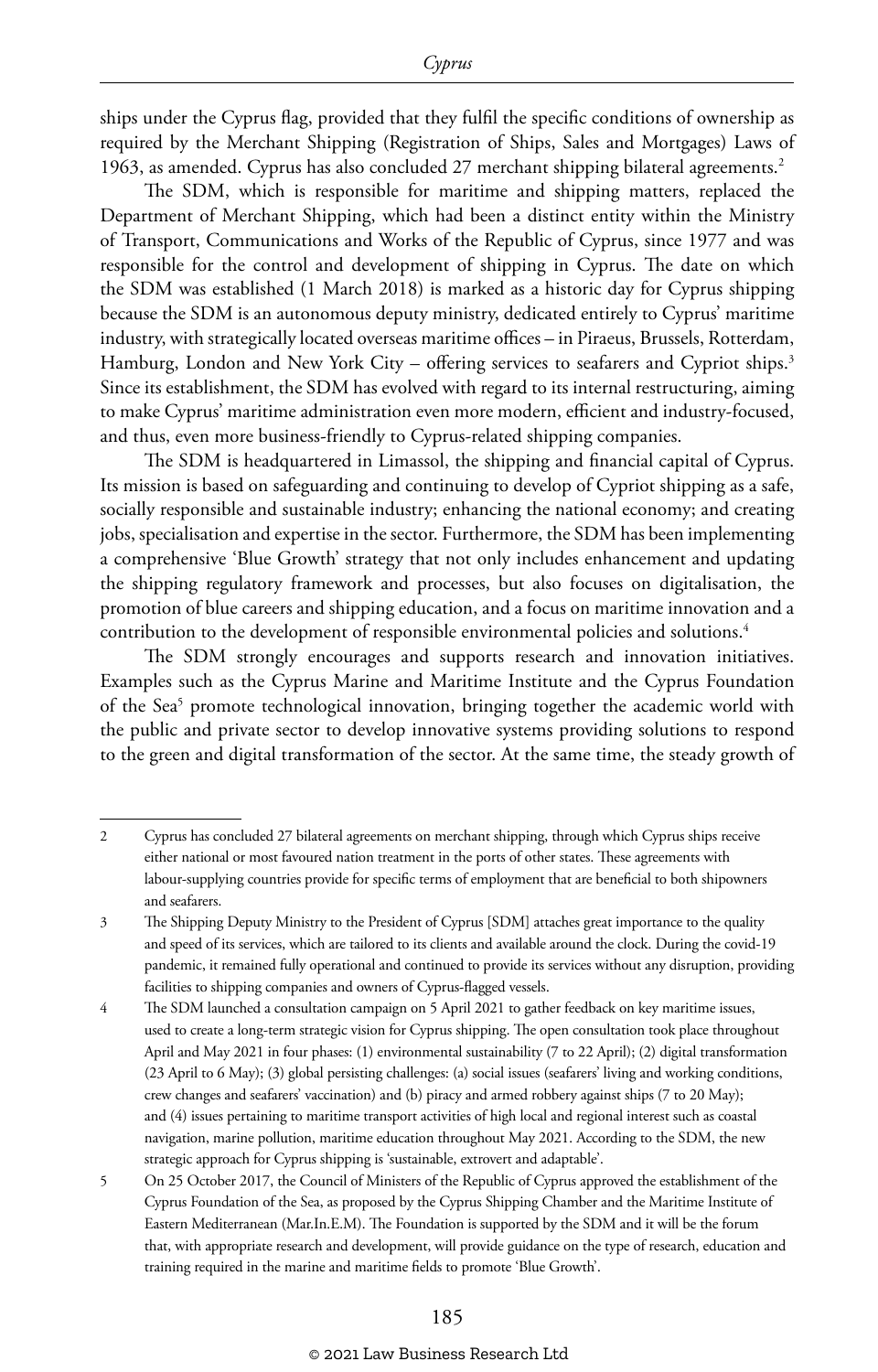the three maritime academies operating across the country with around 300 students, the introduction of a maritime direction in secondary education $^{\rm 6}$  and the extension of the SDM's grants and scholarships aim to ensure the continuous supply of high-calibre human talent into the Cypriot shipping market. The establishment of the SDM clearly reflects the importance of the shipping sector in Cyprus and the significance that the government places on its development, since the yearly contribution by merchant shipping to the Cyprus economy is extremely high, with recent figures indicating that shipping accounts for approximately 7 per cent of gross domestic product (GDP). Pursuant to the Central Bank of Cyprus' (CBS) report published on 3 November 2020, Cyprus' ship management revenues<sup>7</sup> amounted to  $€484$  million during the first half of 2020 $^8$  (4.8 per cent of GDP). According to the CBS' report published on 28 April 2021, Cyprus' ship management revenues dropped further to  $€430$  million during the second half of 2020 (4 per cent of the GDP).<sup>9</sup>

Shipping stands as one of the financially strongest and most significant pillars of the Cypriot economy. More specifically, it has been characterised as a 'blue economy', with the sector contributing around  $\epsilon$ 1.034 billion to GDP per annum. More than 5 per cent of the world's fleet is controlled from Cyprus and more than 20 per cent of the world's third-party ship management activity (more than 200 shipping companies) is managed by companies based in Cyprus, making the island the largest third-party ship management centre within the European Union and one of the top three in the world, providing ship management services to around 3,300 ships under various flags, with a net tonnage of 47 million. In addition, more than 100,000 seafarers are employed on board Cypriot ships and 9,000 personnel are employed on shore (around 3 per cent of Cyprus' workforce).

The recent discovery of hydrocarbons in the island's exclusive economic zone widens the horizons of the shipping industry, creating synergies and new prospects. Offshore exploration and production of oil and gas, and their transportation ashore, require specialised ships and equipment, and specialist supporting services. A new industry is emerging to meet

<sup>6</sup> It is of great importance that the SDM launched the Seayour Horizon campaign in March 2021, aiming to encourage students in upper high school to choose a career in the maritime sector. In addition, several shipping-related courses are now available in local universities that incorporate law, management and accounting, while a handful of dedicated maritime academies offer vocational marine training, some including on-board internships.

<sup>7</sup> The main exporting destinations for the services of the ship management industry are Germany, Greece, Singapore and Malta.

<sup>8</sup> The ship management revenues during the first half of 2020 recorded a reduction by €39 million as compared with the first half of 2019. More specifically, following the shutdowns and transport and travel restrictions triggered by the covid-19 pandemic, ship management revenues dropped to €484 million during the first half of 2020, representing a 7.5 per cent decline as compared with the first half of 2019, and corresponds to 4.8 per cent of Cyprus's GDP (as turnover). As a percentage, it is very close to the levels observed during the first half of 2019 (4.9 per cent). Globally, the passenger ships sector experienced the most severe consequences from the covid-19 restrictions, whereas the impact on merchant shipping (e.g., containers, dry bulk carriers, tankers, liquefied natural gas [LNG] carriers) was smaller. This negative development has also affected revenues in the various sectors of the Cyprus shipping industry. Even though uncertainty remains in the economic environment, a recovery can be expected once restrictions have been removed.

<sup>9</sup> The ship management revenues of the second half of 2020, as compared with the second half of 2019, represent a 26 per cent decline, almost exclusively in the passenger ships sector. Again, the impact on the merchant ships sector (e.g., dry bulk carriers, tankers, containers, LNG carriers) was significantly smaller. The gradual recovery in economic activity since the beginning of 2021, and the global recovery in international seaborne trade, is expected to also benefit the ship management sector in subsequent periods.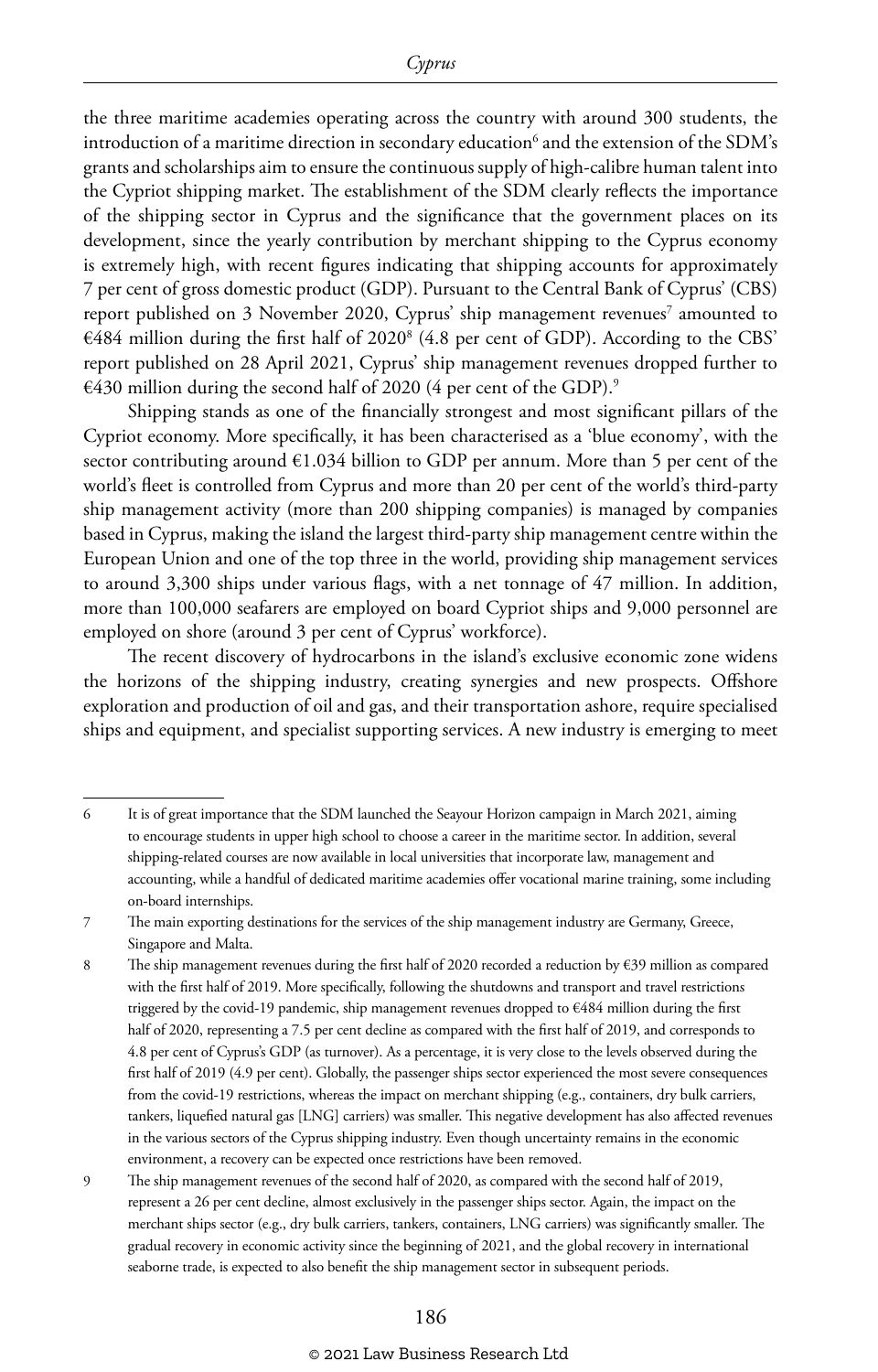the needs of the offshore activities. Many Cypriot-based shipping companies are very keen to be involved in the industry and some have taken this step by broadening their activities. It is also anticipated that additional shipping companies operating in non-EU jurisdictions will relocate their offices and operations to Cyprus to explore the benefits of the emerging eastern Mediterranean offshore market. On this basis, Cyprus can develop into an important energy centre in the Mediterranean region, with new shipping and energy projects, and government policy includes future maritime transport needs for the exploitation of hydrocarbons.

#### **II GENERAL OVERVIEW OF THE LEGISLATIVE FRAMEWORK**

Cyprus is a common law jurisdiction, meaning that its legal framework is based on both legislation and case law. The legal system was based on the English legal system from 1878 until its independence in 1960.<sup>10</sup> The laws enacted for the colony applied the principles of common law and equity in Cyprus, and many of those laws are still in force.

Shipping legislation is essentially based on the UK model. The Register of Cyprus Ships is regulated by the Merchant Shipping (Registration of Ships, Sales and Mortgages) Laws of 1963, as amended, which are similar to the UK's Merchant Shipping Acts 1894–1954. In addition, Cypriot shipping companies are regulated by Chapter 113 of the statute laws of Cyprus, which is modelled on the UK Companies Act 1948.

As far as admiralty law is concerned, the Administration of Justice Act of 1956 (AJA) defines the admiralty jurisdiction of the Supreme Court of Cyprus, and the Cyprus Admiralty Jurisdiction Order 1893 regulates the procedure and rules before the Supreme Court.<sup>11</sup>

Moreover, following the accession of the Republic to the European Union in 2004, all EU maritime laws, including treaty provisions, regulations, directives and decisions (*acquis communautaire*) apply in Cyprus. Several international maritime conventions on safety, security, pollution prevention, maritime labour and health to which Cyprus is a signatory or that have been incorporated into Cyprus law also regulate the shipping industry.

#### **III FORUM AND JURISDICTION**

#### **i Courts**

All shipping disputes are litigated by the Supreme Court of Cyprus in its first instance jurisdiction as admiralty court and then as an appellate court, by a distinct judicial panel, at the second and final instance. However, the Supreme Court has the power to refer<sup>12</sup> an admiralty case for adjudication by a district court<sup>13</sup> (i.e., a first instance court) in the following cases:

*a* irrespective of its amount, any claim arising from a marine accident involving a ship and that includes any claim for loss of life or personal injury caused by a ship defect or as a result of an illegal or negligent act or omission of the owners, charterers or other persons possessing or controlling the ship; and

<sup>10</sup> Cyprus was under the dominion of the British Empire from 1878 to 1914, as a British protectorate from 1914 to 1922 and as a Crown colony from 1922 to 1960.

<sup>11</sup> Both Cypriot admiralty laws are based on the UK model.

<sup>12</sup> By virtue of the Courts of Justice Law of 1960 (Law No. 14/1960), Article 22B.

<sup>13</sup> Judgments issued by district courts can be appealed to the Supreme Court.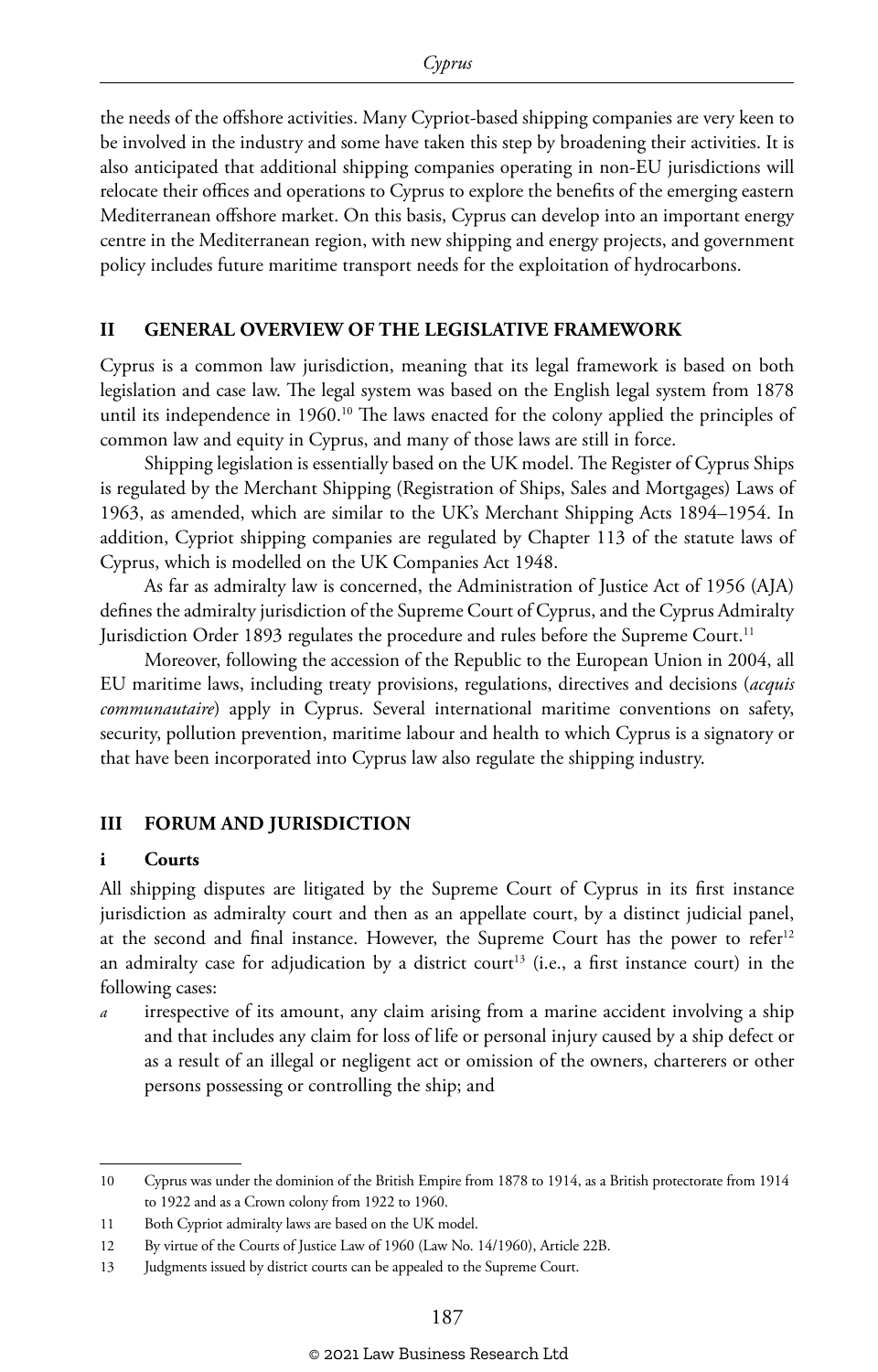- *b* any of the following admiralty claims, provided they do not exceed  $\epsilon$ 100,000:
	- in relation to goods or materials supplied to the ship;
	- for loss of life or goods carried on board;
	- pertaining to the building, repairing or supplying of a ship; and
	- for wages or for disbursements made on behalf of a ship.

The jurisdiction of the Supreme Court to hear and determine admiralty claims and the extent of its jurisdiction are governed by the AJA.<sup>14</sup> The Court has, in many instances, stayed its jurisdiction in favour of a more convenient foreign forum with a closer relation to the dispute and the litigants than Cyprus. The same approach has been adopted when the parties have agreed to refer their disputes to arbitration.

As far as the invocation of the admiralty court's jurisdiction is concerned, the AJA makes a distinction between *in personam* and *in rem* actions and, for the latter category, it makes a further distinction between occurrences in which the subject matter concerns a maritime lien or a statutory lien. In particular, Section 3(1) of the AJA stipulates that the jurisdiction of the Court may be invoked by an action *in personam* (i.e., against a person) in all cases, irrespective of the category of claim. However, the jurisdiction of the Court may be unconditionally invoked by *in rem* action against a ship only for claims that give rise to a maritime lien of the ship or for claims relating to the possession, ownership or (between co-owners) the business and earnings of the ship. Any other action *in rem* against the ship or against a sister ship may trigger the jurisdiction of the Court, only on the premise that the person who would otherwise be liable on an *in personam* claim was, both at the time the cause of action arose, the owner or charterer or person in possession or control of the ship, and at the time the action against the ship was brought, the beneficial owner of the ship in terms of all the ship's shares.

The admiralty court, pursuant to Section 1(1)(m) of the AJA (any claim in respect of goods or materials supplied to a ship for her operation or maintenance), has assumed jurisdiction for claims pertaining to bunkering<sup>15</sup> and supplies.

The time within which an admiralty action may be commenced is limited by the Limitation of Actionable Rights Law (Law No. 66(I)/2012 (the Limitation Law)), which constitutes the general law on limitation, and by the Torts Law, Chapter 148 when it comes to claims on negligence. After a few years of suspension, the Limitation Law eventually entered into force on 1 January 2016. It is the general law prescribing time bars for all legal actions to

<sup>14</sup> The Administration of Justice Act of 1956 [AJA] confers to the Supreme Court jurisdiction to hear and determine claims that relate, among other things, to damage done by or sustained by a ship, disputes as to loss of life or personal injury, any claims that are concerned with the construction or repair or equipment of a ship, any disputes that arise in respect of goods or materials supplied to a ship for her operation or maintenance, any claim by a master, shipper or agent in respect of disbursement made on account of a ship and any collision or salvage claims.

<sup>15</sup> In Admiralty Case No. 32/2014, *Interbunker Management Ltd and Novoil Ltd v. m/v 'BARIS'*, A Karitzis & Associates LLC successfully represented the plaintiffs in issuing an arrest warrant against the defendant's vessel, which was anchored in the port of Larnaca. The plaintiff's claim related to the supply of bunkers to the defendant's vessel, and the arrest warrant was issued upon filing an *ex parte* application at the Supreme Court of Cyprus.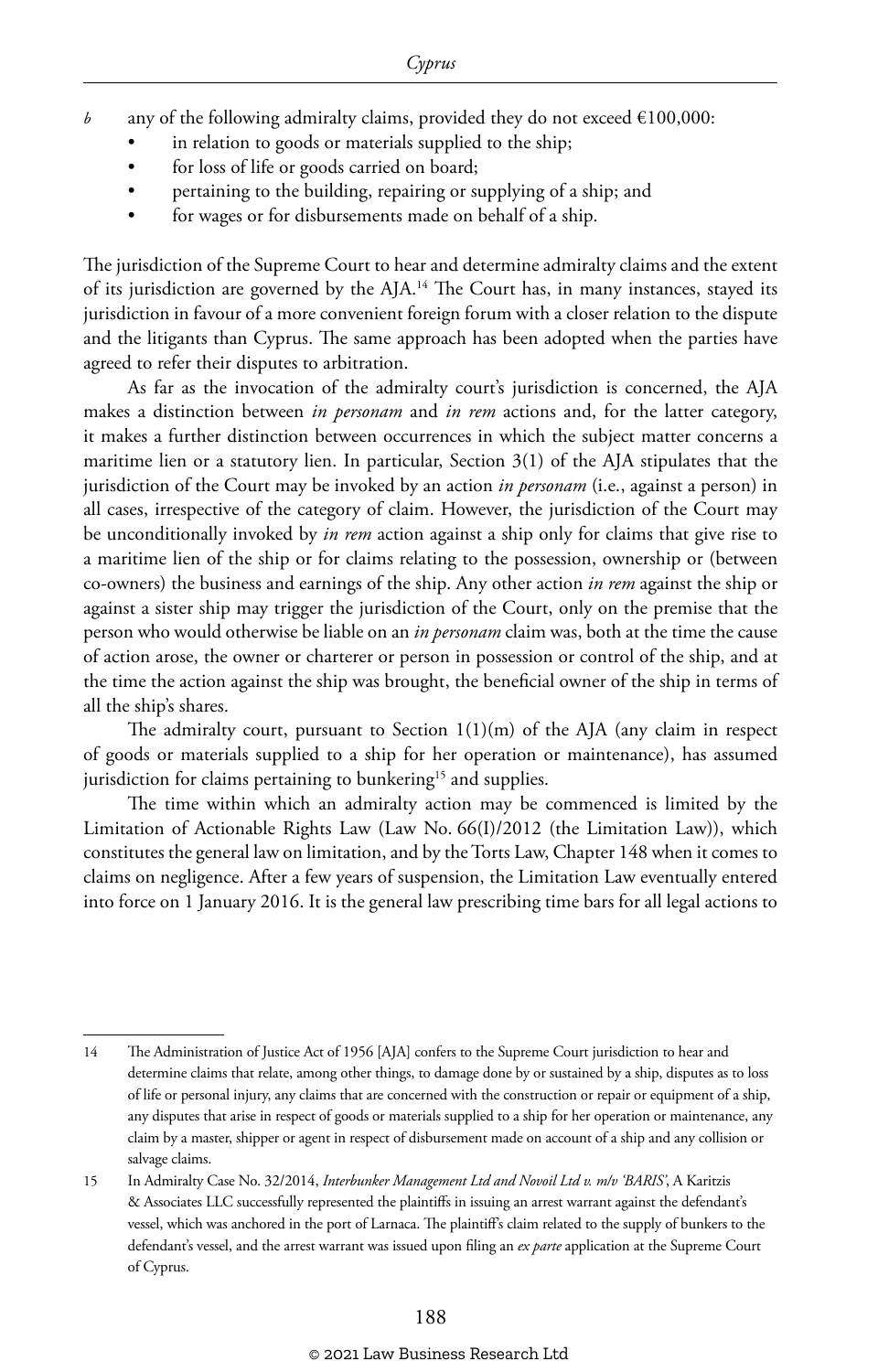be instigated in the Cypriot courts, including admiralty actions. Hence, the time bar period depends on the nature of the claim and applies in the same fashion for all actionable rights, irrespective of jurisdiction. Indicatively, the following time limits apply:

- three years for actionable rights on negligence; and
- six years for actionable rights pertaining to a contract, including loan agreements.

The Supreme Court has recognised the right of the parties in a contract to set commonly acceptable time limits for certain aspects of their contractual relationship by adopting, for instance, those stipulated in shipping-related international conventions. As such, the Supreme Court, in one of its judgments, endorsed the agreement of the parties to adopt the one-year limitation provision of the Protocol to amend the International Convention for the Unification of Certain Rules of Law Relating to Bills of Lading 1968 (the Hague-Visby Rules) to raise a claim against the carrier and the ship in respect of carriage of goods.

Finally, regard must be paid to various international conventions containing limitation of action stipulations, provided these have been ratified by Cyprus. Cyprus has not ratified the Hague-Visby Rules, the UN Convention on the Carriage of Goods by Sea 1978 (the Hamburg Rules) or the Athens Convention on the Carriage of Passengers and their Luggage by Sea 1974 (the Athens Convention), which contain certain limitation of action provisions (even though, as mentioned in more detail below, Cyprus has adopted most of the provisions of the Hague-Visby Rules and incorporated these into domestic law). However, Cyprus has ratified the International Convention on Civil Liability for Oil Pollution Damage 1969, replaced by the 1992 Protocol (the CLC Convention).

#### *Reform of the judicial system*

On 6 May 2019, the Council of Ministers announced the approval of a draft bill<sup>16</sup> providing for the establishment of admiralty and commercial courts in Cyprus. This bill aims to constitute the fundamental basis of reforming the judicial system of Cyprus by providing fast and effective remedies for commercial and admiralty disputes.

#### **ii Arbitration and ADR**

No arbitration tribunal exists in Cyprus and, similarly, no specific maritime arbitration procedure is prescribed in the legal framework. The arbitration rules of Cyprus are widely applicable to all sectors of the legal arena, irrespective of the nature of the dispute or the jurisdiction to which they should be referred.

A dispute may be adjudicated by an arbitrator if the parties involved originally agreed in the underlying agreement (or thereafter agree in writing through a separate agreement) to refer the subject matter of their contention for resolution to one or more arbitrators of their choice.

The law of Cyprus categorises arbitral procedures and agreements as either domestic, which are governed by the Arbitration Law, Chapter 4, or international, which are regulated by the International Commercial Arbitration Law (Law No. 101/87), which adopts and

<sup>16</sup> The bill provides that the Commercial Court will adjudicate specific commercial affairs disputes, namely those in which the value of the claim exceeds €2 million, and these cases shall be subject to adjudication via fast-track procedures. The Admiralty Court will adjudicate shipping and maritime matters (also subject to the fast-track procedure) regardless of the value of the claim. The ultimate aim of this set-up is to strengthen the island's shipping industry and simultaneously help to attract more investors.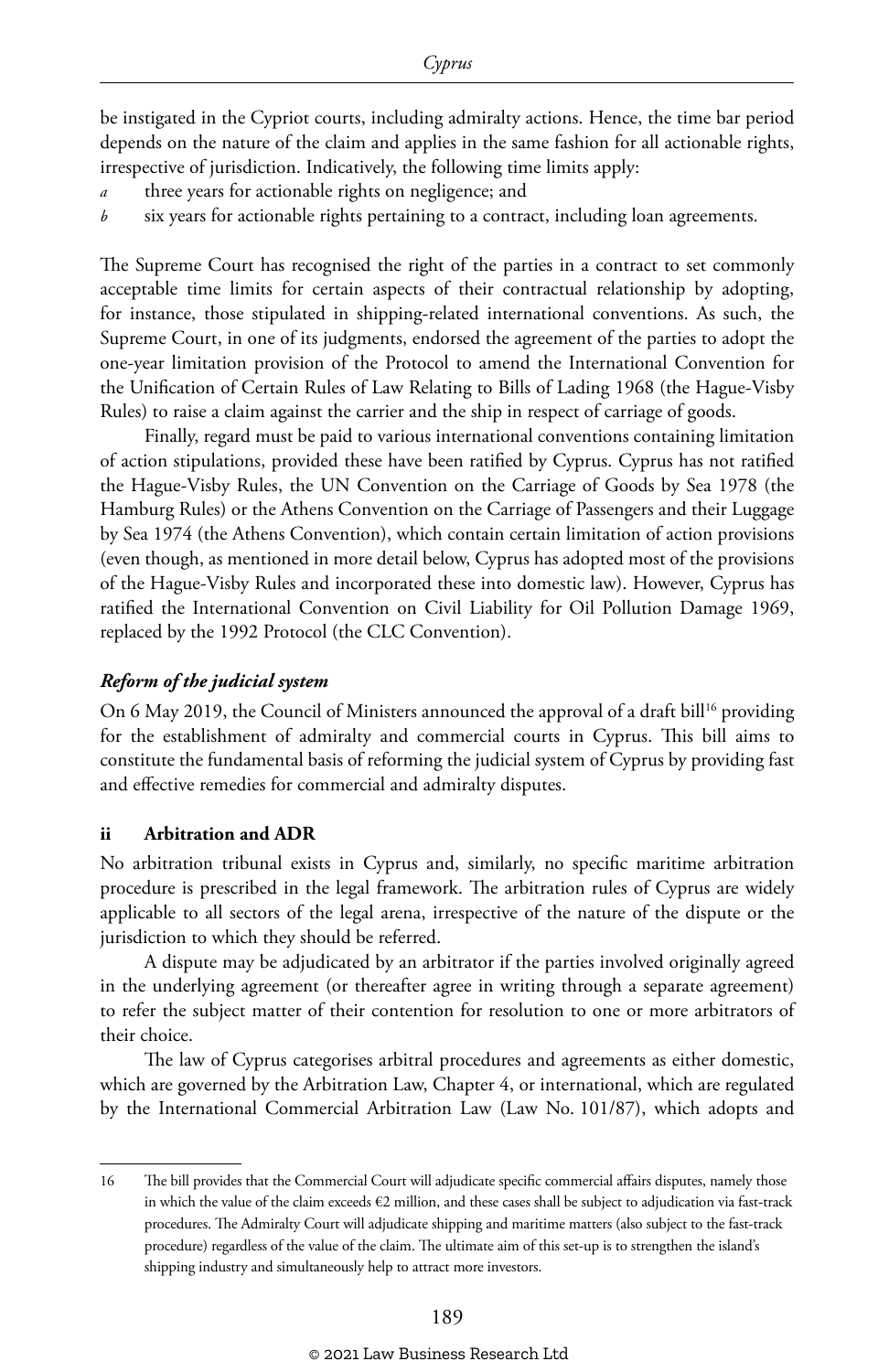reflects, in its greater extent, the provisions of the UNCITRAL Model Law on International Commercial Arbitration of 1985, including the definition of 'international arbitration'. Cyprus has been a contracting state to the Convention on the Recognition and Enforcement of Foreign Arbitral Awards 1958 (the New York Convention) since December 1980.

Irrespective of the arbitration time frames set by the parties in their agreement, the provisions of the Limitation Law apply to arbitration claims alike.

Finally, pursuant to the Law Providing for Certain Aspects of Mediation in Civil Matters (Law No. 159(I)/2012), 'mediation' means a structured process, however named or referred to, whereby two or more parties to a dispute attempt by themselves, voluntarily, to reach an agreement on the settlement of their dispute with the assistance of a registered mediator. For the purposes of the law, the term 'dispute' also includes a shipping dispute. Nonetheless, it is important to note that mediation law and practice in Cyprus is still in its infancy and not in common use for any kind of civil disputes, including maritime and shipping disputes.

#### **iii Enforcement of foreign judgments and arbitral awards**

Cyprus' legal framework does not specially classify or treat judgments or rulings of a maritime nature or context (foreign judgments) for recognition and enforcement purposes. As one would expect, the rules, principles and procedures governing the recognition and enforcement in Cyprus of foreign judgments awarded within the European Union are enunciated in Regulation (EU) No. 1215/2012 (the Brussels I Regulation (recast)), which also applies to maritime and admiralty judgments. The Regulation entered into force on 10 January 2015 and by virtue of its transitional provisions, the superseded Regulation (EC) No. 44/2001 continues to apply within the EU legal system (including Cyprus) to judgments given in legal proceedings instituted to authentic instruments formally drawn up or registered, and to court settlements approved or concluded, before 10 January 2015.

Foreign judgments given in legal proceedings outside the European Union are enforceable in Cyprus by terms of reciprocity where a bilateral or multilateral agreement is in place between Cyprus and the country in which the foreign judgment was handed down. In that regard, Cyprus, through the EU legislative initiatives, is a contracting party to the multilateral Convention on jurisdiction and the recognition and enforcement of judgments in civil and commercial matters 1988, 2007 (the Lugano Convention). The Lugano Convention entered into force on 1 January 2010. Cyprus has also signed and ratified the Hague Convention on the Recognition and Enforcement of Foreign Judgments in Civil and Commercial Matters (in force since 1979) and has entered into bilateral agreements with a number of other countries to govern the mutual recognition and enforcement of court judgments, including the United Kingdom, China, Egypt, Russia, Belarus and Ukraine.

In the absence of any bilateral or multilateral convention governing the matter, the foreign judgment might be enforced in Cyprus by following and applying common law rules.

Finally, Cyprus is a contracting party to the New York Convention, based on which an arbitral award made in the territory of another contracting state to the Convention, including rulings in maritime disputes, might be recognised and enforced in Cyprus.

The Limitation Law and the provisions thereof also apply to maritime claims.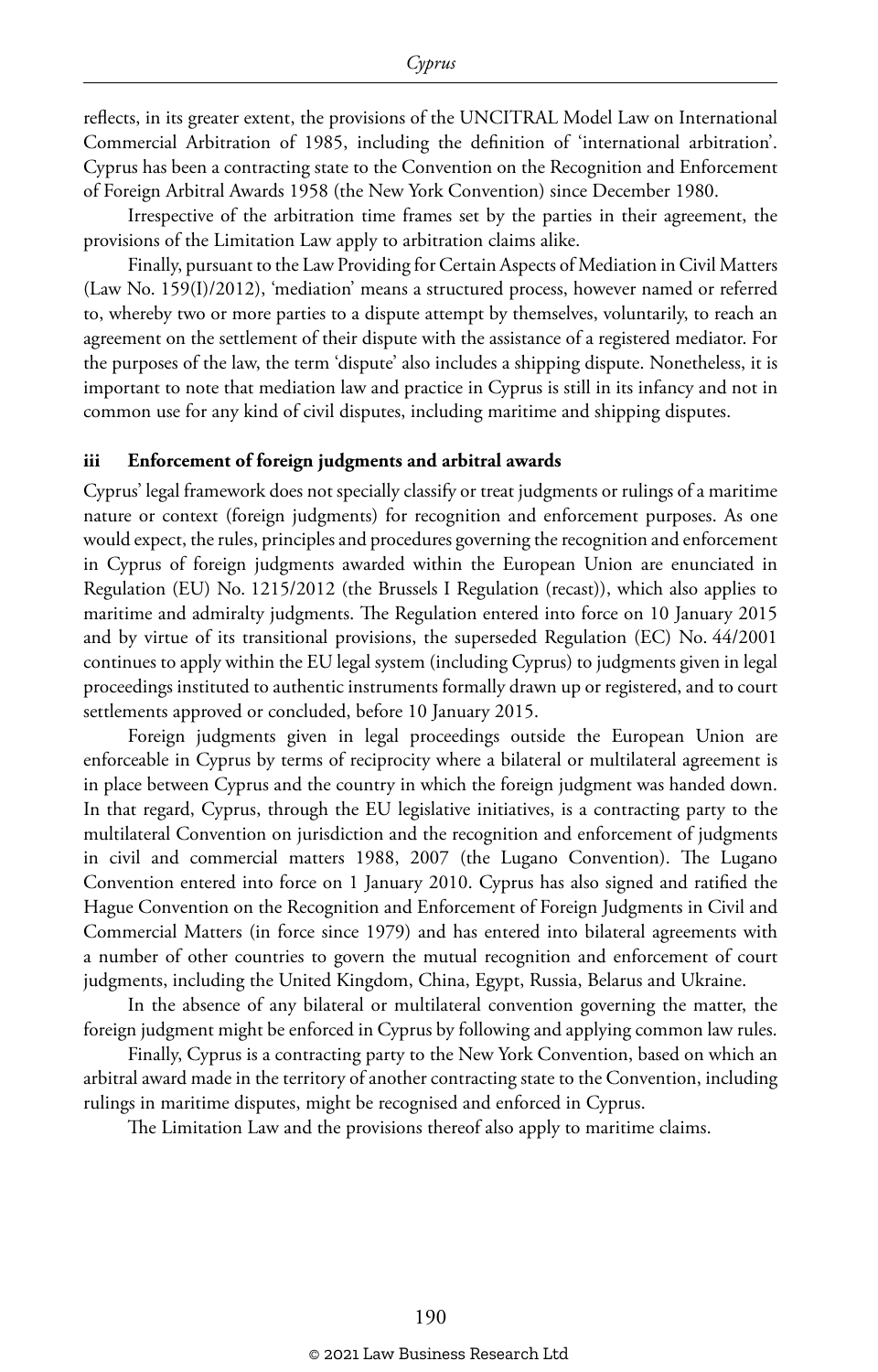#### **IV SHIPPING CONTRACTS**

#### **i Shipbuilding**

Cyprus does not have a shipbuilding industry and, therefore, there is no specific regime nor local laws regulating shipbuilding contracts. The general contract law principles apply.

#### **ii Contracts of carriage**

Cyprus has adopted, by way of succession, the International Convention for the Unification of Certain Rules of Law relating to Bills of Lading 1924 (the Hague Rules) (extended to Cyprus on 2 June 1931). Also, the UK Bills of Lading Act of 1855 applies in Cyprus by means of Articles 19 and 29 of the Courts of Justice Law of 1960 (Law No. 14/1960), as seen in *The Ship LIPA*. 17 In the absence of an express choice of law in a bill of lading or charter party, Article 5 of the Rome I Convention<sup>18</sup> applies.

Despite the fact that Cyprus has not ratified the Hague-Visby Rules, it has adopted most of the Rules' provisions and incorporated these into domestic law.19

Furthermore, Cyprus has ratified the Hague Rules through the Carriage of Goods by Sea Law, Chapter 263. However, the Hamburg Rules and the UN Convention on Contracts for the International Carriage of Goods Wholly or Partly by Sea 2009 (the Rotterdam Rules) have not yet been ratified in Cyprus.

#### *Cabotage*

Maritime cabotage is reserved to Cypriot and European nationals and it is governed by Council Regulation (EEC) No. 3577/92 in relation to the freedom to provide services to maritime transport within Member States. The Regulation is directly enforceable in Cyprus and provides that transport between the ports of mainland Cyprus is reserved for vessels operated by shipowners that are nationals of and registered in EU or European Economic Area (EEA) Member States and are flying a flag of one of those states.

Cyprus has concluded bilateral agreements on merchant shipping with Bulgaria,<sup>20</sup> Lithuania,<sup>21</sup> Italy<sup>22</sup> and Romania,<sup>23</sup> which provide for a cabotage restriction.

<sup>17</sup> (2001) 1B CLR 1220.

<sup>18</sup> Regulation (EC) No. 593/2008.

<sup>19</sup> The Carriage of Goods by Sea Law, Chapter 263, basically adopts the Hague-Visby Rules.

<sup>20</sup> Agreement between the Government of the Republic of Cyprus and the Government of the Republic of Bulgaria on Co-operation in the Field of Merchant Shipping, signed 19 December 1985 (Gazette No. 2108, Supplement VII, dated 24 January 1986), Article 6.

<sup>21</sup> Agreement between the Government of the Republic of Cyprus and the Government of the Republic of Lithuania on Merchant Shipping, signed 15 February 2000 (Gazette No. 3392, Supplement VII, dated 10 March 2000), Article 5.

<sup>22</sup> Agreement between the Government of the Republic of Cyprus and the Government of the Italian Republic on Maritime Navigation, signed 18 November 2004 (Gazette No. 3944, Supplement VII, dated 14 January 2005), Article 1. The Agreement was amended by exchange of Diplomatic Notes (Circular 1/2012 of the SDM).

<sup>23</sup> Agreement between the Government of the Republic of Cyprus and the Government of Romania on Maritime Transport, signed 23 October 2006 (Gazette No.4077, Supplement VII, dated 10 January 2007), Article 5.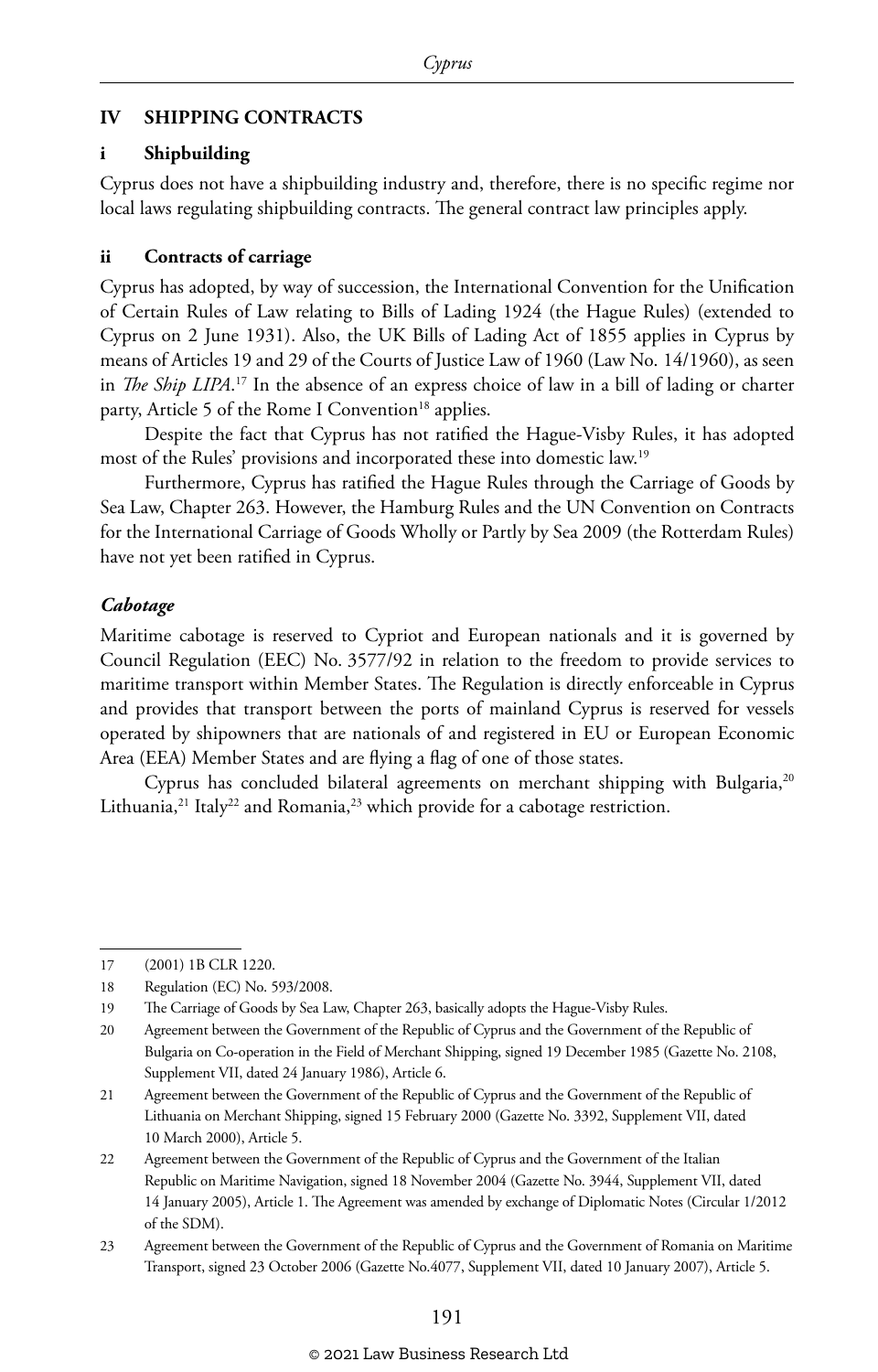#### **iii Cargo claims**

The Supreme Court of Cyprus, in its admiralty jurisdiction, is vested with the jurisdiction to hear and determine questions or claims, *inter alia*, for loss of or damage to goods carried in a ship or arising out of any agreement relating to the carriage of goods in a ship.<sup>24</sup>

Cyprus has not ratified the Hamburg Rules. The operation of cargo claims in Cyprus is very much based on the old law and practice that applies in England and the common law or equity principles. In particular, the Carriage of Goods by Sea Law, Chapter 263, which essentially adopts the Hague-Visby Rules, applies only in relation to carriage of goods by sea from a port in Cyprus to any other domestic or foreign port. Also, the Bills of Lading Act 1855 and relevant sections in the UK Merchant Shipping Act of 1894 (both of which apply in the legal system of Cyprus pursuant to Section 29(e) of Law No. 14/1960) may intervene in cargo claims to clarify the legal position and possible liability of owners, carriers, shippers and agents. In addition, Cyprus ratified the Convention on Limitation of Liability for Maritime Claims 1976 (the LLMC Convention 1976)<sup>25</sup> in 2006.

According to Rule 29 of the Rules of the Supreme Court in its admiralty jurisdiction (RSC), stated in the Schedule of the Cyprus Admiralty Jurisdiction Order 1893, any number of persons with interests of the same nature arising out of the same matter may be joined in the same action, whether as plaintiffs or defendants, while Rule 31 makes it clear that an underwriter or insurer shall be deemed to be a person interested in the action.

In terms of the procedurally recognised right of the underwriter or insurer to be joined in an admiralty action as an interested party, the principle enunciated in one of the important admiralty judgments given by the Supreme Court in plenary session<sup>26</sup> highlights matters relating to insurers and underwriters when issuing 'subrogation receipts'. The Court stressed that subrogation does not, by itself, give rise to a right of insurers or underwriters to bring an action to pursue the subrogated claim in their name but the action should be brought in the name of the assured, unless the claim has been clearly assigned to the insurer or underwriter. In any event, the Supreme Court has stressed in a number of judgments that it is desirable that the names of both the insurer and the assured are joined in the action.

Sometimes, contracts for the carriage of goods by sea may pose uncertainty on the *locus standi* of an innocent party, being a shipper, consignee, endorsee of the bill of lading or other, to initiate an action to the admiralty court. In one of its judgments,<sup>27</sup> the Supreme Court shed light on the importance and meaning of the bill of lading. Effectively, it adopted the principles articulated in common law cases and English case law, namely that the bill of lading is issued to the order of the person to whom the goods are destined and serves three purposes: (1) it is evidence that the cargo has been laden on board the ship; (2) it constitutes, or may constitute, evidence for the contract of carriage; and (3) it constitutes *prima facie* title of the goods. Nonetheless, the Supreme Court highlighted that whether the bill of lading contains the entirety of the terms and conditions of the carriage agreement is clearly a matter of the circumstances and the factual background embracing the dispute. The intentions of the parties as to the time and manner of passing the property of the goods, as

<sup>24</sup> AJA, Sections  $1(1)(g)$  and  $1(1)(h)$ .

<sup>25</sup> Cyprus has also ratified Protocol to amend the LLMC Convention 1996 (the 1996 LLMC Protocol).

<sup>26</sup> *Gold Seal Shipping Company Ltd v. Standard Fruit Company (Bermuda) Limited and another* [2000] 1C JSC 1552.

<sup>27</sup> *Andreas Orthodoxou Limited v. Demetriou Tylliri Limited* [2007] 1B JSC 1247.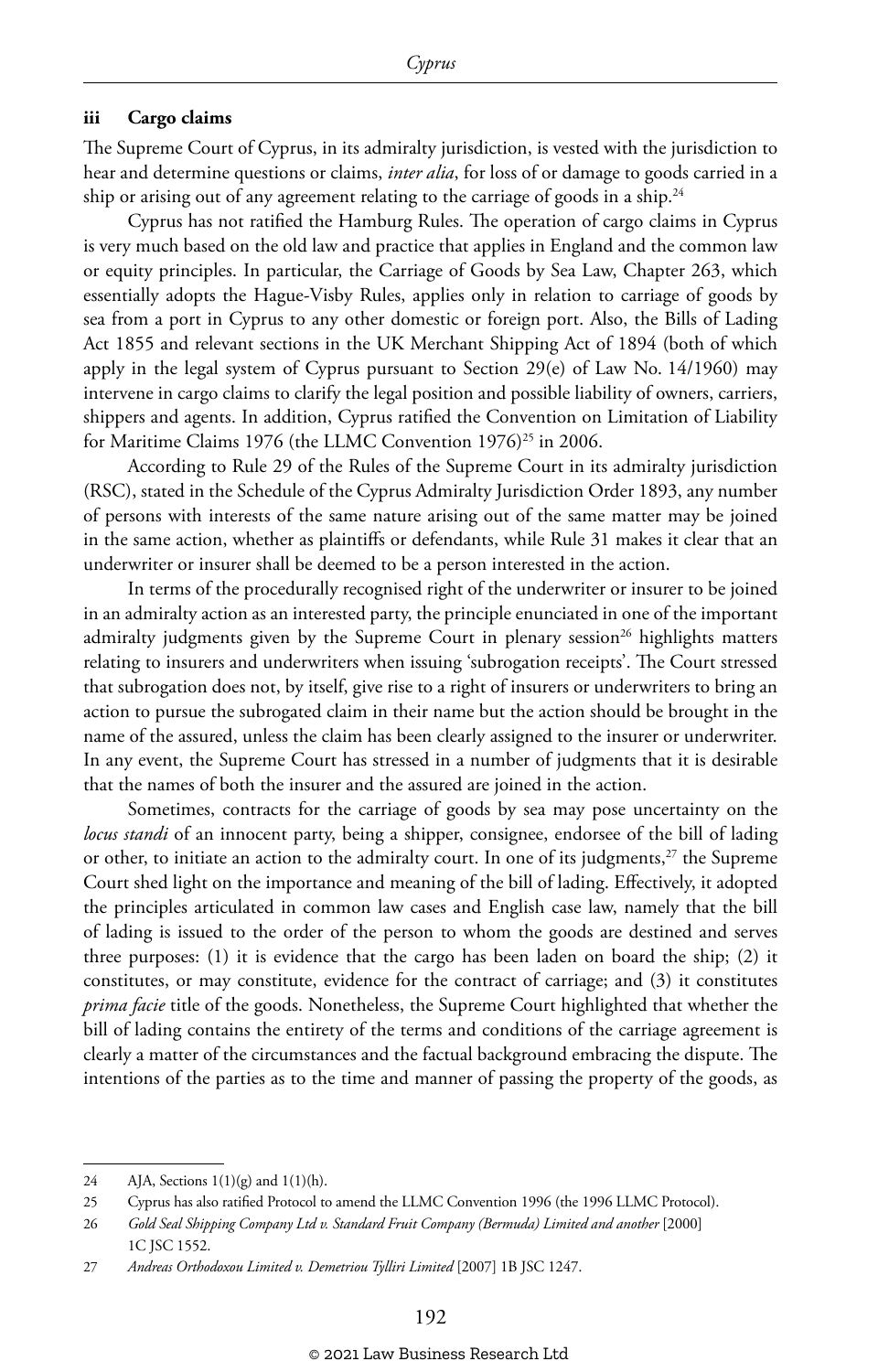reflected in the contract of carriage, is of decisive importance on the right of the consignee or end receiver of the goods to sue anyone who is responsible in terms of damage to or loss of the ordered goods.

When it comes to the possible liability of forwarding agents that undertake to transport goods from one destination to another on behalf of their clients, the Supreme Court reiterated that the contents of the bill of lading are not conclusive evidence but only an indication of the legal position of each party in the transaction for the carriage of goods. If a forwarding agent is engaged by the client to arrange the transportation of the goods to the destination that the client determines without expressly agreeing to do so only as agent of the client and, on the contrary, it essentially assumes the responsibility to ensure the safe transportation of the goods to the destination that the client will specify, the forwarding agent may be found liable against the client for the loss or damage that the goods may suffer during their delivery to the client.<sup>28</sup>

If an owner, charterer, carrier, forwarding agent or other is found liable for breach of the contract of carriage because of its failure to safely deliver goods to the prescribed destination and as a result the goods sustained loss or damage, the receiver or owner of the goods will be awarded compensation for the loss or damage suffered and that naturally arose in the usual course of things from the breach or that the parties knew, when the contract was made, to be the likely result of the breach. Compensation shall not be awarded for any remote and indirect loss or damage sustained by reason of the breach. This emanates from the Contract Law, Chapter 149, which reflects the principles of common law and, likewise, the Torts Law, Chapter 148, which includes similar provisions for the award of compensation for negligent or tortious acts. The admiralty court has, in some instances, awarded compensation for consequential pecuniary loss in the form of loss of profits when the circumstances of the case so justified.

In relation to demise clauses, even though the Supreme Court (at first instance as admiralty court or in its jurisdiction as appellate court) has not specifically interpreted or examined the effect of such a clause in a charter party, if such a question were to be brought before it for adjudication, the Supreme Court would, in all likelihood, follow the case law developed in England since *The Berkshire* case;<sup>29</sup> in other words, the validity of the demise clause will be recognised.

#### **iv Limitation of liability**

Cyprus has ratified the LLMC Convention 1976, whereby a shipowner may limit his or her liability for the claims set out in Article 2 of the Convention (except for those claims provided in Article 3) for the limits determined in Articles 6 and 7.30 Furthermore, the Merchant Shipping (Shipowners' Insurance for Maritime Claims) Law of 2012 (Law No. 14(I)/2012) transposed Directive 2009/20/EC on insurance against maritime claims

<sup>28</sup> *Magelire International SA and others v. Freetrade (SAL)* [2003] 1C JSP 1370; *Lord Jeans Ltd v. Orbit-Kazoulis Ltd* [2004] 1B JSC 1300.

<sup>29</sup> [1974] 1 Lloyd's Rep 185.

<sup>30</sup> The LLMC Convention 1976 liability limits were increased as from 8 June 2015 under the tacit acceptance procedure provided by Article 8 of the 1996 LLMC Protocol. See www.imo.org/en/MediaCentre/ PressBriefings/Pages/24-LLMC-limits.aspx for the revised limits.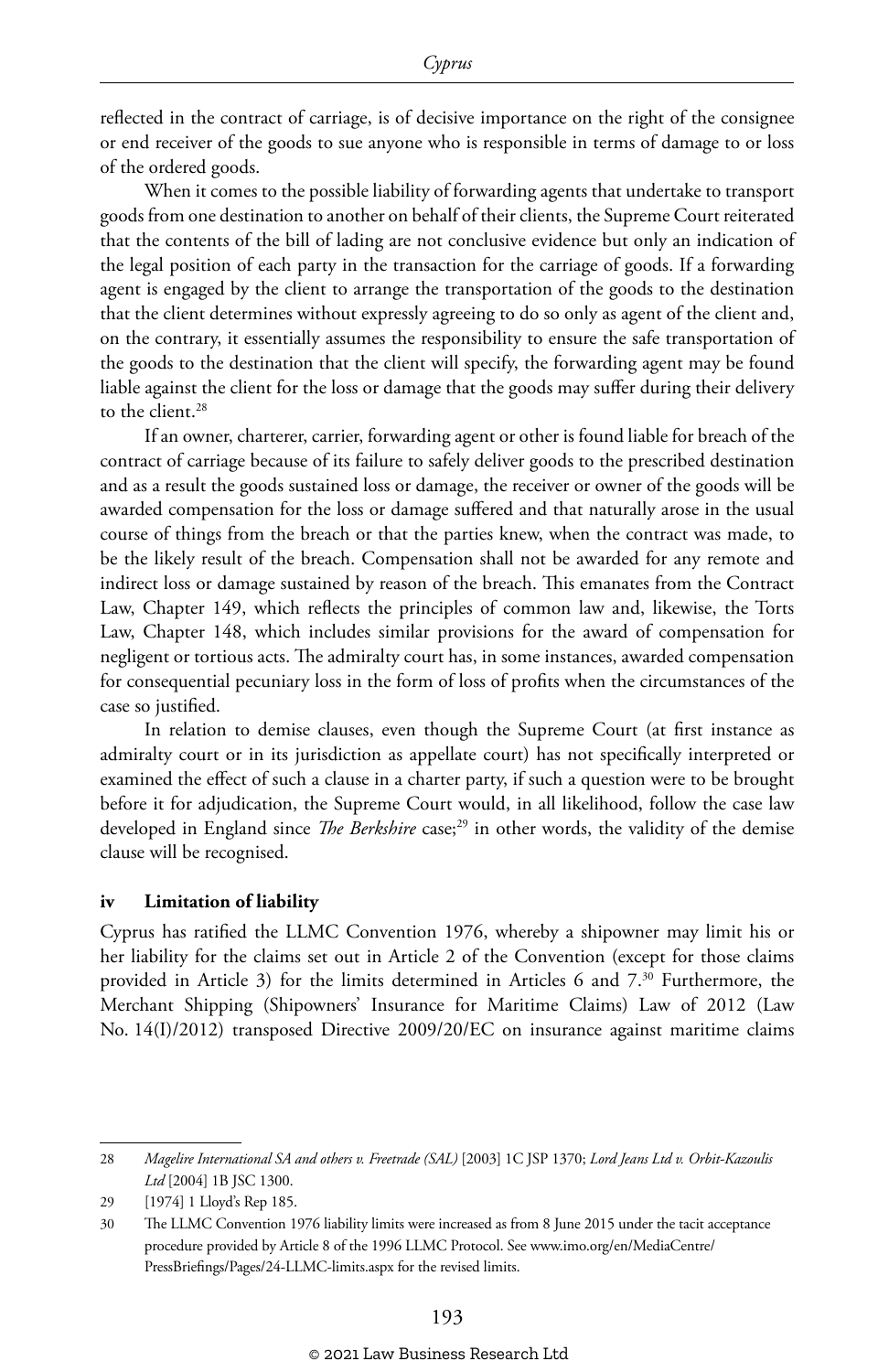subject to the limitations of the LLMC Convention 1976. Moreover, the EU Passenger Liability Regulation, $31$  which is based on the Athens Convention, sets out limits of liability for death or personal injury or for loss or damage to luggage and vehicles.

In addition, Section 502 of the UK Merchant Shipping Act 1894 fully relieves a shipowner of a Cypriot seagoing ship to compensate for any loss or damage to any goods by reason of fire on board, if it happened without his or her actual fault or privity. Also, under Section 503 of the Act, the liability of the owner of any ship for loss of life, personal injury or damage to any goods caused without actual fault or privity is limited to specified extents.

Furthermore, the parties to a contract may agree to expressly limit the liability of any of the parties by incorporating relevant and appropriate terms in the contract.

#### **V REMEDIES**

#### **i Ship arrest**

Cyprus is not a party to the International Convention Relating to the Arrest of Sea-Going Ships 1952 (the 1952 Arrest Convention); however, the AJA does ratify the Convention.<sup>32</sup>

Under Cypriot law, maritime liens enjoy advantages over all other permitted actions *in rem* (statutory liens), at the time of creation of the lien, in priority and in the enforceability of the security. In addition, statutory liens have no priority over mortgages.<sup>33</sup>

Cyprus courts follow the English case *The Bold Buccleugh*, 34 which recognises as maritime liens salvage, bottomry, masters' and seafarers' wages, disbursements and liabilities, and damage done by a vessel. The arrest of a ship is only possible in the case of an action *in rem* (however, the possibility of securing a *Mareva* injunction for freezing of assets, including a vessel, is discussed in 'Procedures of ship arrest', below).

Thus, the filing of an action *in rem* is a prerequisite for such an arrest. The court has wide discretion to order the arrest of the vessel if it is satisfied that the plaintiff is eligible for arrest. Similarly, the arrest of a sister ship is applicable in Cyprus by means of Section 3(4) of the AJA. However, the concept of 'associated ship arrest' is not recognised under Cyprus law.

#### *Procedures of ship arrest*

Rule 50 of the RSC allows any party to apply to the court for the issue of a warrant for the arrest of property (i.e., for the arrest of ship or cargo), at the time of, or at any time after, the issuance of the writ of summons (but not without the submission of a writ of summons) in an action *in rem*. The application must be accompanied by an affidavit containing the particulars prescribed in the RSC, including the nature of the claim, that the aid of the court is required, the national character of the ship and that, to the best of the deponent's belief, no owner or part owner of the ship was domiciled in Cyprus at the time the necessaries were supplied or the work was carried out. However, the judge has the discretion to issue an arrest warrant even if the affidavit does not contain all the prescribed particulars.

The arrest warrant shall be served by the marshal of the court in the same manner as prescribed by the RSC for the service of a writ of summons in an action *in rem*. For instance,

<sup>31</sup> Regulation (EC) No. 392/2009 of the European Parliament and of the Council of 23 April 2009 on the liability of carriers of passengers by sea in the event of accidents.

<sup>32</sup> By virtue of the Constitution and by Law No. 14/1960, Articles 19 and 29.

<sup>33</sup> As seen in *Nordic Bank PLC v. The Ship 'Seagull'* (1989) 1 CLR 420.

<sup>34</sup> *The Bold Buccleuch* (1851) 7 Moo PC 267.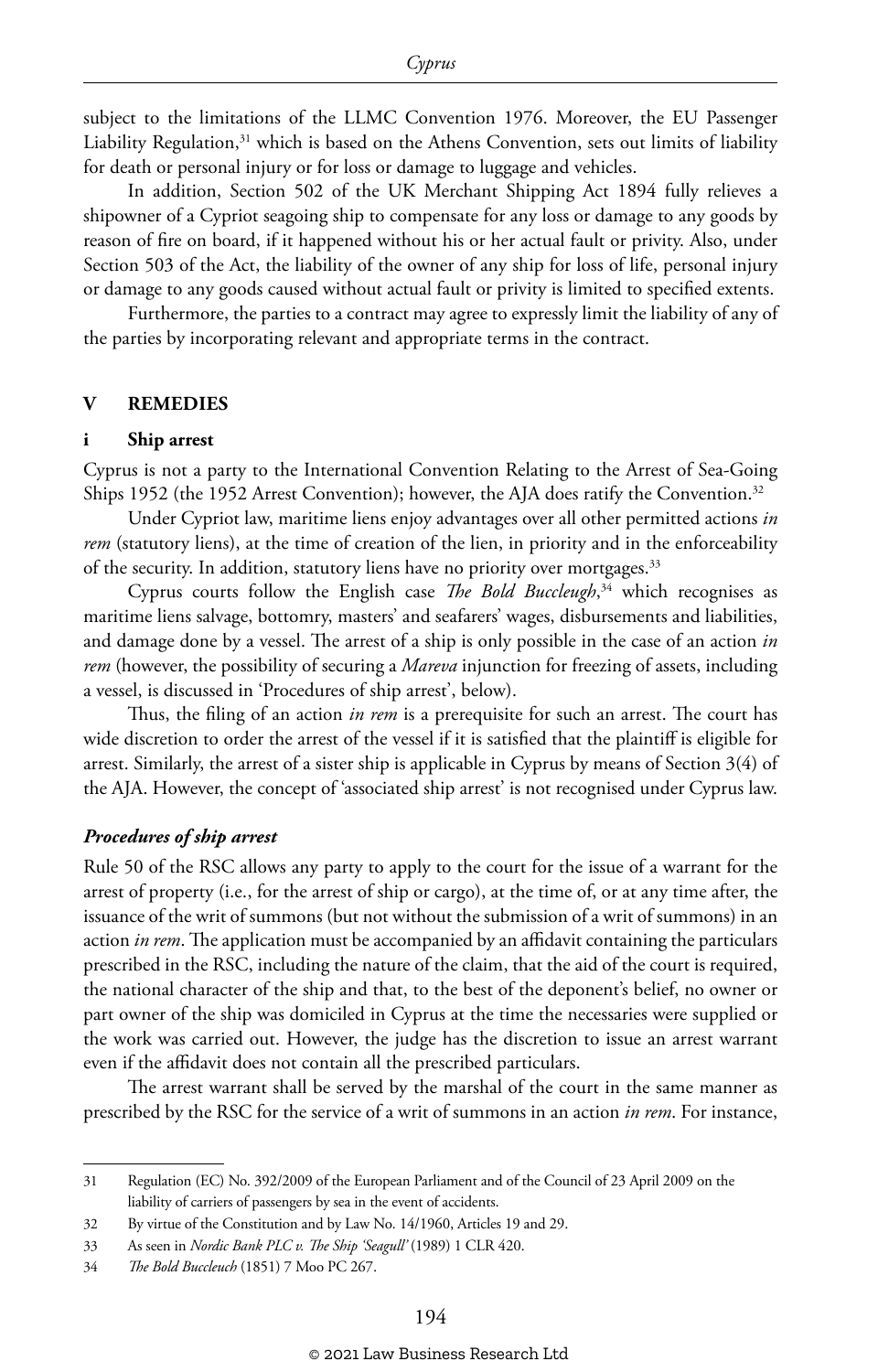if the arrest warrant is to be served on a ship, or on cargo, freight or other property that is on board a ship, the warrant shall be considered as duly served if an office copy of it is attached to a conspicuous part of the ship, including a mast. If the cargo, freight or other property is not on board the ship, an office copy must be attached to some portion of the cargo or property.

The RSC vest the power and discretion on the judge to issue provisional arrest orders, notwithstanding that no notice of the application has been given to the ship or the shipowner, on such terms as to the furnishing of security as shall appear to the judge to have regard to the circumstances of the matter in question (Rule 205). In practice, almost invariably the judge will order the arresting party to provide security in the form of a bank guarantee from a Cyprus bank, the aim of which is to cover the costs of the marshal and to compensate the shipowner for loss he or she may have suffered from the detainment of the ship, acknowledging the concept of wrongful arrest. However, the security of the arresting party shall not be seized in all cases where the provisional arrest order is finally set aside as unjustified. The arresting party's guarantee may be claimed only in the event of wrongful arrest, which was so unwarrantably brought that it rather implies malice or gross negligence.

At the time the arrest warrant is issued, the judge will determine the amount of the security that the shipowner or other opposing party may deposit to the court for the arrested ship to be released, taking into account the level of the claim. The ship may be released by an order of the judge upon a written application and provided that the security originally set by the judge is deposited to the court.

Any person desiring to prevent the arrest or the release of any property under arrest or the payment of any moneys out of court may, by a written application to the registrar of the admiralty court, cause a caveat against any such action or procedure and the court or judge will not proceed to issue the requested order without notice to the caveator, unless the judge deems that special circumstances have been presented that render it desirable or necessary to make an order without notice to the caveator, upon such terms as may seem fit to the judge. The caveat shall not remain in force for more than three months from the date of being entered, unless extended by further applications.<sup>35</sup>

Almost invariably at the time an arrest warrant is issued, the ship is located within the territorial waters of Cyprus,<sup>36</sup> either anchored in the port area or anchorage or berthed in one of the ports controlled by the Cyprus government (i.e., the ship must not be berthed in any of the ports that have been illegally occupied by the Turkish administration since Turkey's invasion of Cyprus in 1974). An arrest warrant against a ship may be issued even if, at the time the warrant is issued, the ship is located outside the territorial waters of Cyprus. However, in this case, it will not be possible to serve the arrest warrant unless the ship heads within the territorial waters. In these circumstances, the arresting party must see that the warrant will be adequately timetabled so that it does not expire before it is served on the ship.

<sup>35</sup> Rules of the Supreme Court [RSC], Rules 65 to 73.

<sup>36</sup> The Republic of Cyprus, pursuant to the United Nations Convention on the Law of the Sea 1982 (UNCLOS), as well as the Territorial Sea Law of 1964 (Law No. 45/1964), has a territorial sea, the breadth of which extends to 12 nautical miles from the baselines. The geographical coordinates and the relevant map of the Cypriot baselines were submitted to the Secretary General of the United Nations on 3 May 1993. In the territorial sea, the Republic of Cyprus exercises full sovereignty and applies all related domestic laws, in line with UNCLOS provisions. Furthermore, according to the Regulation of Innocent Passage of Ships through the Territorial Waters Law of 2011 (Law No. 28(I)/2011), as well as UNCLOS, every foreign ship, whether merchant or warship, has the right of innocent passage through the territorial sea of the Republic of Cyprus, without encroaching upon its sovereignty and without a prior licence.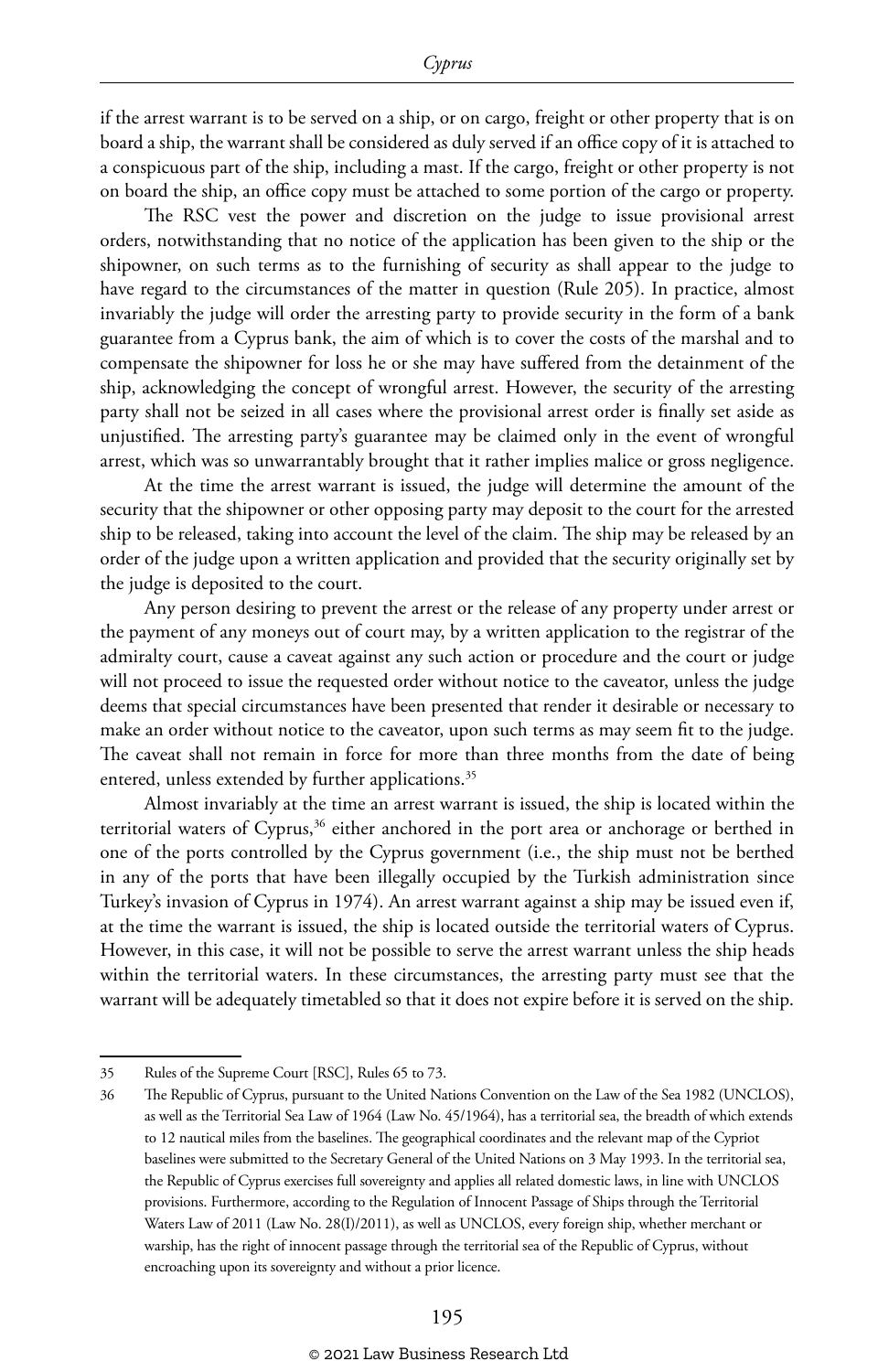The Supreme Court has recognised the option of a party to the admiralty proceedings to seek the 'arrest' of a ship by using the *Mareva* injunction mechanism under Section 32 of Law No. 14/1960. However, the Court stressed that the power of the Court to issue such an injunction must be exercised only on the premise that the ship is within the jurisdiction of the Court or, in other words, within the territorial waters controlled by the Cyprus government.

The issuance of an arrest warrant, based on Section 50 of the RSC or by way of a *Mareva* injunction, as security for court proceedings (not arbitration proceedings) pending in another jurisdiction, is plausible pursuant to the provisions of the Brussels I Regulation (recast) and, in particular, Section 35 of the Regulation, provided that the ship is within the jurisdiction of the court.<sup>37</sup>

In *Nationwide Shipping Inc v. The Ship 'Athena'*, 38 the Supreme Court, by adopting an extract from the judgment given in the English case *The 'Vasso' (formerly 'Andria')*, 39 held that the admiralty court has no jurisdiction to issue an arrest warrant in an action *in rem* for the purpose of providing security for an award that may be made in arbitration proceedings. However, it seems that the extract from the English judgment extends to other proceedings as the court in *The 'Vasso'* case stressed that the purpose of the exercise of the admiralty court's jurisdiction to arrest a ship is to provide security in respect of the action *in rem* before it and not for any other purpose. In *The Ship 'Athena'*, the Court did not consider the application of the Brussels I Regulation (recast), which, of course, prevails over any domestic law and, therefore, confers the jurisdiction to the admiralty court to issue provisional measures and orders for matters adjudicated on their merits in other European jurisdictions.

#### **ii Court orders for sale of a vessel**

An arrested ship, cargo or other property may be appraised and sold by order of the court or judge, either before (*pendente lite*) or after the final judgment. In this case, the judge will appoint the marshal of the court or any other person to appraise the property under arrest (in practice, the court appoints the marshal in almost all cases) and to proceed with its sale at auction (the sale procedure adopted in most cases). Nonetheless, the judge may allow the sale of the ship by private sale if he or she deems this fit and provided that all parties in the litigation acquiesce.<sup>40</sup>

The proceeds from the sale of a ship are paid into the court and, upon an application by any judgment creditor, will be distributed to all judgment creditors who claimed a share of the proceeds, in order of priority. In Cyprus, the priorities have been determined by case law and no guidance is found in the RSC or in any other law or procedural rules applying in Cyprus. Detailed analysis of the order of priorities is outside the scope of this chapter. In general terms, however, government fees, including the costs and expenses of the marshal, take priority over any other claims, and maritime liens take priority over statutory liens, although statutory liens have no priority over mortgages.

<sup>37</sup> *The Commerzbank Aktiengesellschaft v. The Ship 'Tour 2'*, Admiralty Action No. 2/2018, 25 May 2018 is relevant.

<sup>38</sup> [2012] 1C JSC 2343.

<sup>39</sup> [1984] Lloyd's Law Reports 235.

<sup>40</sup> RSC, Rules 74 to 77 .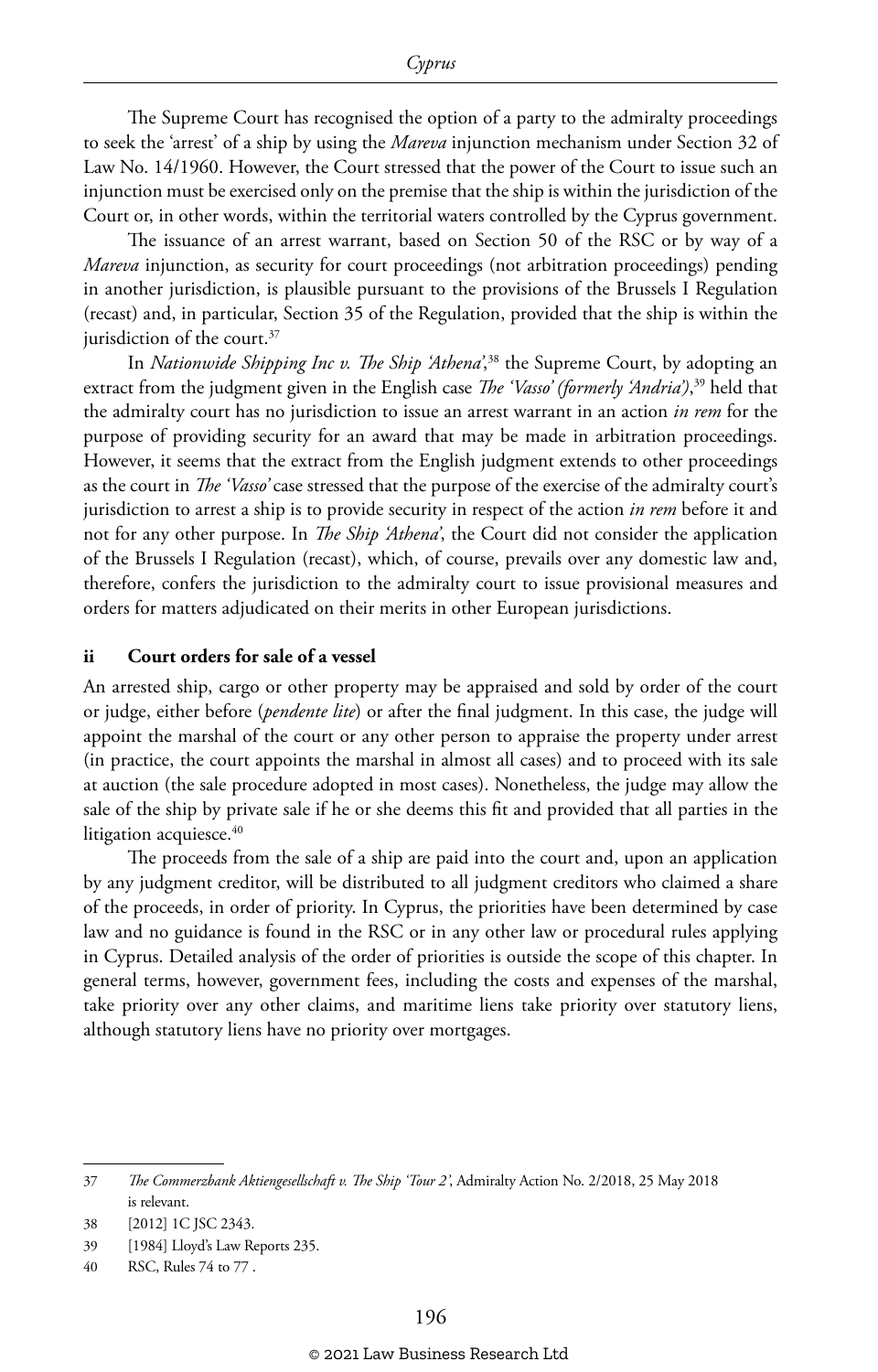#### **VI REGULATION**

#### **i Safety**

The marine safety regulation regime in Cyprus is based on the International Convention for the Safety of Life at Sea  $1974$  (SOLAS)<sup>41</sup> and other international conventions, such as:

- the International Convention on Load Lines 1966 (the Load Lines Convention);
- *b* the International Regulations for Preventing Collisions at Sea 1972 (COLREGs);
- *c* the International Convention on the Tonnage Measurement of Ships 1969 (the Tonnage Convention), as amended;
- *d* the Special Trade Passenger Ships Agreement 1971 and the Protocol on Space Requirements for Special Trade Passenger Ships 1973;
- the International Convention for Safe Containers 1972 (the CSC Convention);
- *f* the International Safety Management Code 1998 (the ISM Code); and
- *g* the International Ship and Port Facility Security Code 2004 (the ISPS Code), which adopts various international maritime safety standards.

Cyprus has a proven track record when it comes to maritime safety and has implemented a number of effective measures in line with its accession to the European Union. High-risk vessels are identified by extensive surveys undertaken by the authorities and inspections are undertaken on a global scale, with inspectors of Cyprus ships now operating from 23 important international ports. Moreover, a network of local inspectors of Cyprus ships covers important ports worldwide to ensure efficient and effective control of Cyprus ships and to avoid detentions by port state control.

In addition, Cyprus has a comprehensive and pioneering national legislation<sup>42</sup> for the protection of Cypriot ships from piracy and other unlawful acts, including a legal framework allowing and regulating the use of private armed security personnel in high-risk areas.

In December 2019, the SDM issued Circular 21/2019, through which it clarified the policy adopted by the SDM in response to IMO Resolution MSC.402(96) on the requirements for maintenance, thorough examination, operational testing, overhaul and repair of lifeboats and rescue boats, launching appliances and release gear in conjunction with IMO Resolution MSC.404(96), which, among other things, amends Regulations 3 and 20 of Chapter III of SOLAS. The amendments came into force on 1 January 2020. In addition, the SDM has clarified the adoption of the Guidelines on Safety during Abandon Ship Drills Using Lifeboats (MSC.1/Circ.1578).

<sup>41</sup> And the 1978 Protocol thereof, as well as Resolutions MSC 1 (XLV) and MSC 2 (XLV) 1981 (Ratification) and for Matters Connected Therewith Law of 1985 (Law No. 77/85), as amended.

<sup>42</sup> According to the Protection of Cyprus Ships Against Acts of Piracy and Other Unlawful Acts Law of 2012 [the Law], all ship owners and managers of ships under the Cyprus flag are authorised to take any measure being necessary (within the scope of the Law) to protect their ships, personnel and cargo legally. More specifically, the Law allows the interested shipping company to hire a private security company to provide extra security (armed or not) for its ship while in high-risk zones. Additionally, the Law states the relevant procedure needed to be followed, by a private security company, to obtain the authorisation of the Cyprus government that is required to guard (armed or unarmed) Cyprus-registered vessels. A copy of the Law must be placed on board every Cyprus-flagged vessel. The master and shipboard personnel of all Cyprus-flagged vessels are required to become aware of the provisions of the Law, as it has a global geographical application and establishes new rights and obligations for them. Two geographical areas are defined as high-risk areas. The coordinates and description of the high-risk areas are found in First Schedule of the Law.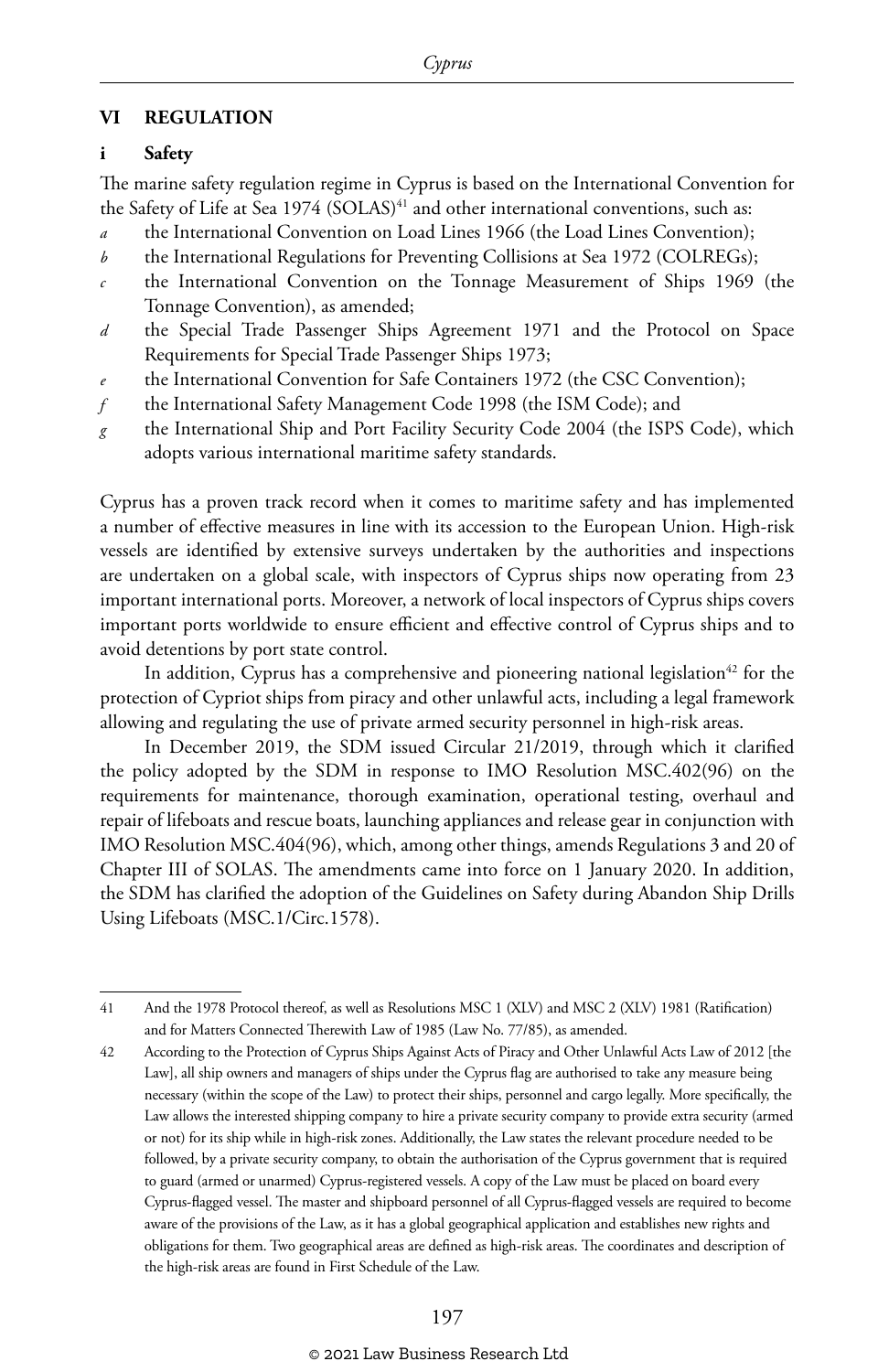Moreover, in January 2021, the SDM enacted the Merchant Shipping (System of Inspections for the Safe Operation of Ro-Ro Passenger Ships and High-Speed Passenger Craft in Regular Service) Law of 2020 (Law 189(I)/2020), $43$  the Merchant Shipping (Safety Rules and Standards for Passenger Ships) Law of 2020 (Law 190(I)/2020),<sup>44</sup> the Merchant Shipping (Registration of Persons Sailing on Board Passenger Ships (Amendment) Law of 2020 (Law  $188(I)/2020$ <sup>45</sup> and the Reporting Formalities for Ships Arriving in and/or Departing from Ports of the Republic of Cyprus Order of 2020 (PI 605/2020).<sup>46</sup>

Between February 2020 and May 2021, the SDM issued a plethora of circulars,<sup>47</sup> taking urgent provisional measures for the operation of Cypriot ships and minimising risks to seafarers,<sup>48</sup> passengers and others on board Cypriot ships during the covid-19 outbreak.<sup>49</sup> Furthermore, the Minister of Transport, Communications and Works of the Republic of Cyprus, in exercising the powers vested in him by Article 14(1) of the Cyprus Ports Authority

#### © 2021 Law Business Research Ltd

<sup>43</sup> The Merchant Shipping (System of Inspections for the Safe Operation of Ro-Ro Passenger Ships and High-Speed Passenger Craft in Regular Service) Law of 2020 (Law 189(I)/2020 aims to transpose into the law of the Republic of Cyprus Directive (EU) 2017/21103, which repeals and replaces Directive 1999/35/EC on the system of inspections for the safe operation of ro-ro passenger ships and high-speed passenger craft in regular service and ensures a high level of safety and compliance through relevant inspections. As a result of the repeal of Directive 1999/35/EC, the Merchant Shipping (Mandatory Surveys for the Safe Operation of Regular Ro-Ro Ferry and High Speed Passenger Craft Services) Laws of 2002–2012 (Law 59(I)/2002 as amended) are repealed. Currently 89 ro-ro passenger ships are registered under Cyprus flag.

<sup>44</sup> The Merchant Shipping (Safety Rules and Standards for Passenger Ships) Law of 2020 (Law 190(I)/2020) transposes into the law of the Republic of Cyprus Directive (EU) 2017/21082, which amends Directive 2009/45/EC, repealing the existing Merchant Shipping (Passenger Ship Safety Rules and Standards) Laws of 2002 and 2004 by which Consolidated Directive 2009/45/EC had been transposed into the Cypriot legal order. Therefore, this Law also includes the provisions of Directive 2009/45/EC, which have not been repealed or amended by Directive (EU) 2017/2108.

<sup>45</sup> The Merchant Shipping (Registration of Persons Sailing on Board Passenger Ships (Amendment) Law of 2020 (Law 188(I)/2020), which amends the basic Law 57(I)/2002, aims to transpose into the Law of the Republic of Cyprus the amendments made by Directive (EU) 2017/2109 to Directive 98/41/EC. The relevant amendments are a result of the implementation of Directive 98/41/EC, which has shown that information about passengers is not always immediately available to the competent authorities when needed, while the current requirements of Directive 98/41/EC should be aligned with the electronic data submission requirements to increase efficiency.

<sup>46</sup> The amendments introduced by Directive (EU) 2017/2109 to Directive 2010/65/EU regarding Part A of the Annex thereof, are introduced to the Cyprus legal order by virtue of the Reporting Formalities for Ships Arriving in and/or Departing from Ports of the Republic of Cyprus Order of 2020 (PI 605/2020), issued under the Reporting Formalities of Ships Arriving in and/or Departing from Ports of the Republic of Cyprus Law of 2012 (Law 148 (I)/2012).

<sup>47</sup> Circulars 3/2020, 5/2020, 6/2020, 7/2020, 8/2020, 9/2020, 12/2020, 13/2020, 17/2020, 18/2020, 23/2020, 24/2020, 1/2021, 2/2021, 4/2021, 9/2021, 10/2021, 11/2021, 12/2021, 14/2021, 16/2021 and 19/2021.

<sup>48</sup> Cyprus was one of the first countries that recognised seafarers as essential workers and introduced practical measures for crew changes. Since May 2020, around 10,000 seafarers have been repatriated or have been able to return to work through Cyprus.

<sup>49</sup> Among other things, the SDM adopted urgent provisional measures relating to the extension of the validity period of certain seafarers' certificates, extended the annual/intermediate period or renewal surveys for all ships' statutory certificates and enabled remote audits, acknowledging that Cyprus-flagged vessels are encountering increasing difficulties in arranging surveys, audits, inspections, etc. Moreover, the SDM introduced special measures as to the deferral of payment deadlines for tonnage tax and annual maintenance fees.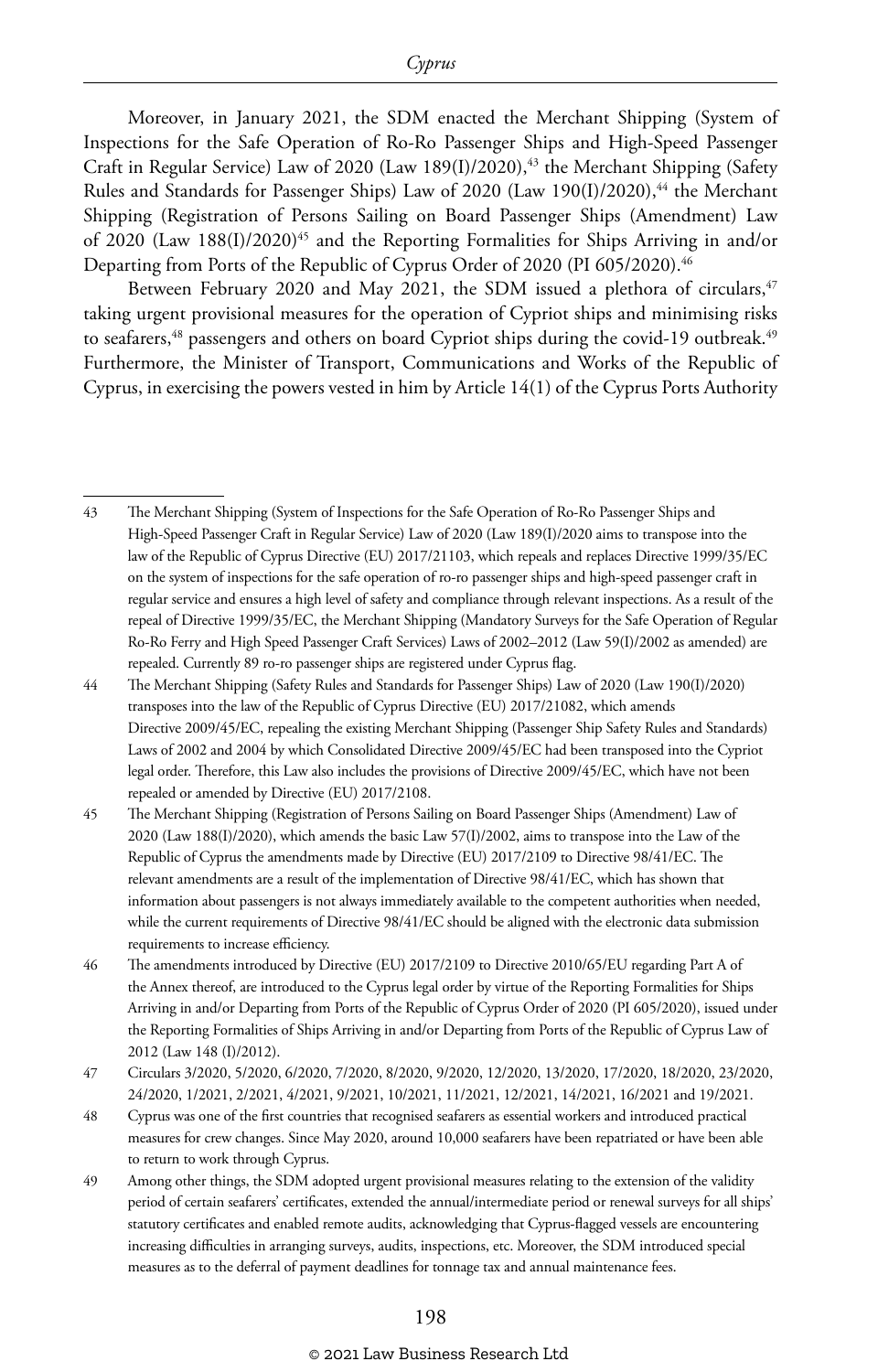Legislation of 1973 to 2016, issued instructions for the implementation of restrictive measures at ports and port installations, as well as regarding crew-change protocol, to counter the covid-19 pandemic.

#### *Safety achievements of the Cyprus flag*

The International Chamber of Shipping published its annual Flag State Performance Table for the year 2020–2021 on 27 January 2021, which provides an invaluable indicator of the performance of individual flag states worldwide. It analyses how the countries delivered against a number of criteria, such as port state control records, ratification of international maritime conventions and attendance at IMO meetings.

The level of performance of many of the largest flag states, including Cyprus, continues to be very positive. More specifically, Cyprus maintains its reputation as a traditional large flag state with exceptionally high standards. As a party to all international maritime conventions on safety, security, pollution prevention, maritime labour and health and safety, Cyprus gives full and complete effect to their provisions.

In addition, during the last quarter of 2019, the SDM successfully passed European Maritime Safety Agency (EMSA) audits with no observations on safety and security. The Cyprus case will be used by EMSA as an example of successful use of best practices and procedures on safety.

#### **ii Port state control**

The SDM is the competent port state control (PSC) authority in Cyprus. It carries out all inspections of foreign ships in Cypriot ports,<sup>50</sup> verifying that crew, ships and equipment comply with the requirements of international conventions on safety, pollution prevention, operation, management and security, qualifications, living conditions and terms of employment.

Each SDM surveyor has wide-ranging powers on PSC. More specifically, the surveyor can, among other things, interrupt, enter, inspect and conduct inspections on any ship, whether lying at anchor or on a voyage, and provide any necessary assistance to the master,

<sup>50</sup> The ships have to be located within the territorial waters of Cyprus, either anchored in the port area or anchorage, or berthed in one of the ports controlled by the government. As a result of the illegal Turkish invasion and military occupation of the northern part of Cyprus in 1974, all ports in the occupied part of the Republic have been declared by the government as prohibited ports of entry and exit, and no visitor should enter or leave the Republic through these ports. More precisely, the relevant restrictions regarding the ports of Famagusta, Karavostasi and Kyrenia have been imposed by an order (PI 265/1974) of the Council of Ministers of the Republic of Cyprus issued on 3 October 1974, declaring the ports in the occupied areas closed for all vessels. Thus, the ships must not be berthed in any of the ports that are illegally occupied and operated by the Turkish administration. In addition, Section 15(2) of the Cyprus Ports Authority Law of 1973 (Law No. 38/1973), as amended, provides for the relevant sanctions as follows: 'The master and/or the owner of a ship which arrives and departs from a port closed for such ship or enters or stays therein in contravention of an Order under subsection (1) shall be guilty of an offence and be liable to imprisonment not exceeding two years or to a fine not exceeding €17,086 or to both such imprisonment and fine, and in the case of a ship registered in the Register of Cyprus Ships, the Court dealing with the case has the power to order her deletion from the Register of Cyprus Ships.' These restrictions were taken to uphold and maintain the sovereignty of the Republic of Cyprus over its ports and harbours and due to the fact that safety of navigation could no longer be guaranteed in the areas illegally occupied by the Turkish Army since 1974.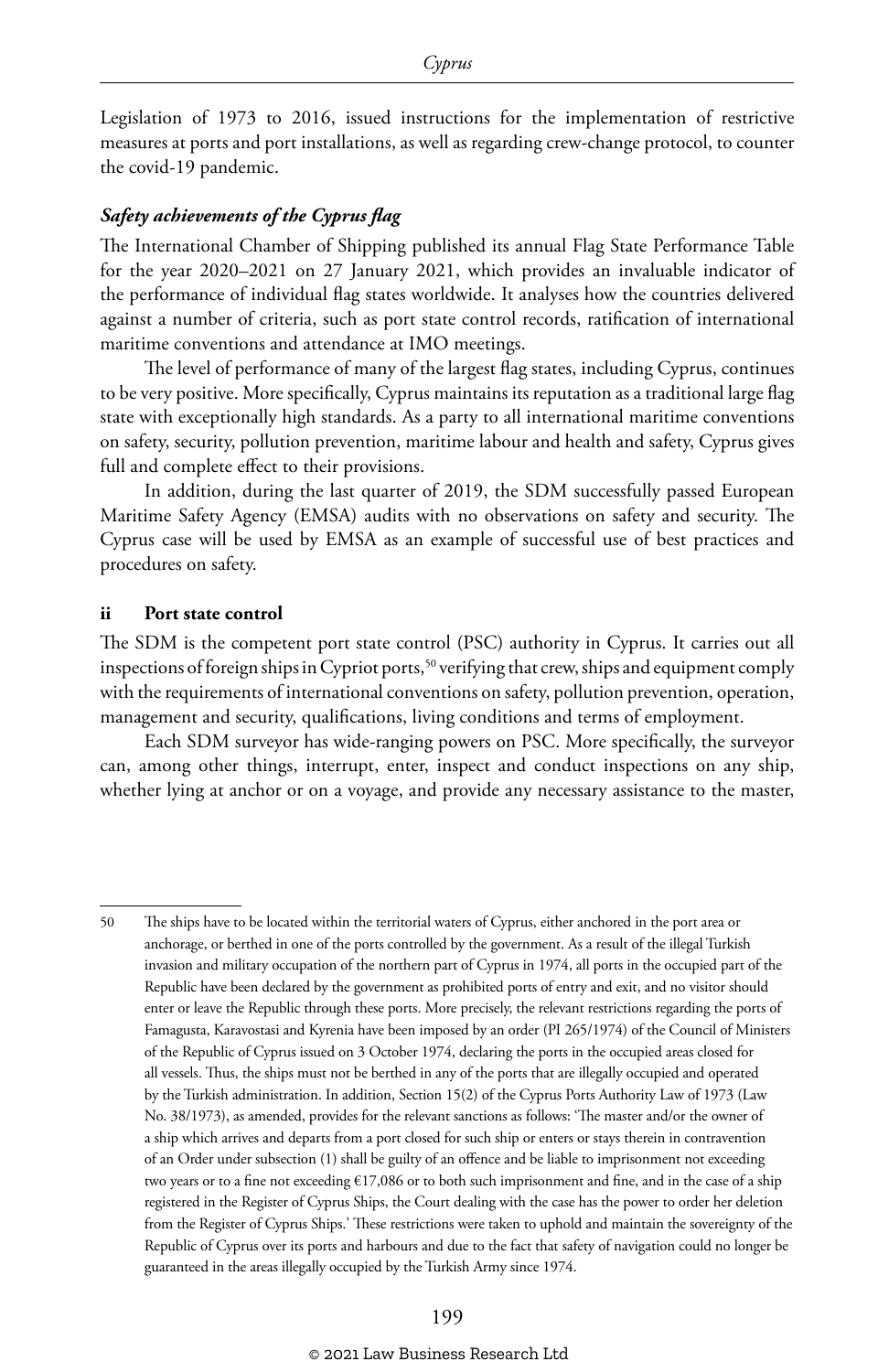as he or she deems fit. It is of great importance that a network of local inspectors of Cypriot ships covers important ports worldwide to ensure efficient and effective control of Cypriot ships and to avoid PSC detentions.

The operator and the master of each ship have, individually, the obligation to provide the surveyor with any requested information and a signed declaration as to the accuracy and truth of the information provided. It is a criminal offence to refuse to provide this information, punishable by imprisonment for up to 12 months or a fine of up to  $\epsilon$ 6,000.

Cyprus is a signatory to the Paris Memorandum of Understanding on Port State Control 1982 (the Paris MOU)<sup>51</sup> and the Mediterranean Memorandum of Understanding 1997 (the Mediterranean MOU).52 Inspections in Cyprus are carried out according to the Merchant Shipping (Port State Control) Laws of 2011 to 2020 (Law No. 95(I)/2011) as amended, which harmonises Directives 2009/16/EC and (EU) 2017/2110<sup>53</sup> on port state control.

The operator, agent or master of a ship calling at a Cyprus port,<sup>54</sup> which, in accordance with Section 17 of Law No. 95(I)/2011, is eligible for an expanded inspection and bound for a port or anchorage of the Republic, has the obligation to ensure that one of them notifies the competent authority or the Cyprus Ports Authority<sup>55</sup> of the ship's arrival and to provide any necessary information regarding this. The notification shall be as per the Fourth Schedule of the relevant Notification<sup>56</sup> and shall be submitted at least three days before the estimated arrival time or before departure from the previous port or anchorage, if the voyage is expected to take fewer than three days.

#### © 2021 Law Business Research Ltd

<sup>51</sup> The Maritime Authority of Cyprus adhered to the Paris MOU on 12 May 2006, and it took effect on 1 July 2006. The Paris MOU has been adopted by 27 flag states.

<sup>52</sup> Signed in Valletta (Malta) on 11 July 1997. The Mediterranean MOU comprises 10 Member States: Algeria, Cyprus, Egypt, Israel, Jordan, Lebanon, Malta, Morocco, Tunisia and Turkey. According to the Mediterranean MOU's Annual Report of 2017, published in 2018, the Cyprus administration carried out 119 inspections of foreign vessels, 11 of which were detained. In 2017, 82 inspections of Cypriot ships took place, with only two detentions.

<sup>53</sup> The Merchant Shipping (Port State Control) (Amendment) Law of 2020 (Law 187(I)/2020), amends the existing Merchant Shipping (Port State Control) Laws from 2011 to 2015 (Law 95(I)/2011 as amended by Law 155(I)/2015), and aims to transpose into the legal order of the Republic of Cyprus the amendments introduced by Directive (EU) 2017/2110 to Directive 2009/16/EC. These amendments seek to avoid unjustified ship detentions or delays in the framework of port state control.

<sup>54</sup> The information relating to ship calls are provided through the Safe Sea Net [SSN], which is the European Community maritime information and exchange system. The SSN has been developed according to Directive (EC) No. 2002/59 (later amended by Directive (EC) No. 2009/17), which has been transposed into Cyprus legislation by virtue of the Merchant Shipping (Community Vessel Traffic Monitoring and Information System) Laws of 2004 to 2012, as amended. Also according to Directive 2009/16/EC, the Member States shall provide information to THETIS (the PSC inspection database) on ships' actual times of arrival and departure through the SSN.

<sup>55</sup> The Cyprus Ports Authority [CPA] is a public sector entity established in 1973 on the basis of the 1973 Ports Authority Law and is under the supervision of the Ministry of Transport, Communications and Works of the Republic of Cyprus. The CPA is the competent entity to administer, operate and develop the ports, as well as to facilitate international shipping aids and issue licences for pilotage. All ports, harbours and lighthouses of the Republic are under the jurisdiction of the CPA with exception to the new Limassol Port (which is now operated by three concessionaires). Its jurisdiction extends up to 12 nautical miles from the port's facilities. The Cypriot ports are among the first 33 ports worldwide that were certified in accordance with the International Ship and Port Facility Security Code 2004 (the ISPS Code), which relates to the security of port areas and services.

<sup>56</sup> The Merchant Shipping (Port State Control) Notification of 2015 (PI 411/2015).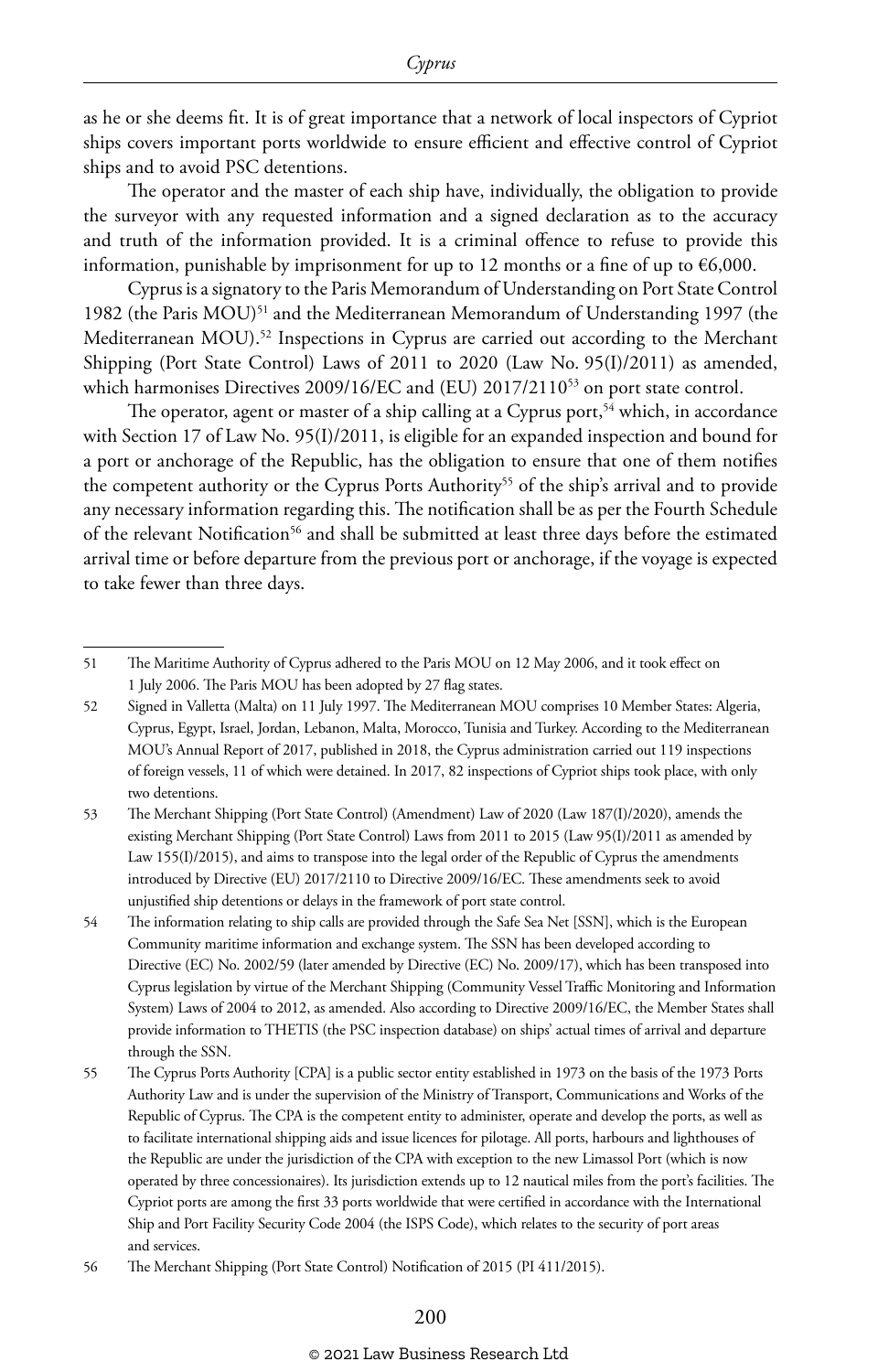In addition to the above-mentioned laws, the Merchant Shipping (Port State Control – Duration of Night) Order of 2011 (PI 339/2011), the Merchant Shipping (Port State Control – Geographical Areas of Ports and Anchorages) Order of 2017 (PI 155/2017) and related SDM circulars<sup>57</sup> also apply.

#### *Detainment of foreign ships in Cyprus*

The Cyprus administration detained one foreign vessel in 2020 and nine foreign ships in 2019 for safety deficiencies. The deficiencies included, among other things, matters affecting seaworthiness, life-saving equipment, fire appliances, safe navigation and crew conditions, such as excessive working hours and outstanding wages. Generally, a detention lasts until the deficiency is rectified.<sup>58</sup>

#### *Detainment of Cyprus-flagged vessels*

In 2020, only 29 Cyprus-flagged vessels were detained worldwide,<sup>59</sup> compared with 48 in 2019.60

#### *Classification of Cyprus flag*

The Cyprus flag is classified in the White List of the Paris MOU and the Tokyo Memorandum of Understanding on Port State Control in the Asia-Pacific Region 1994 (the Tokyo MOU). It is a top-quality sovereign flag that duly adheres to all safety and security standards deriving from both the Paris and Tokyo MOUs.

Pursuant to the 2018 Paris MOU Annual Report titled 'Consistent Compliance', between 2016 and 2018 1,964 Cypriot ships were inspected, 47 of which were detained. In particular, in 2018, 707 inspections of Cypriot ships took place, with 20 detentions. In 2019, the number of Cypriot ships detained was again 20. In addition, as of 1 July 2019, the Cyprus flag meets the criteria for low-risk ships, which will definitely lead to fewer inspections of Cypriot ships in the future.

As far as the Tokyo MOU is concerned, according to its 2019 Annual Report on Port State Control in the Asia-Pacific Region, 551 Cypriot ships were inspected, of which only 24 were detained. In addition, pursuant to the 2019 Annual Report of the Memorandum of Understanding on Port State Control for West and Central African Region 1999 (the Abuja MOU), 79 Cypriot ships were inspected, one of which was detained. According to the 2018 Annual Report of the Riyadh Memorandum of Understanding on Port State Control in the Gulf Region (the Riyadh MOU), 51 Cypriot ships were inspected, with zero detentions.

According to the 2019 Annual Report of the Indian Ocean Memorandum of Understanding on Port State Control (the Indian Ocean MOU), 140 Cypriot ships were inspected, seven of which were detained. Pursuant to the 2018 Annual Report of the Memorandum of Understanding on Port State Control in the Caribbean Region (the Caribbean MOU), 16 Cypriot ships were inspected, with only one detention. Finally,

<sup>57</sup> Relevant Circulars: 7/2010, 8/2010, 41/2010, 24/2011, 31/2011, 26/2012 and 13/2016.

<sup>58</sup> If a deficiency cannot be fixed immediately, the ship, under specific circumstances, may be eligible to sail to the nearest port facility for repair or to sail with the undertaking of fixing the deficiency within 15 to 30 days.

<sup>59</sup> Of a total of 293 deficiencies, 45 concerned fire safety measures (fighting appliances), 33 concerned safe navigation and 31 concerned life-saving appliances.

<sup>60</sup> Of a total of 438 deficiencies, 78 concerned fire safety measures (fighting appliances), 53 concerned propulsion and auxiliary machinery, and 49 concerned life-saving appliances.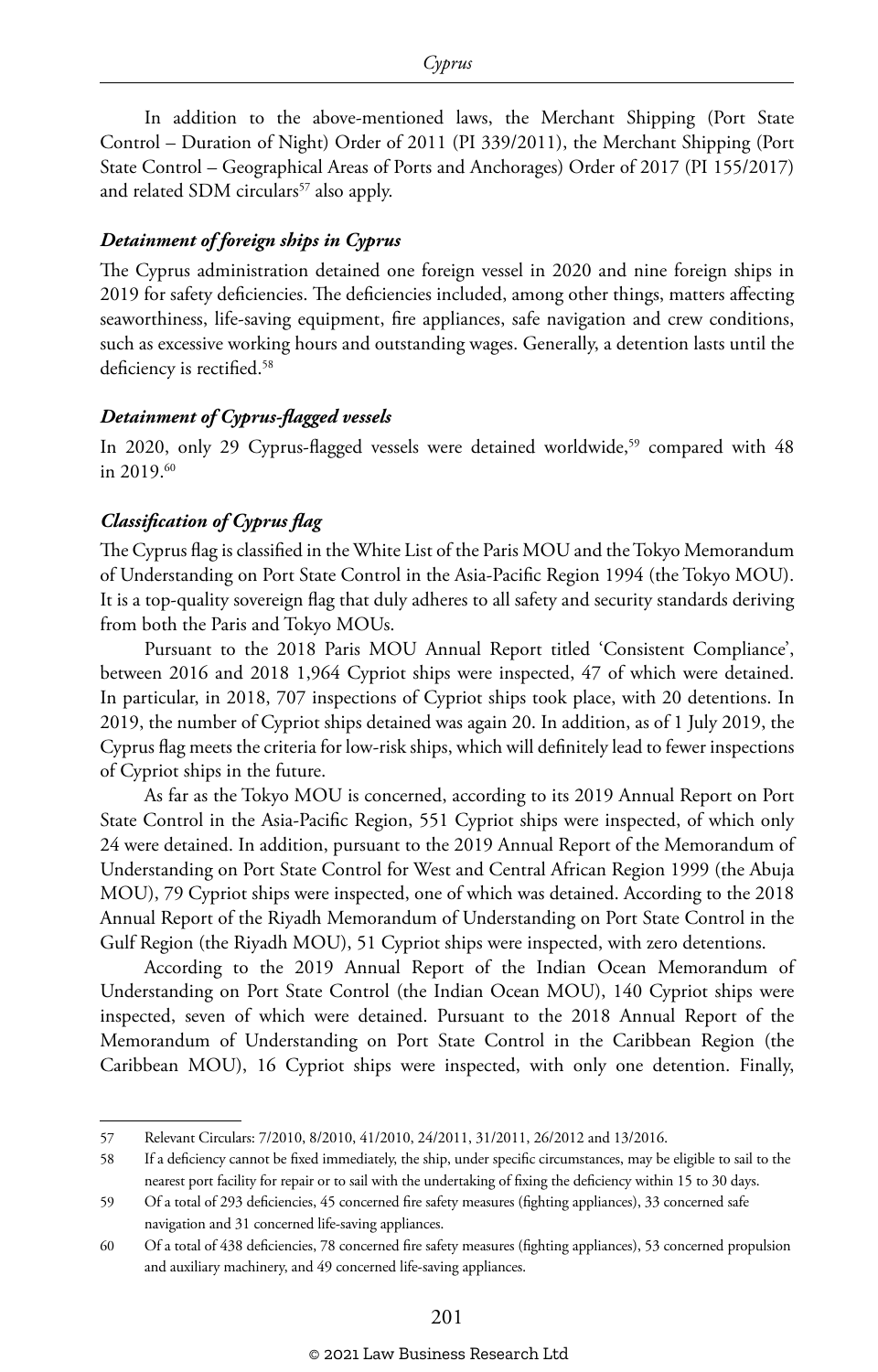pursuant to the 2018 Annual Report of the Memorandum of Understanding on Port State Control in the Black Sea Region 2000 (the Black Sea MOU), between 2016 and 2018, 159 Cypriot ships were inspected, with only six detentions.

#### *United States Coast Guard Qualship 21 list*

Based on the outcome of the US government's 2019 Annual Report on Port State Control, Cyprus is no longer part of the Targeted Flag List of the United States Coast Guard (USCG) in relation to the safety performance of flag administrations.

More specifically, the three-year average detention rate of Cyprus in 2017–2019 was 0.96 per cent compared to an average USCG rate of 1.08 per cent. In 2019, the annual detention rate of Cyprus ships was reduced to 0.55 per cent, down from 1.79 per cent in 2018, while the USCG's 2019 rate was 1.12 per cent. This has resulted in Cyprus joining the USCG's Qualship 21 list, which recognises the top performing flag states based on PSC performance over a three-year period. This will not only mean fewer inspections and delays of Cypriot ships at US ports but also adds to the Cyprus flag's status as a high-quality flag.

#### **iii Registration and classification**

#### *Cyprus' registry*

Cyprus has an EU-approved open registry. The ship registry unit of the SDM is responsible for the registration of ships in the Register of Cyprus Ships and in the Special Book of Parallel Registration. In addition, it carries out all other transactions concerning Cyprus ships, such as the transfer of ownership and the deregistration of ships, the registration of mortgages on Cyprus ships and other transactions relating to mortgages. Furthermore, it is responsible for all transactions concerning the Small Vessels Registry.

Under the Advocates Laws, Chapter 2, only lawyers registered as practising advocates in Cyprus are entitled to carry out registry transactions, acting on behalf of the owner and, therefore, the first step to be taken by persons interested in registering a ship under the Cyprus flag is to engage the services of a locally registered advocate.

#### *Types of registration*

According to the Merchant Shipping (Registration of Ships, Sales and Mortgages) Laws of 1963, as amended, which are the main statutes for all matters concerning the registration of ships and related transactions in the Register of Cyprus Ships, *prima facie* any ship used in navigation and not propelled by oars is eligible to be registered provisionally,<sup>61</sup> permanently or in parallel (parallel-in and parallel-out) in Cyprus, given that she meets the age-related and type-related requirements, and the ownership prerequisites.

The aforementioned Laws allow the provisional registration of a ship for six months, provided she is out of the territorial waters of the Republic at the time of her registration and that she is not already a Cypriot ship. The provisional registration may be extended

<sup>61</sup> Provisional registration allows the owner of a ship to settle any administrative formalities with the vessel's previous flag, to collect and submit all the relevant and applicable documentation to the Registrar of Cyprus Ships for her permanent registration and complete all the necessary surveys of the ship. Furthermore, the physical presence of the ship in Cyprus is not obligatory. All the necessary inspections can take place at any port in the world. In addition, a provisional registration is as valid as a permanent registration and, therefore, the vessel immediately enjoys all the benefits the Cyprus flag has to offer.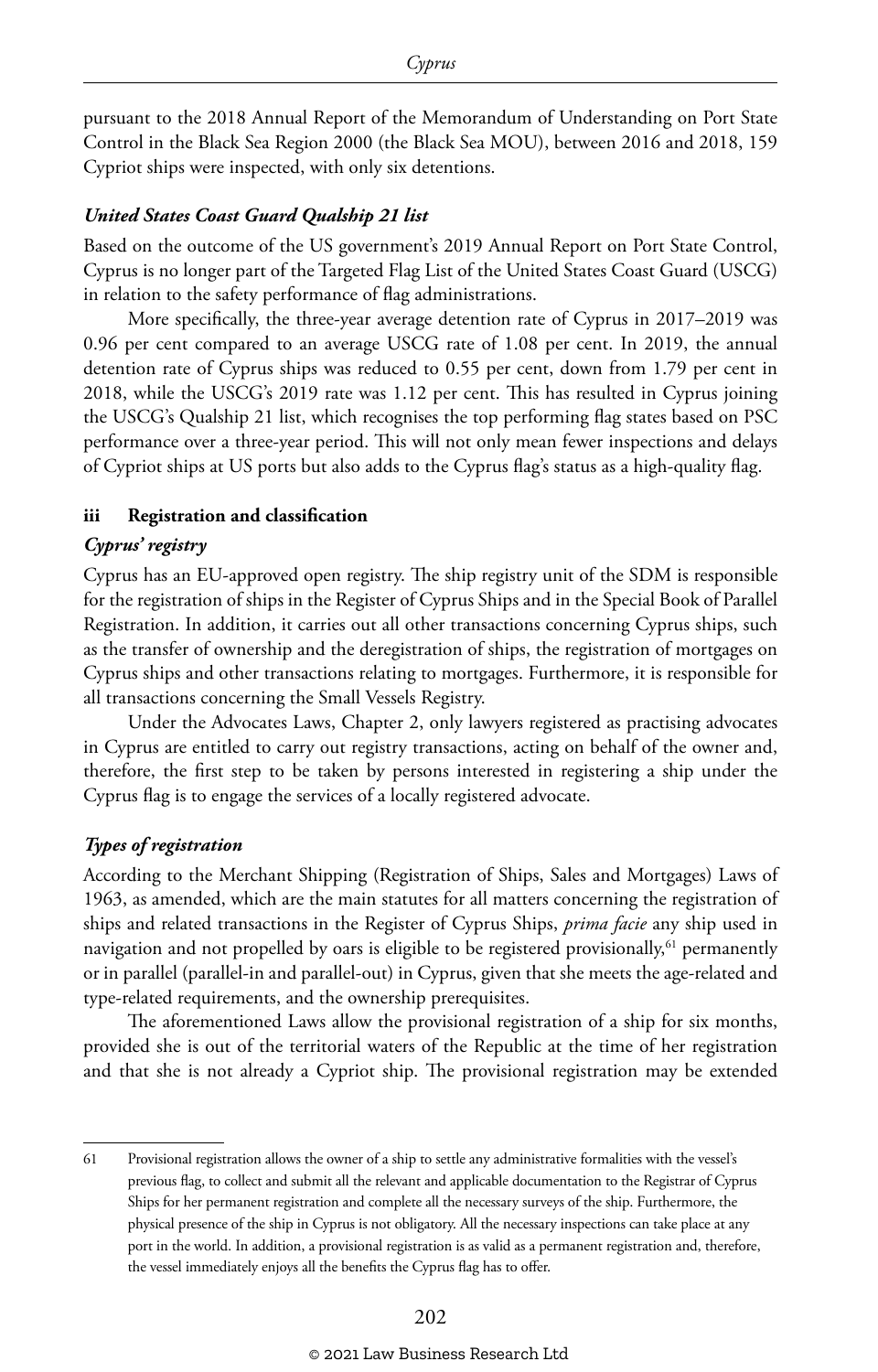for another three months under special circumstances.<sup>62</sup> Conversely, when a ship is in the territorial waters of the Republic, there is no option other than to 'permanently' register her directly. It is of great importance to note that if a vessel is under construction, it can be registered (provisionally or permanently) even if it is not yet finished. It is common practice for the SDM to accept the registration of a vessel and to issue a certificate of registration in which the phrase 'not used for navigation' is used. Once the vessel is built, a new certificate of registration without this phrase and restriction can be obtained.

#### *Small Vessels Registry*

All ships (other than portable or collapsible crafts for use by bathers), such as recreational craft, personal watercraft, floatable craft, working boats, small high-speed vessels, sailing boats, fishing boats, jet skis and lighters, with a length of less than 13 metres, which only sail in the territorial waters of Cyprus or in the Sovereign Base Areas, should be registered in the Small Vessels Registry of the SDM, which is regulated by the Emergency Powers (Control of Small Vessels) Regulations of 1955 (PI 740/1955).

All vessels registered in the Small Vessels Registry obtain a unique number made up of the prefix -LL and five digits.

#### *Port of registry*

On 27 September 1974, the port of Limassol became the official port of registry of the Republic of Cyprus, by virtue of the Merchant Shipping (Temporary Provisions) Law of 1974 (Law No. 45/1974), as a result of the illegal Turkish invasion and occupation of the northern part of the island. Prior to this, the port of Famagusta, currently under Turkish occupation, was the official port of registry of the Republic.

#### *Government policy on the registration of ships*

The Registrar of Cyprus Ships does not consider applications for registering ships in either the Register of Cyprus Ships or in the Special Book of Parallel Registration if the ship:

- *a* at the time of the registration application, is banned (on PSC grounds) from entering ports of any states party to a PSC MOU or is banned by a state from entering its ports;
- *b* has been detained on PSC grounds on three or more occasions during the two years prior to the date of application by states of the Paris, Tokyo or Mediterranean MOU or by the USCG;
- *c* has been constructed for exclusive use on inland navigation or to be used exclusively on inland navigation (e.g., on internal waters, rivers, inland waterways, canals, natural or artificial lakes, water reservoirs or dams); or
- *d* at the time of filing the registration application, does not satisfy the conditions concerning its age.

<sup>62</sup> The possibility of the three-month extension is not applicable if a vessel is within the territorial waters of the Republic. Thus, if a vessel is located in the territorial waters of Cyprus when her provisional registration expires, the only option is permanent registration of the vessel by filing of application with the Registrar of Cyprus Ships and the submission of all documents required. It is crucial that between the date of the expiry of her permanent registration and the date prior the completion of her permanent registration in the Register of Cyprus Ships, the vessel is not allowed to sail with the Cyprus flag, as it is not considered as a registered ship.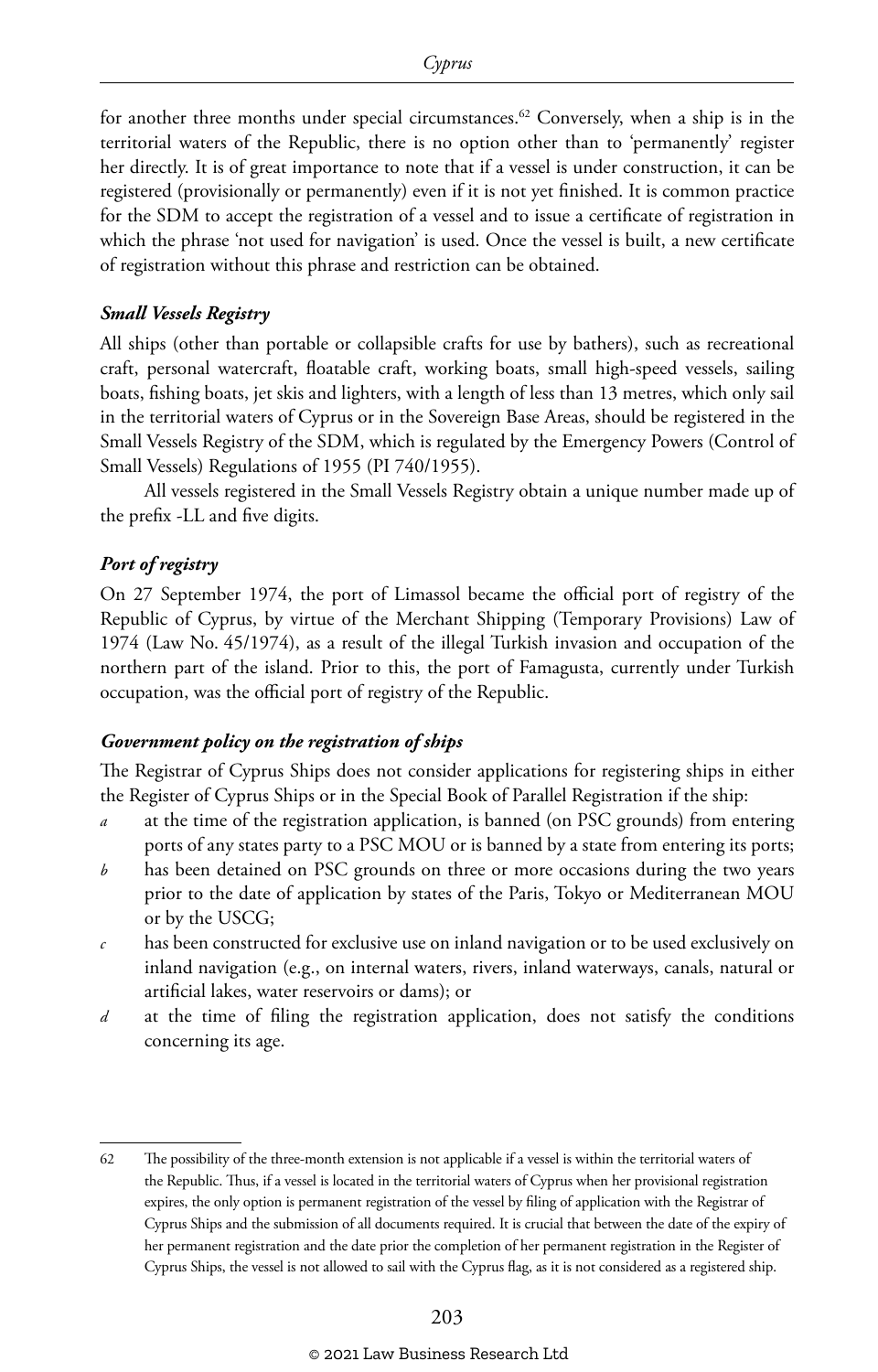#### *Condition of ownership*

According to the Merchant Shipping (Registration of Ships, Sales and Mortgages) Laws of 1963, as amended, a ship is eligible for registration under the Cyprus flag if:

- *a* more than 50 per cent of the shares of the ship are owned by Cypriot citizens or by citizens of other EU or EEA Member States who, if not permanent residents of Cyprus, have appointed an authorised representative in Cyprus; or
- *b* 100 per cent of the shares are owned by one or more corporations that have been established and operate:
	- in accordance with the laws of Cyprus and have their registered office in the Republic;
	- in accordance with the laws of any EU or EEA Member State and have their registered office, central administration or principal place of business within the EU or EEA and that have either appointed and maintained an authorised representative in Cyprus, or ensured that the management of the ship is entrusted in full to a Cypriot or a Community ship management company with its place of business in Cyprus; or
	- outside Cyprus or outside any other EU or EEA Member State but controlled by Cypriot citizens or citizens of Member States who have either appointed an authorised representative in Cyprus or ensured that the management of the ship is entrusted in full to a Cypriot or a Community ship management company having its place of business in Cyprus.

A corporation is deemed to be controlled by Cypriots or citizens of any other Member State when more than 50 per cent of its shares are owned by Cypriots or citizens of any other Member State or when the majority of the directors of the corporation are Cypriot citizens or citizens of any other Member State.

The registration of any ship may be subject to any condition the SDM may impose and as it may consider appropriate as the government's general policy and, in particular, in terms of the adoption of more up-to-date and improved methods and standards relating to the safety of human life at sea, the welfare of seafarers, the protection of the sea environment, the preservation of marine life or for public interest in general.

#### *Appointment of authorised representative*

According to the relevant provisions of the Merchant Shipping (Registration of Ships, Sales and Mortgages) Laws of 1963, as amended, an authorised representative may be:

- *a* a Cypriot citizen or a citizen of any other EU Member State (including Norway, Iceland and Liechtenstein as parties to the EEA) who is resident in the Republic within the meaning of the income tax laws of the Republic;
- *b* a partnership that has been established and registered in accordance with the provisions of the General and Limited Partnership and Business Names Law, Chapter 116 having its place of business in the Republic and employing permanent staff in the Republic;
- *c* a corporation that has been established and registered in accordance with the provisions of the Companies Law, Chapter 113 having its place of business in the Republic and employing permanent staff in the Republic; or
- *d* a branch of any foreign company that has been established and registered in accordance with the provisions of the Companies Law, having its place of business in the Republic.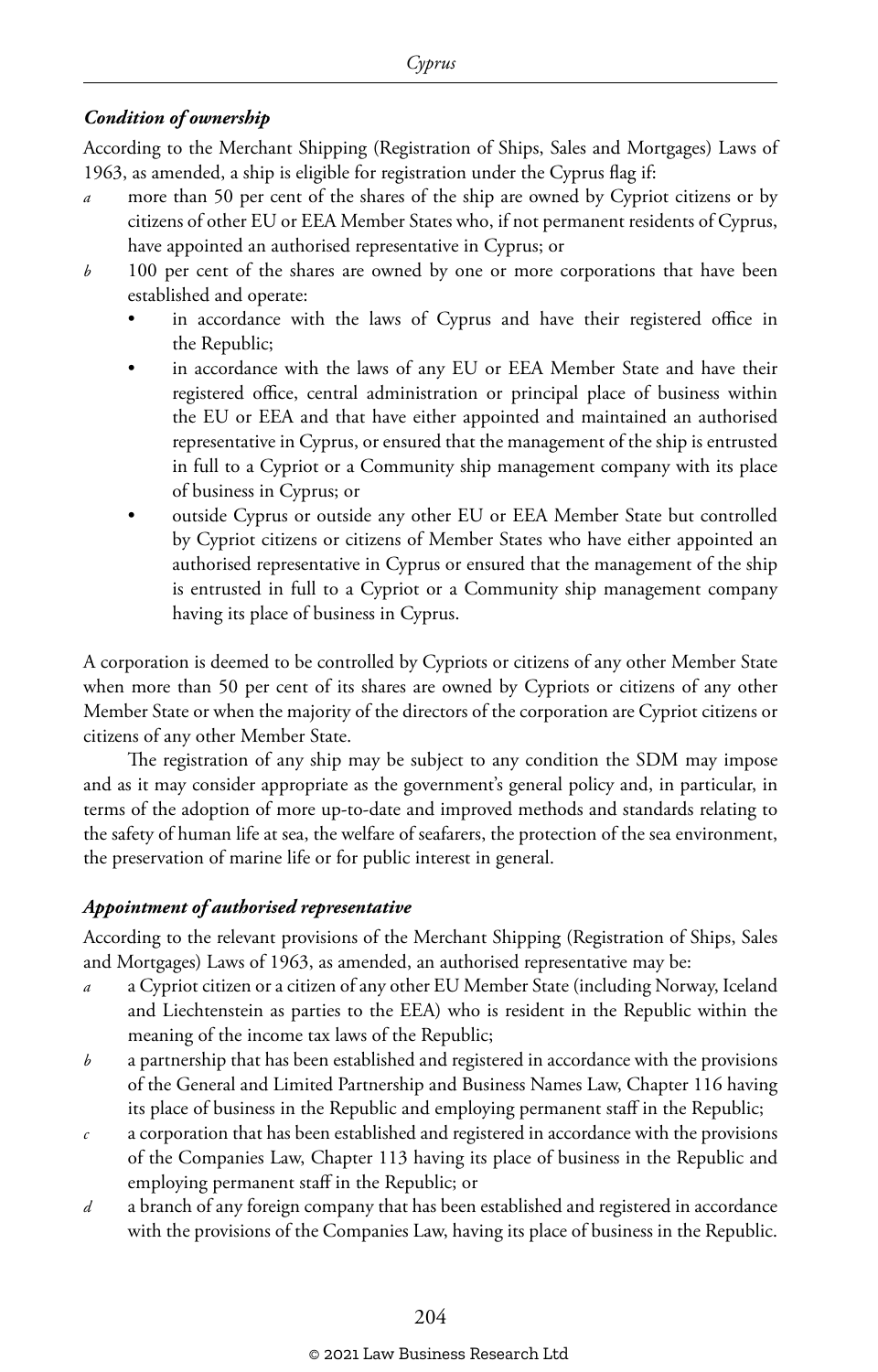In practice, the authorised representative's main responsibility is to be the contact link between the Registrar and the shipowner.

Any document that is required to be served to the shipowner is deemed to be duly served if it is delivered to his or her representative. The authorised representative is then obliged to contact and inform the shipowner accordingly. However, authorised representatives shall not be responsible for any action or omission made by the shipowner. Therefore, a shipowner has to select his or her representative carefully.

#### *Age-related requirements*

The entry inspection and additional inspections specified in the table below are required to be carried out if the age of the ship is equal to or greater than the number of years indicated under the related conditions corresponding to the type of the ship.

| Type of ship                                                                                                                                                  | Entry inspection?        | Additional inspection required?     |  |  |
|---------------------------------------------------------------------------------------------------------------------------------------------------------------|--------------------------|-------------------------------------|--|--|
| Cargo ship                                                                                                                                                    | Yes, if $\geq 15$ years  | No                                  |  |  |
| Passenger ship engaged in international or short international<br>voyages or engaged in domestic voyages within the territory of<br>a state other than Cyprus | Yes, if $\geq 20$ years  | Yes, if $\geq 20$ years, biennially |  |  |
| Fishing vessel under 25 years of age                                                                                                                          | Yes                      | Yes, annually                       |  |  |
| Other                                                                                                                                                         | Yes, if $\geq 15$ years* | No                                  |  |  |
| Pleasure yachts, non-propelled craft and other vessels with a GT of less than 500 may be excluded from this condition.<br>*                                   |                          |                                     |  |  |

All ships (except passenger ships and fishing vessels) of an age exceeding 25 years are required to comply with the following requirements:

- entry inspection with satisfactory results that must be completed prior to the registration of the vessel in the Register of Cyprus Ships; and
- *b* provision of the ship's records, age and detention history to justify registration.

#### *Timescale of entry inspection and additional inspections*

The entry inspection shall be carried out within six months of the date of provisional, parallel-in or direct permanent registration of the ship. If a ship that is required to undergo an entry or additional inspection (or both) is laid up, or is to be laid up, within three months of the date of provisional, parallel-in or direct permanent registration, the entry inspection and, where required, the additional inspection will be postponed for the duration of the lay-up period and should be carried out no later than six months after the lay-up period ends.

If the parallel-out registration of a ship that is required to undergo an entry or additional inspection (or both) is effected within three months of the date of the provisional or direct permanent registration, the entry inspection and, where required, the additional inspection are postponed while the ship is registered in parallel in a foreign registry and should be carried out no later than six months after the date of expiry or termination of the period of parallel-out registration.

#### *Inspection expenses*

The entry inspections and, where required, the additional inspections (annual or biennial) are carried out by SDM surveyors at the expense of the registered owner or registered bareboat charterer, as the case may be.

#### © 2021 Law Business Research Ltd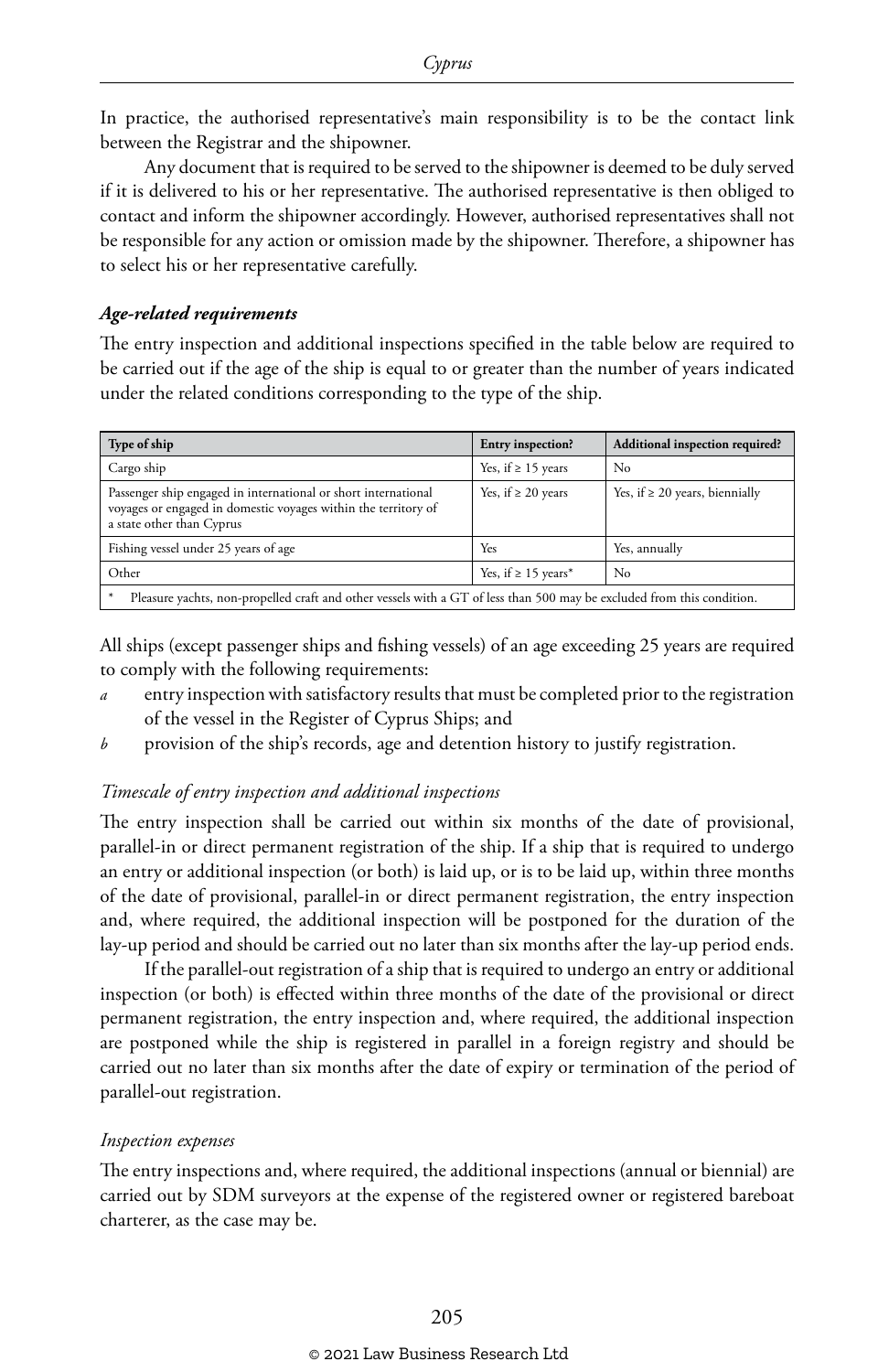#### *Parallel registration*

The Merchant Shipping (Registration of Ships, Sales and Mortgages) Laws of 1963, as amended, allow the parallel registration of vessels that are used in navigation and not propelled by oars in the Special Book of Parallel Registration. By parallel registration, a foreign vessel can be registered, for a certain period, under the Cyprus flag while at the same time continuing to be registered in the foreign registry, and vice versa.

#### *Parallel-in registration*

Parallel-in registration is used for cases of bareboat chartering where a bareboat charterer of a foreign ship wishes to register the ship in parallel under the Cyprus flag. The deletion of the ship from the registry of the state in which its ownership is registered is not required. However, its right to fly the flag of the state of registry and to have its nationality is suspended and the foreign registry remains operative only with respect to the ownership and encumbrances status of the ship. The period of parallel-in registration is usually two years and is renewable.

Currently, around 60 foreign vessels are registered (in parallel-in) in the Register of Cyprus Ships. Most are registered under the flag of Germany, the Marshal Islands, Belize or the Russian Federation.

#### *Parallel-out registration*

Parallel-out registration is used when a bareboat charterer wishes to register, in parallel, a vessel that is already registered provisionally or permanently under the Cyprus flag, to a foreign registry. The deletion of the ship from the Register of Cyprus Ships where its ownership and mortgages are registered is neither required nor allowed. However, its right to fly the Cyprus flag and to have Cypriot nationality is suspended. The period of parallel-out registration may be up to three years and is renewable.

Currently, around 100 Cypriot vessels are registered (in parallel-out) in foreign registries, such as the Russian Federation, Estonia, Canada, the United Kingdom, Lithuania, Norway, Azerbaijan, Nigeria, Latvia, Italy, Liberia, France, Kazakhstan, the Netherlands and Belize.

#### *Annual maintenance fee*

For all ships registered in the Register of Cyprus Ships, there is an annual maintenance fee of €300, payable by 31 March of each calendar year. There is no maintenance fee for ships registered in the Small Vessels Registry.

#### *Submission of documents*

As a rule, the supporting documentation $63$  relating to the registration of ships and to other transactions in the Register of Cyprus Ships or in the Special Book of Parallel Registration should be submitted to the Registrar. However, some of the required documents (except for the documentation for permanent and parallel registration) may be submitted abroad to any one of the Diplomatic and Consular Missions of Cyprus.64 In such cases, the Registrar issues instructions to the relevant consular officers to accept the documentation and to proceed with the transaction required.

<sup>63</sup> In practice, most of the documents are admissible in the English language.

<sup>64</sup> Cyprus has overseas maritime offices in Piraeus, Brussels, Rotterdam, Hamburg, London and New York, offering services to seafarers and Cyprus-flagged ships.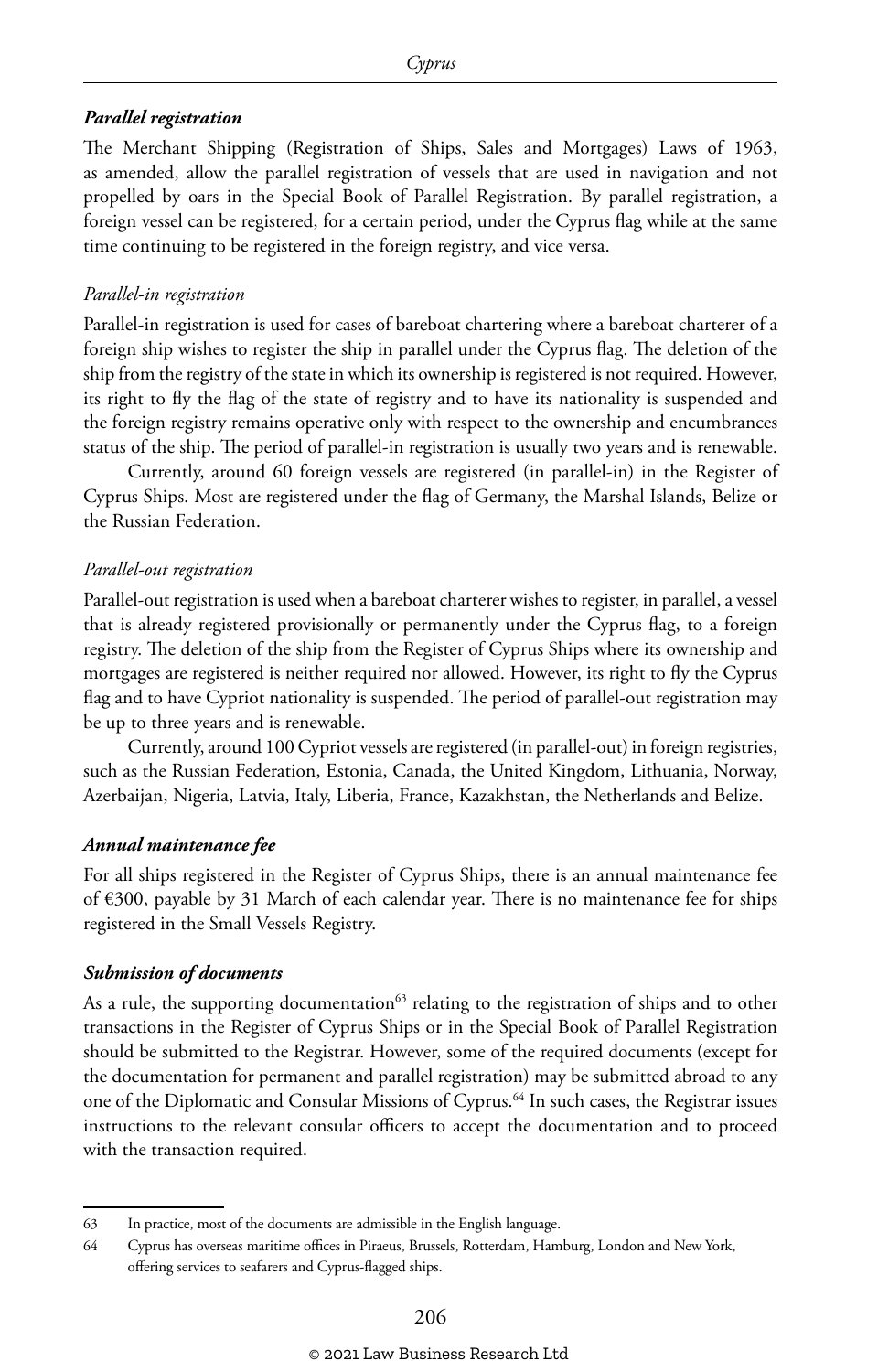#### *Provisional registration*

For the purposes of the provisional registration of a ship, scanned or faxed copies of the corresponding document or certificate may be submitted, accompanied by an undertaking to submit the original within a specified period and, in any event, not later than by the time of the permanent registration of the ship in the Register of Cyprus Ships.

#### *Permanent registration*

For direct permanent registration, all required documents must be submitted in their original form, being duly executed.

#### *Deletion of ship*

According to Article 54A of the Merchant Shipping (Registration of Ships, Sales and Mortgages) Laws of 1963, as amended, a ship must be deleted from the Register of Cyprus Ships as soon as its ownership is transferred to a person (legal or natural) not qualified to own a Cyprus ship.

In addition, a Cypriot ship may be deleted from the Register upon submission of an application by the owner of the ship, for the same to be registered in a foreign registry. The owner can request the deletion at any time.

A closed transcript of registry is issued by the Registrar and a deletion certificate is issued by a consular officer as soon as the registered mortgages and other encumbrances are discharged and all pending matters are settled. The owner has to return the certificate of registry or submit a declaration by which he or she will undertake the responsibility to return it within a reasonable period.

A ship can be also deleted in the following circumstances:

- *a* the Cyprus character of the ship is revoked by order of the Deputy Minister;
- *b* the ship is totally, actually or constructively lost;
- *c* the ship is broken up;
- *d* there has been no news regarding the ship for six months from the date of receipt of the last information, under such circumstances that make it highly probable that the ship has been either lost or broken up or that it has been sold to a non-qualified person; and
- *e* the sale of the ship by court order.

#### *Registration of mortgages*

A mortgage against a ship can be registered at any time after the completion of the vessel's registration (provisional, permanent or parallel-out) under the Cyprus flag.

By a registered mortgage, the shipowner can secure a loan or other financial benefits, subject to the conditions agreed between the contracting parties, without the need for exchange control permission. The creation of a mortgage under Cypriot law is not allowed on vessels registered parallel-in in the Register of Cyprus Ships. Under the Merchant Shipping (Registration of Ships, Sales and Mortgages) Laws of 1963, as amended, there is full protection for financiers and mortgagees and there is no stamp duty on ship mortgage deeds or other security documents.

A mortgage can be created independently of whether the ship is provisionally or permanently registered. If the ship against which a mortgage was created belongs to a Cypriot company, the mortgage will also have to be registered with the Registrar of Companies within a maximum of 42 days after its creation.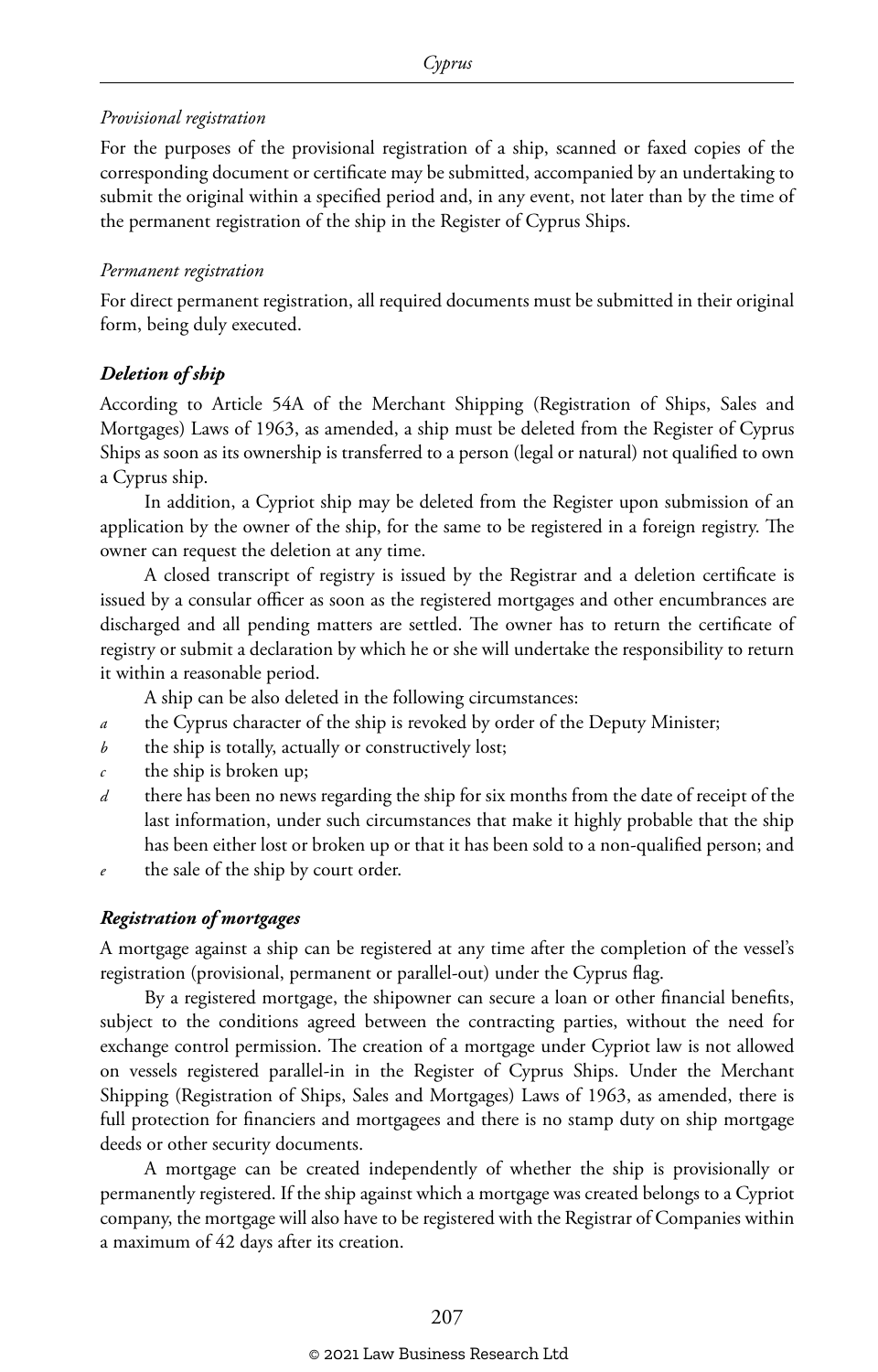In this way, mortgagees' security is protected in the event of liquidation of the ship-owning company. Transfer of a mortgage may be effected by completing the statutory form of transfer and submitting it to the Registrar of Cyprus Ships or to a consular officer, with the relevant deed of covenants. Both the statutory mortgage and the deed of covenants must be duly certified or notarised.

For discharging a mortgage, a memorandum of discharge must be duly executed by the mortgagee. The same has to be later attested and delivered to the Registrar of Cyprus Ships or a consular officer on the instructions of the Registrar.

#### *Application of unmanned ships*

Under the Merchant Shipping (Registration of Ships, Sales and Mortgages) Laws of 1963, as amended, the word 'ship' includes every description of vessel used in navigation not propelled by oars. This broad definition clearly allows any potential unmanned or autonomous ship to fall under it and, further, to be considered as a ship in the same way as a traditional (conventional) vessel. Ships of this nature have already started appearing in the modern commercial world and there is a strong possibility of this being an alternative option for ship operations in the near future.

#### *Registration issues in the Register of Cyprus Ships*

In February 2020, the Registrar of Cyprus Ships refused to register a vessel that was previously registered in a non-European registry because it was not free of quantities of halon. According to government policy for vessels whose keel was laid before 1 October 1994, a confirmation from the classification society, stating that the ship is free of halon, is required.

In May 2019, a fishing vessel that was above the age limit set by government policy was initially refused registration by the Registrar of Cyprus Ships based on the age limit requirements; however, successful registration of the vessel was achieved by shipping lawyer Mr Zacharias L Kapsis, after proving that it had undergone a major conversion, ensuring the Registrar considered it as a new ship.

Moreover, in December 2018, the biggest-ever newly built coastal passenger vessel was registered in the Register of Cyprus Ships under the name *Ocean Vision*. This vessel has been characterised as a green ship, owing to its environmentally friendly equipment, engines and facilities; and in May 2015, the successful registration of the first commercial megayacht in the Register of Cyprus Ships, under the name *ANKA*, was achieved.

#### *Online services in the Register of Cyprus Ships*

The covid-19 crisis has resulted in the rapid advancement of technology in the shipping sector and especially in Cyprus. To that extent, the SDM made best use of digital technologies. More specifically, it has made significant progress in simplifying formalities and transforming its services to a paperless environment, providing electronic services, which increased the efficiency and attractiveness of the Register and its relevant services.

The SDM has upgraded its services by digitalisation and automatisation, allowing the electronic submission of seafarers' applications, the electronic verification of certificates issued by Register and the management of the electronic tonnage tax system (TTS, an online tax calculator) through which beneficiaries (owners, charterers or ship managers of qualifying ships) can submit their applications. In addition, the Cyprus flag provides web services (eSAS) for Cypriot endorsements and seafarers' books, the recognition of seafarers' certificates of competency, the administration of the seafarers' e-learning platform and the Seafarers Career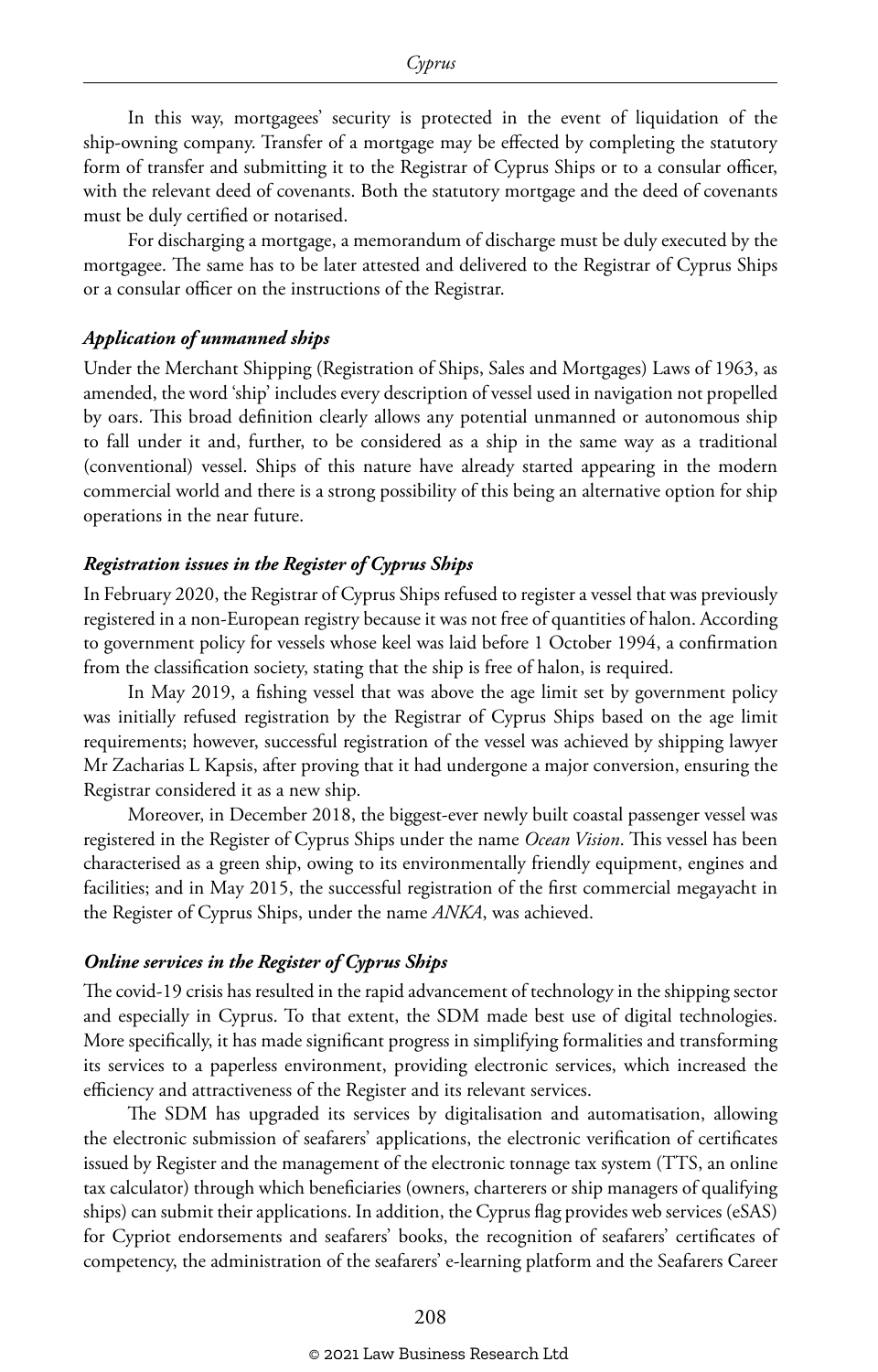Information System (a career database to facilitate the employment of seafarers, including an interactive platform that allows seafarers to share career information with companies using the system). Last but not least, the electronic ship registration process (online applications) in the Register, the digitalisation of the archives of the SDM and the port state control platform are under development and are expected to launch in the coming months.

#### *Use of electronic certificates*

Since 2018, the SDM has accepted, in electronic form, statutory certificates issued to Cyprus-flagged vessels by recognised organisations, provided that they satisfy the requirements set out in IMO Circular FAL.5/Circ.39/Rev.2 on Guidelines for the Use of Electronic Certificates. However, the existing practice of issuing certificates in hard copy remains acceptable.

#### *Electronic log books (deck logbooks) on Cyprus-flagged vessels*

In December 2020, the SDM decided to accept the use of electronic deck logbooks as equivalent to the official deck logbooks that are published exclusively by the Cyprus flag, provided they meet the requirements of IMO Resolution A.916(22) on Guidelines for the Recording of Events related to Navigation.

#### *Use of electronic record books under MARPOL*

The Maritime Environment Protection Committee, in its 74th session in May 2019, adopted Resolutions MEPC.314 (74), MEPC.316 (74) and MEPC.317 (74), by which amendments to MARPOL Annexes I, II, V and VI and the Technical Code on Control of Emission of Nitrogen Oxides from Marine Diesel Engines (NOx Technical Code 2008) are entering into force, allowing the use of electronic record books (ERBs) (for oil, cargo, garbage and ozone-depleting substances, fuel oil changeover and engine parameters) for the purposes of recording operations under the aforementioned Annexes. These amendments entered into force as of 1 October 2020.

On the basis of the foregoing, the Cyprus flag accepts the use of ERBs as an alternative means to a hard copy record book, at the discretion of the shipowner or manager. Ships using an ERB do not need to keep a hard copy of the same record. However, it is advisable to have on board the ship a hard copy of the relevant record book, for use in case of failure of the ERB, lack of power to the electronic equipment, or until crew are fully familiar with the use of the equipment.

#### *New shipping legislation*

During 2019, 15 pieces of legislation were prepared by the SDM. More specifically, five instruments were enacted and 10 draft bills have been submitted to the office of the Attorney General for legal review. Those that have been enacted include instruments relating to:

- designation of the safety zones in the exclusive economic zone of Cyprus, under these safety zone regulations; and
- *b* simplification of the ship registration fees and dues to reflect the current shipping needs that may be considered obsolete, resulting in lower registration fees.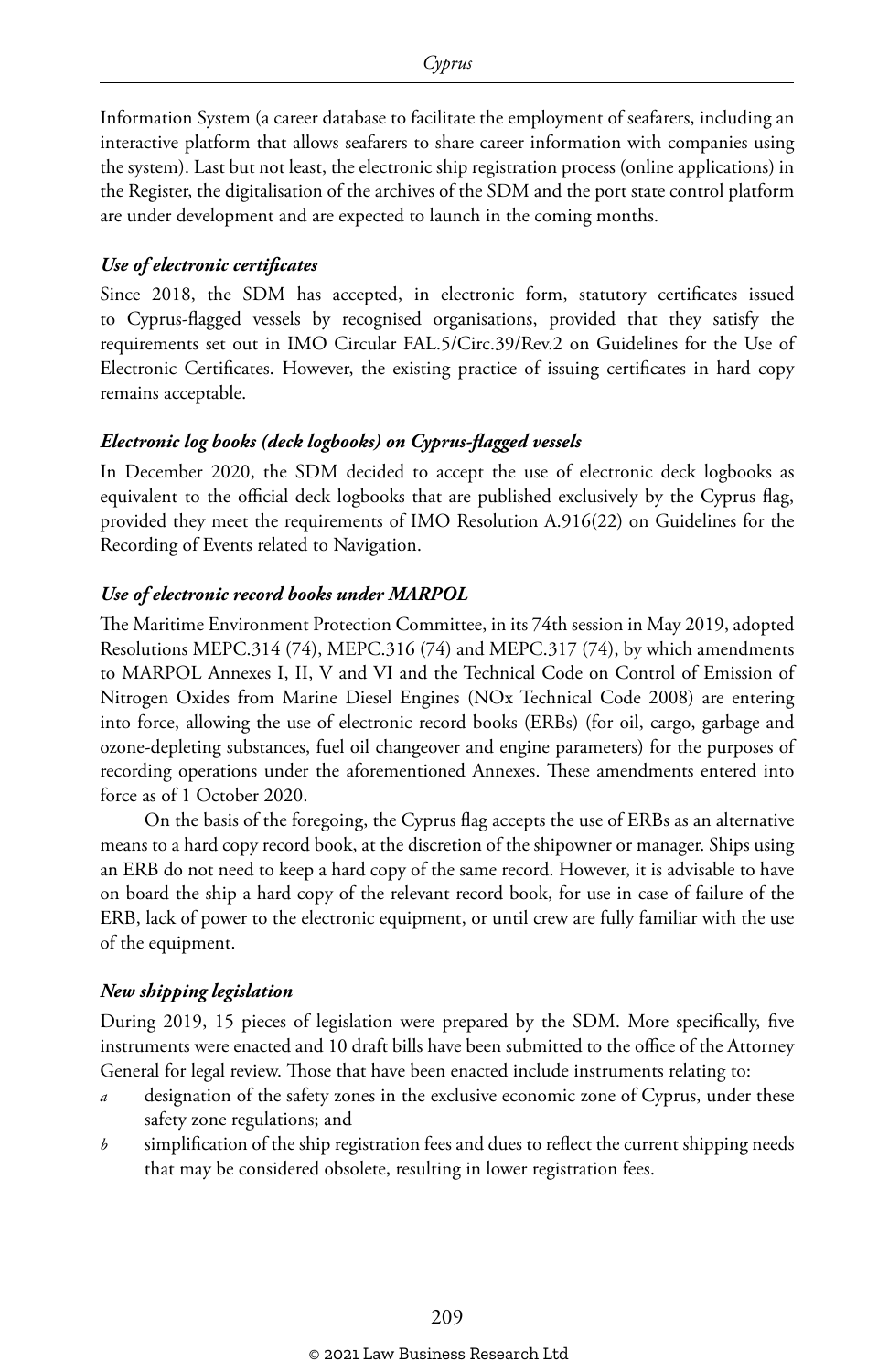Of the 10 draft bills prepared and submitted in 2019, the SDM proceeded with the drafting of new legislation for the purposes of harmonisation with several EU directives. An integral part of this policy is the formulation of the national maritime spatial plan,<sup>65</sup> as required by the European Commission.

The directives deal with:

- *a* the registration of persons on board passenger ships operating to or from ports of EU Member States;
- *b* the systems of inspections for the safe operation of roll-on/roll-off (ro-ro) passenger ships;
- *c* high-speed passenger craft in regular service; and
- *d* updated safety rules and standards for passenger ships.

The harmonising legislation referring to these directives is expected to be adopted in 2021.

#### *Recent updates*

#### *Technical standards for certain categories of vessels*

On 13 April 2021, the SDM established technical standards for certain categories of vessels with respect to their registration in the Register of Cyprus Ships.<sup>66</sup> The purpose of the standards is to specify technical requirements for areas not currently covered by national, EU or international legislation, and to inform parties interested in the registration of vessels to whom the standards apply in the Register of Cyprus Ships, of the available options offered by the SDM.

In particular, and in accordance with the categorisation established within the standards, these are applicable to the following categories of vessels:

- *a* Category A cargo ships of more than 24 metres in load line length and below 500 GT.
- *b* Category B motor or sailing vessels used for pleasure, or engaged in trade, of more than 24 metres in load line length and below 500 GT carrying up to 12 passengers. Training vessels are also included in this category.
- *c* Category C motor or sailing vessels of more than 24 metres in load line length and below 500 GT carrying up to 12 passengers, which at the time are considered to be pleasure vessels not engaged in trade.
- *d* Category D vessels used for pleasure or engaged in trade carrying between 13 and 36 passengers.

The standards also apply to yachts and megayachts.

<sup>65</sup> The Maritime Spatial Planning and Other Related Matters (Amendment) Law of 2021 (Law 34(I)/2021), The Maritime Spatial Planning (General Provisions) Regulations of 2021 (PI 132/2021)) and The Maritime Spatial Planning (Public Consultation) Regulations of 2021 (PI 133/2021)) entered into force in March 2021.

<sup>66</sup> The technical standards have been determined by the SDM as part of government policy pursuant to the provisions of Section 14B of the Merchant Shipping (Registration of Ships, Sales and Mortgages) Laws of 1963-2020 (Law 45/1963 as amended). The technical standards were introduced through Circular 17/2021, which is supplementary to the relevant circular currently in force (No. 10/2019) and any future circular amending or replacing it. They apply from 15 April 2021. The standards apply to vessels for which an application for registration in the Register of Cyprus Ships is made on or after 15 April 2021.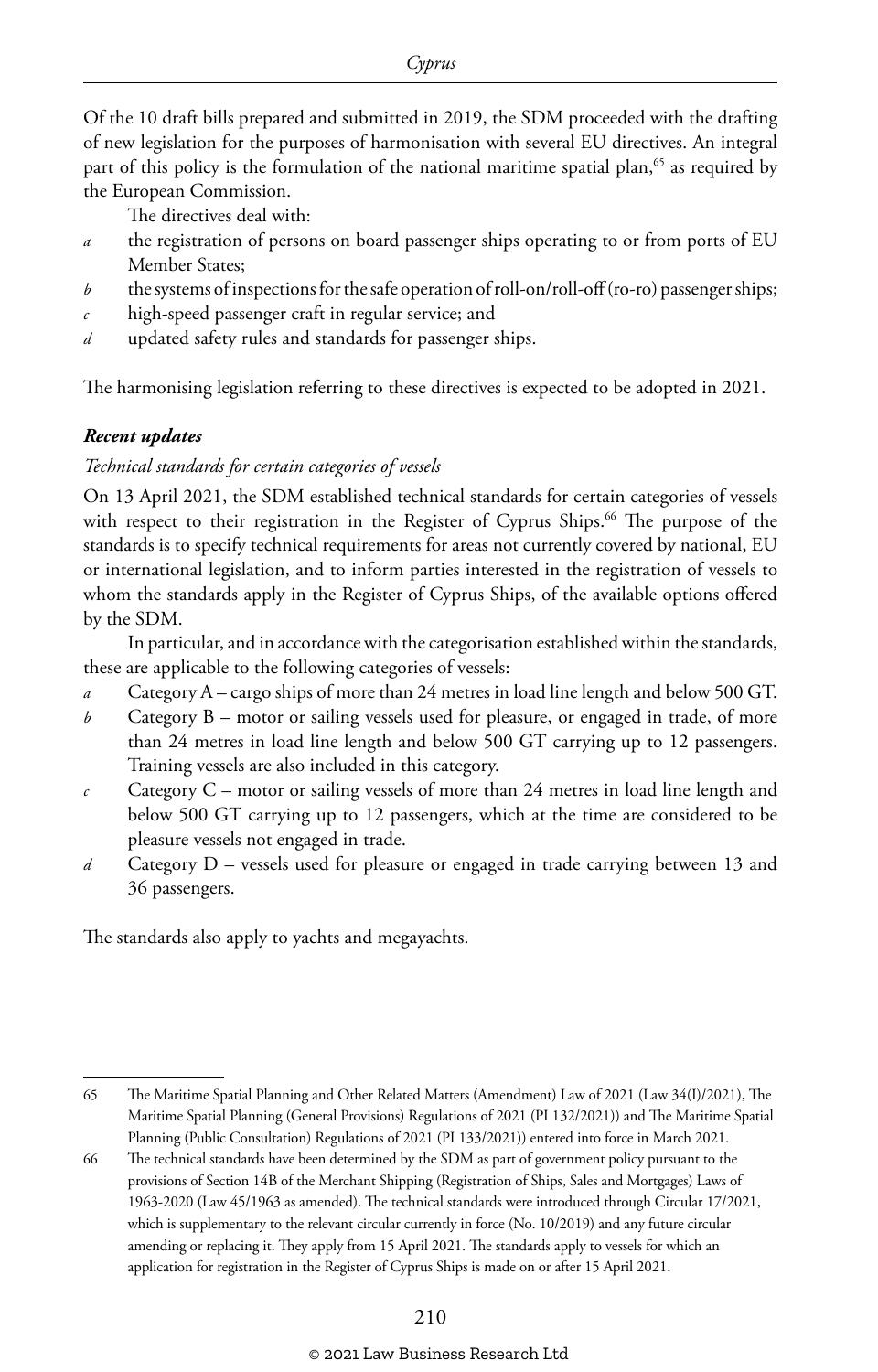#### *Amendments to the basic law concerning the registration of ships, sales and mortgages*

In December 2020, the Cyprus flag enacted the Merchant Shipping (Registration of Ships, Sales and Mortgages) (Amendment) Law of 2020, which expressly provides for the deletion of a Cypriot ship from the Register of Cyprus Ships following the sale of the ship by court order, as well as a new mortgage procedure.

#### *Prolongation of the Cyprus tonnage tax system*

Following the formal assessment of the Cyprus tonnage tax and seafarer scheme, the European Commission concluded, on 16 December 2019, that the assessed scheme of Cyprus is compatible with the internal market and in line with the EU Guidelines on state aid to maritime transport, prolonging the Cyprus tonnage tax and seafarer scheme for next 10 years (until 31 December 2029). The scheme provides competitive advantages, including a wider list of eligible vessels and ancillary activities, discount rates for environmentally friendly vessels and, more importantly, the companies operating under the current TTS can continue to do so with no major changes.

The scheme was unanimously approved, on 15 April 2020, by the plenary of the House of Representatives of the Republic of Cyprus, securing the viability of the Register of Cyprus Ships and the shipping industry. Cyprus was the first open registry within the European Union to have a comprehensive and transparent TTS approved by the European Union.

Cyprus' TTS applies to ship ownership, management and chartering activities. It is a system whereby beneficiary companies can choose to be taxed on the basis of their vessel's net tonnage (tonnage tax) rather than on their actual profits from maritime transport activities. The tonnage tax is considered as one of the key assets of the Cypriot shipping industry in its efforts to attract more ships and companies to the Cyprus maritime cluster.

The Cypriot scheme has been found to contribute to the global competitiveness of the EU maritime sector without unduly distorting competition, and encourages ship registration in Europe while preserving Europe's high social, environmental and safety standards, and ensuring a level playing field.

Moreover, the European Commission found that it complies with the rules limiting tonnage taxation to eligible activities and vessels. Furthermore, as regards taxation of dividends of shareholders, the Commission found that the Cypriot TTS ensures that shareholders in shipping companies are treated in the same way as shareholders in any other sector. As regards the seafarer scheme, the Commission found that Cyprus has agreed to apply the benefits of its scheme to all vessels flying the flag of any EU or EEA Member State.

The attractive and transparent Cyprus TTS, among other things, provides exemptions to beneficiaries (owners of Cypriot ships, owners of foreign ships, charterers and ship managers) from income tax. Under the Cypriot corporate income tax law, every shipping company that is a tax resident in Cyprus and does not benefit from the TTS is subject to income tax in respect of its worldwide profits from its activities at the normal corporate tax rate (12.5 per cent). As mentioned above, under the TTS, a special tax regime based on the amount of tonnage operated by eligible shipowners, charterers and ship managers, applicable to eligible maritime transport activities, exempts the companies concerned from the general obligation to pay corporate income tax irrespective of the companies' profits or loss.

The tonnage tax for companies owning foreign vessels is payable by 28 February, and the tonnage tax for Cypriot vessels is payable by 31 March.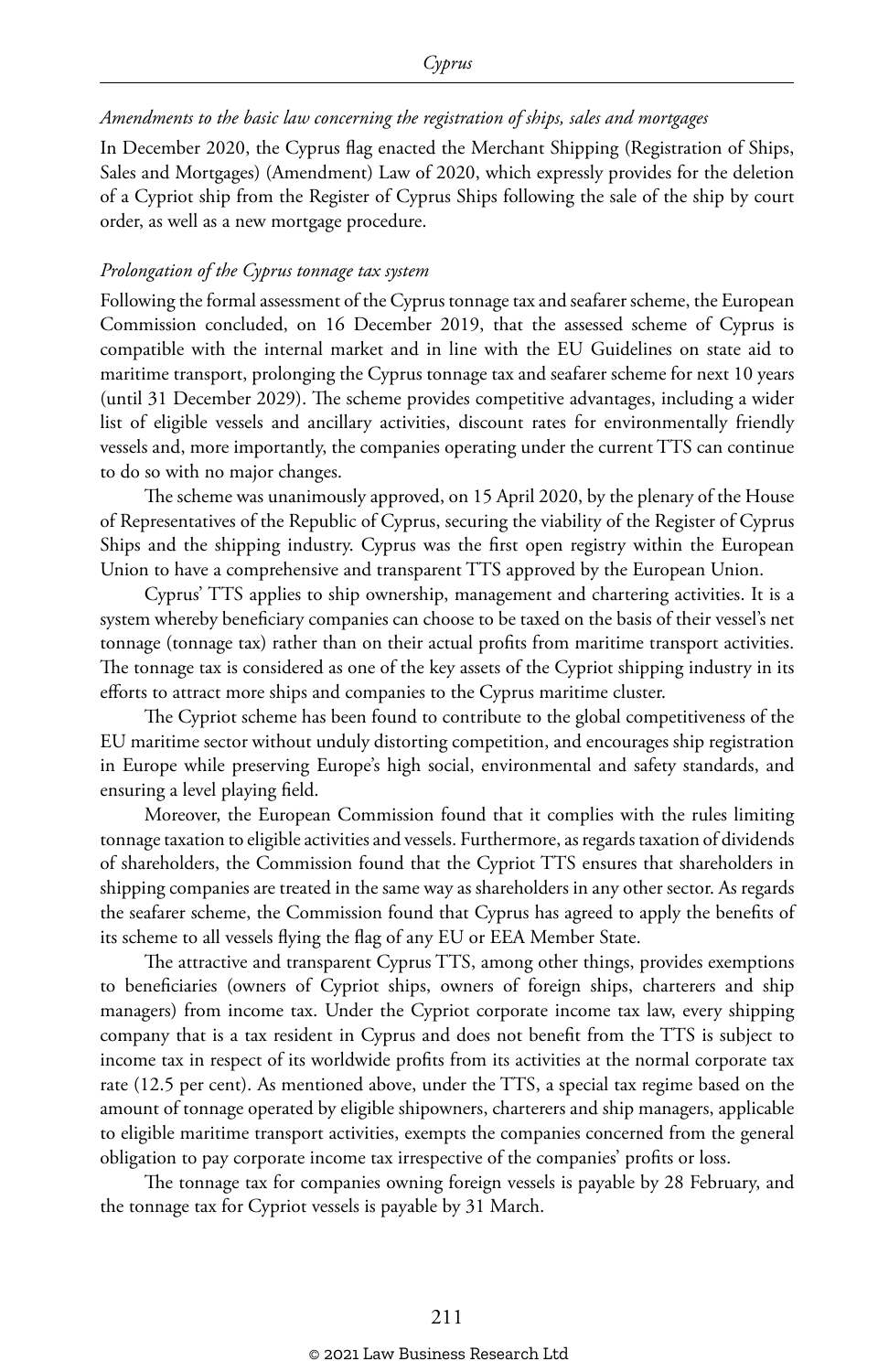Before the establishment of the SDM in March 2018, 168 shipping-related companies were registered under the TTS. Currently, 249 companies (45 ship managers, 41 charterers and 163 owners of foreign ships, with approximately 4,500 employees) are currently registered. Of these, 90 per cent are controlled by EU interests.

There were more than 1,100 Cypriot qualifying vessels registered under the TTS as at January 2021.

#### *Importance of the tonnage tax scheme and seafarer scheme*

With the implementation of the new scheme, Cyprus intends to:

- *a* boost the competitiveness of shipowners and operators (charterers and ship managers);
- *b* maintain and increase jobs and maritime expertise, to support the development of the maritime economy;
- *c* encourage the employment of seafarers from EU and EEA Member States and the registration of vessels in their ship registers; and
- *d* contribute to linking up the maritime economies of Member States while maintaining the overall competitiveness of the sector, and encouraging maritime-related research and innovation.

In particular, the Cyprus TTS and seafarer scheme encourage the flagging or reflagging of ships to registers in EU and EEA Member States and promotes the maritime cluster, especially in terms of ship management services, thus helping to create a safe, efficient, secure and environmentally friendly maritime transport sector.

The maintenance and sustainability of a Cypriot-registered fleet is a national priority, as is retaining and attracting companies engaging in shipping and shipping-related activities, with the aim of enhancing job creation and maritime expertise.

As regards the effect of the TTS, there has been a significant increase in the number of beneficiaries since 2010, mainly through the relocation or establishment of additional companies in Cyprus as a result of the TTS and the increase in the rate of corporate tax in 2013. Based on data relating to the impact of the existing scheme, the SDM estimates forgone state revenue for 2020–2029 at approximately  $\epsilon$ 15 million per year.

As regards the financial impact of the seafarer scheme, the SDM estimates forgone state revenue for 2020–2029 at approximately €400,000 per year.

#### *New government policy on yachts*

In the second quarter of 2021, the SDM is expected to adopt a special regulation policy for yachts, introducing an attractive provision for the yachting industry. In addition, on 23 December 2019, the Cyprus Tax Department released Interpretative Circular 240 (Value Added Tax), referring to the registration, in the VAT Registry, of Cypriot companies that operate in the business sector of leasing pleasure yachts in Cyprus. The Circular introduces new procedures that have been approved by the European Commission.

More specifically, pursuant to the Circular, a lease agreement must relate to supply of services and not to supply of goods. The classification of such a lease agreement as supply of services will be held based on the criteria the Court of Justice of the European Union set out in *Mercedes-Benz Financial Services UK Ltd*. 67

<sup>67</sup> Case No. C-164/16.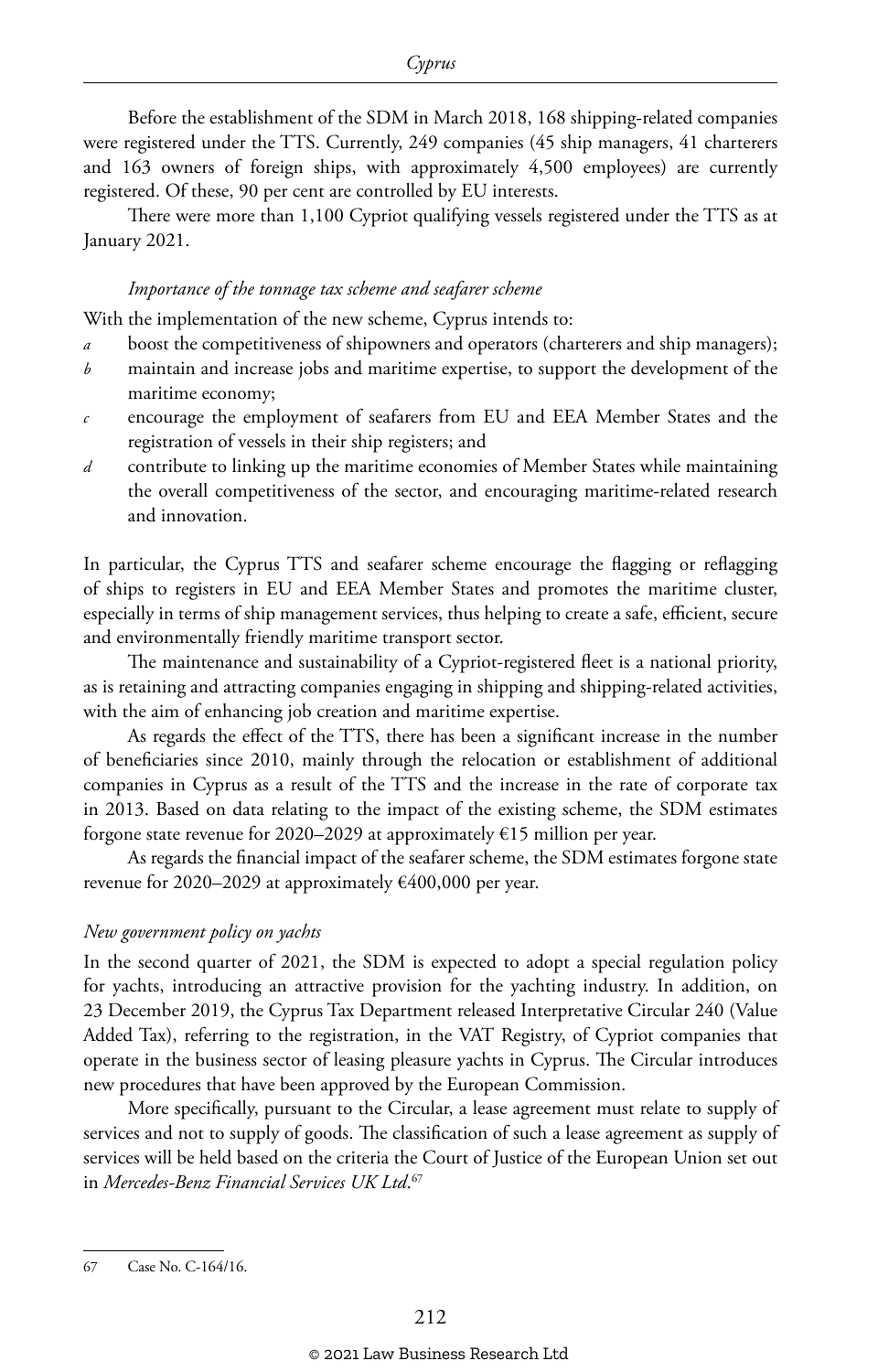#### *Abolishment of commercial ships' initial registration and mortgage fees*

he Merchant Shipping (Fees and Dues with respect to Ocean Going Commercial Cyprus Ships) Regulations of 2019 (PI 322/2019), which were issued by the Council of Ministers of the Republic of Cyprus, entered into force on 27 September 2019. Initial registration fees for ocean-going commercial ships were abolished in a bid to boost the competitiveness of the Register of Cyprus Ships and to attract more registrations. In addition, there is no cost for the issuance of the initial certificates of ocean-going commercial ships, nor mortgage fees. New regulations with respect to the applicable fees and dues for non-ocean-going commercial Cyprus-flagged ships are to be adopted within the coming months.

#### *New registration policy*

In May 2019, the SDM introduced a new government policy<sup>68</sup> on the registration of vessels in the Register of Cyprus Ships, in an effort to clarify discrepancies in the previous policy and to further develop the competitiveness of the Cyprus flag, simplifying the procedures for ship registration.

#### *Re-establishment of the maritime passenger link between Cyprus and Greece*

On 3 July 2020, the European Commission's Directorate General for Competition approved a state subsidy for the operation of the sea passenger line between Cyprus and Greece. More precisely, it was decided that the maritime passenger route between Cyprus and Greece is considered a general economic interest service under current EU rules and can thus be supported with state or government funds.

On the basis of the foregoing, in December 2020, the SDM launched European Open Tender Procedure No. SDM 13/2020 for the Establishment of a Passenger Maritime Link between Cyprus and Greece, securing the EU's approval for a maximum amount of state aid of €5 million annually for the 36-month contract, with the aim of reinstating the Cyprus–Greece ferry connection that was discontinued in 2000 after a sharp drop in the price of airline tickets, which made the line obsolete.

The ultimate aim of this project was to strengthen Cyprus's connectivity with mainland Europe, creating a new market for travellers to and from Cyprus and Europe, since the only means of travel currently available is by air.

The tender closed on 29 January 2021 and, despite the initial interest shown by potential bidders to secure the documents of the Open European Tender for the Cyprus-Greece Maritime Connection, no bids were submitted.

The SDM claimed that the reason for ferry operators not submitting tenders could be attributed to the uncertainty and economically precarious conditions created by the covid-19 pandemic, which has taken its toll on the shipping and travel sectors.

However, the Cyprus–Greece ferry link is still a top priority of the SDM and the government hopes that the European Commission will allow better terms that will attract an investor. Thus, during the coming months, the SDM is going to announce a new tender so that the ferry connection could start in 2022. The route will connect Limassol or Larnaca port with the port of Piraeus, with the possibility of an intermediate stop at a Greek island port on the way to Piraeus and vice versa.

<sup>68</sup> On 23 May 2019, the SDM issued Circular No. 10/2019, through which it revised and simplified the policy (age and type-related requirements) on the registration of ships in the Register of Cyprus Ships.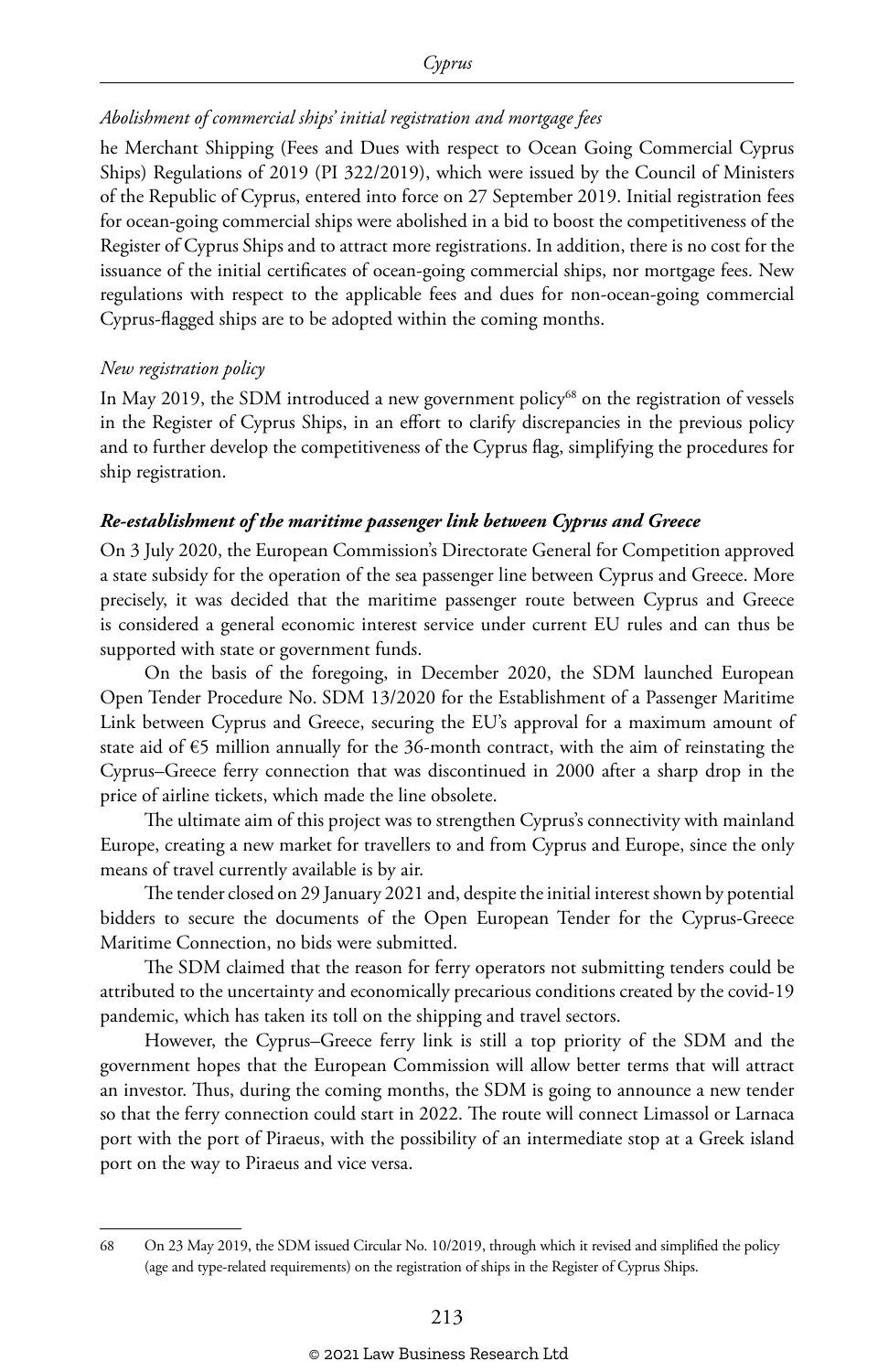#### *Effects of Brexit on Cypriot shipping*

The risks to Cypriot shipping from Brexit seem to be minimal. British companies are in the process of registering ships in the Register of Cyprus Ships and other companies have moved their headquarters to the island. On a broader level, Brexit will affect shipping companies' income and trade, but Cypriot shipping has not been affected negatively as yet.

#### *Cypriot registry*

From 1 January 2021, British vessels are no longer considered part of the EU fleet. In addition, British shipping companies are no longer considered European and, therefore, cannot fit into the TTS unless they make the necessary changes to be considered European. The SDM, to prevent the deletion of vessels from its registry, contacted and informed the affected parties to make their own preparations for the United Kingdom's withdrawal from the European Union, providing them with options. British nationals and companies that owned Cypriot-registered vessels and wished to continue to have their vessels registered under the Cyprus flag had the following options:

- *a* to transfer ownership of their vessels to a person who, by virtue of Section 5 of the Merchant Shipping Law, is qualified to own a Cypriot ship;
- *b* to transfer the shares or change the directors of the registered owning company so that, by virtue of Section 5(4) of the Merchant Shipping Law, the registered owners will be deemed to be controlled by EU or EEA citizens; or
- *c* to transfer the registered office of the current registered owning company (redomicilisation) to the Republic of Cyprus (by virtue of Sections 354A to 354H of the Companies Law, Chapter 113) or to any other EU or EEA Member State.

The vast majority of British shipowners transferred the ownership of their vessels to newly incorporated Cypriot legal entities. More specifically, the British owners proceeded with the establishment of Cypriot entities in the island so that they could remain eligible to own Cypriot-registered vessels. No vessel has been deleted from the Register of Cyprus Ships as a result of Brexit.

#### *Seafarers*

Since the Merchant Shipping Law does not impose any restrictions on the nationality of seafarers working on board Cypriot ships, the British seafarers working on Cyprus-flagged vessels (around 2,000 people) will continue to do so with no effect and the Cyprus flag will continue to certify and recognise these seafarers.

#### *Arrival of British shipping organisations*

Brexit has resulted in an increased interest from UK-based maritime organisations that see Cyprus as an attractive jurisdiction for an outpost or base because of fears of loss of access to the bloc's financial market.

The Steamship Mutual Underwriting Association (Europe) Limited, one of the largest shipping insurance companies in the international market, has operated in Limassol since February 2020 as a fall-back decision for the UK marine insurer because of the uncertainty surrounding Brexit. The company's decision to choose Cyprus for its activities shows that companies of this calibre confer prestige and consolidates Cyprus as a high-quality complex of international maritime activities.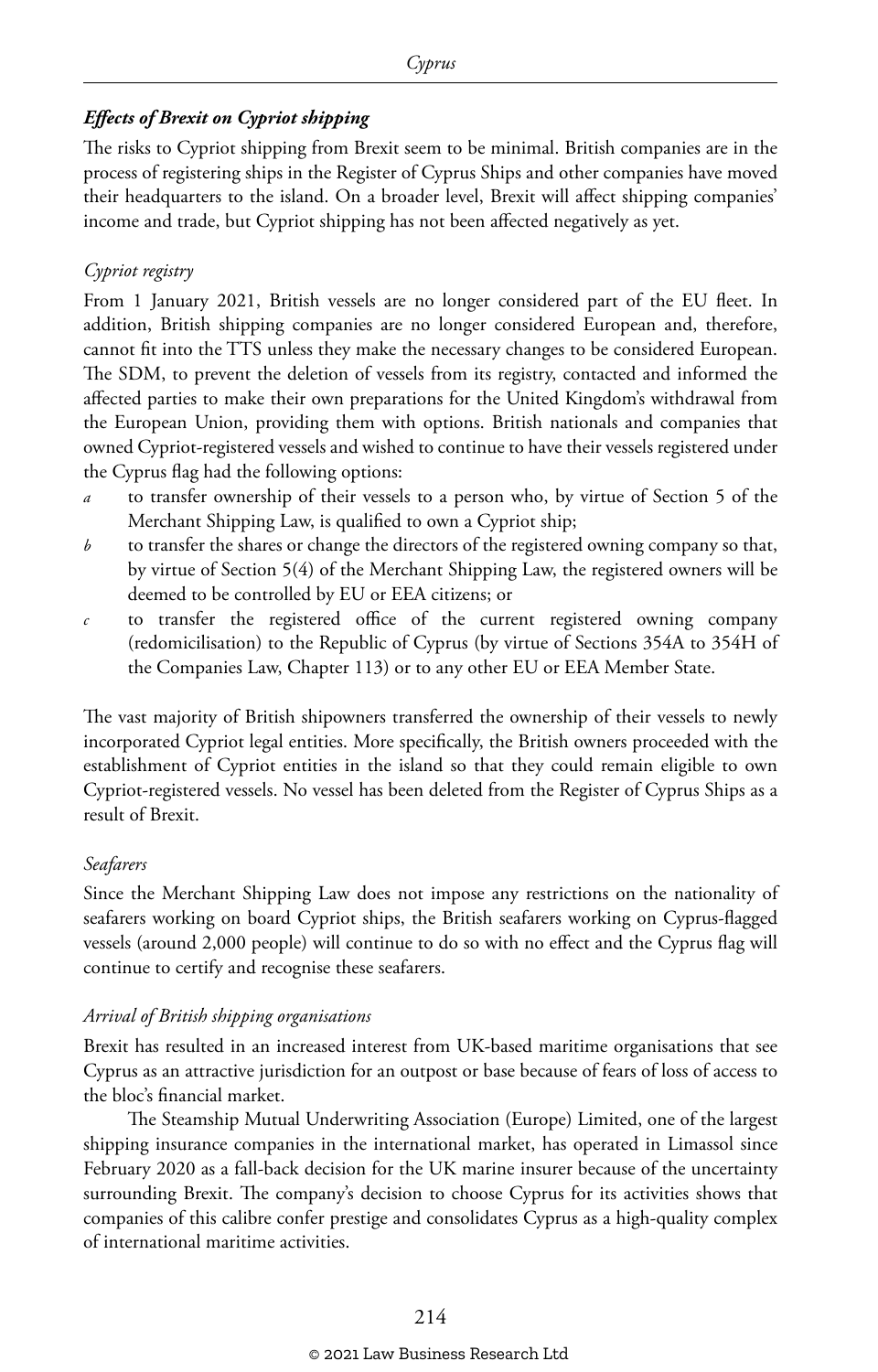Another recent example is the British shipping firm P&O Ferries, which moved the registration of the six vessels in its English Channel operating fleet to Cyprus ahead of the UK's departure from the European, in part to keep its tax arrangements within the bloc. On the question of why the company chose the Cyprus flag, a P&O spokesman declared that 'the Cyprus flag is on the White List of both the Paris and Tokyo Memoranda of Understanding on port state control, resulting in fewer inspections and delays, and will result in significantly more favourable tonnage tax arrangements as the ships will be flagged in an EU Member State.'

Apart from the financial perspectives, Cyprus provides competitive advantages in terms of attracting UK-based shipping and shipping-related companies that seek to retain their access to the European market. Among other things, Cyprus has a high availability of highly educated, multilingual, motivated individuals specialised in a variety of areas, including shipping, finance, insurance and law. Cyprus is a common law jurisdiction, based on English law, with national legislation according to the *acquis communautaire*. The majority of the population have tertiary education and speak excellent English.

#### *Classification societies*

As at July 2019, Cyprus had approved all 12 members of the International Association of Classification Societies with no reservation on their approval. A model agreement has been drafted, governing the relations between the Cypriot government and the recognised organisations (classification societies) for statutory certification services. More specifically, the new agreement that was signed between the Republic of Cyprus and the recognised organisations provides survey and certification services to ocean-going Cyprus-flagged ships on behalf of the Republic.

The conclusion of the new agreement with the 12 specialised and internationally acclaimed organisations was required as a result of legislative developments in shipping and to incorporate more flexible and technologically advanced procedures with the use of electronic services and certificates. In the new agreement, the Croatian and Indian Registers of Shipping are included for the first time in the history of Cypriot shipping.<sup>69</sup>

The performance of the classification societies is checked through biannual audits for the SDM or by auditing their performance. Any defect in their performance is discussed at the audits. Their performance is also monitored through ships' performance in PSC inspections. They are consultant organisations acting on behalf of flags, so are, in a way, liable for the performance of the flag they are acting for.

The Merchant Shipping (Recognition and Authorisation of Organisations) Law of 2011 (Law No. 128(I)/2011), which harmonises Directive 2009/15/EC, establishes measures to be followed by the Cyprus administration in its relationship with organisations entrusted with the inspection, survey and certification of ships for compliance with the international conventions on safety at sea and prevention of marine pollution, while furthering the objective of freedom to provide services. According to Article 8 of Law No. 128(I)/2011, the SDM, as the competent authority, shall monitor the work of recognised organisations

<sup>69</sup> Currently 401 Cyprus-flagged vessels are classed under the DNV; 220 under Bureau Veritas SA; 180 under Lloyd's Register Group; 126 under Registro Italiano Navale; 70 under the American Bureau of Shipping; 62 under Nippon Kaiji Kyokai; 38 under the Russian Maritime Register of Shipping; 21 under the Polish Register of Shipping; 13 under the China Classification Society; and nine under the Korean Register. No Cyprus-flagged vessels are classed under the Croatian Register of Shipping or the Indian Register of Shipping.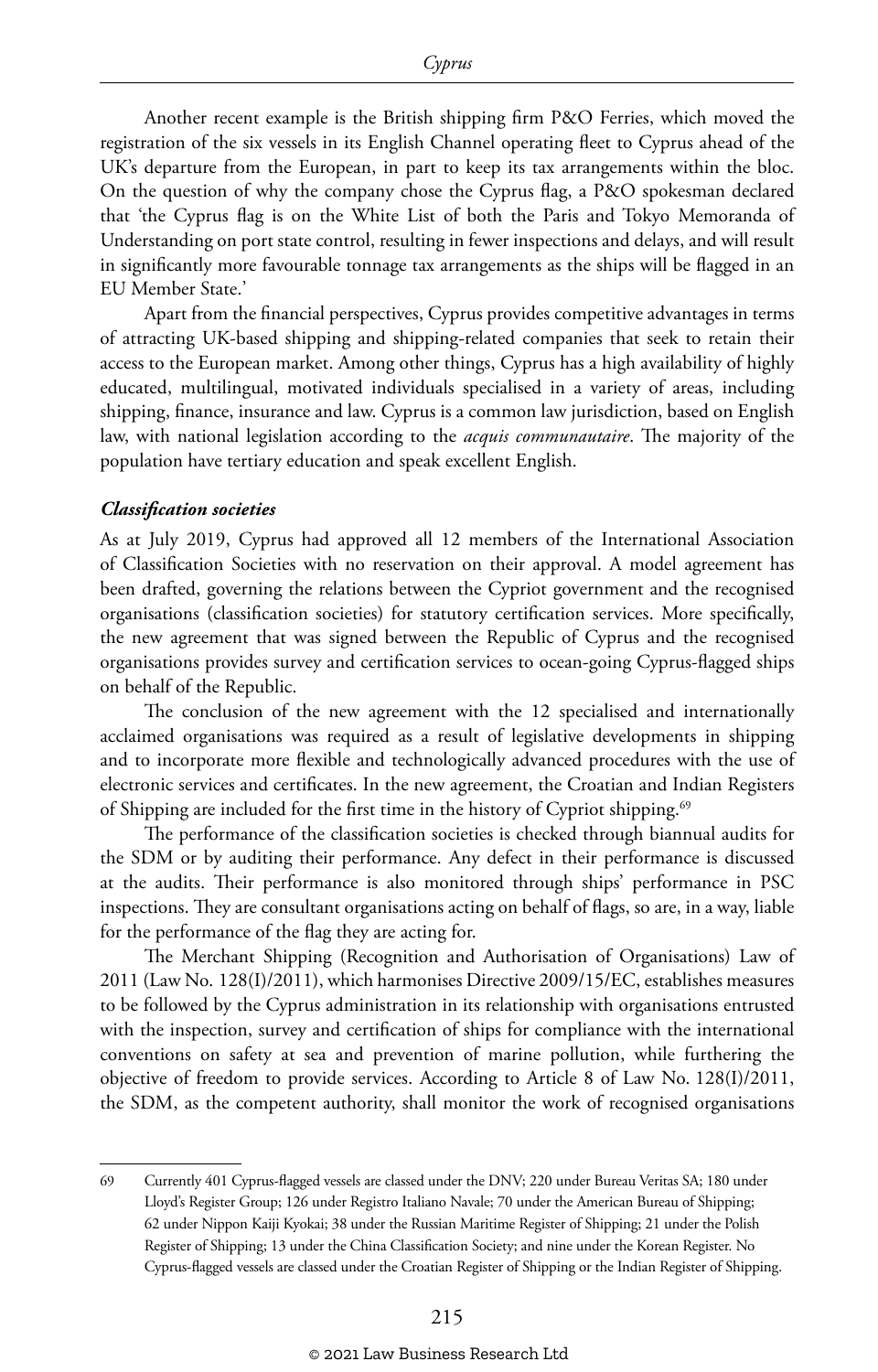acting on behalf of the Republic, to satisfy itself that they effectively carry out the functions required, while Article 7 states that when the SDM considers that a recognised organisation should no longer be authorised to act on behalf of the Republic, it may suspend or withdraw that authorisation.

The 12 specialised and internationally acclaimed organisations acting on behalf of Cyprus are the following:

- *a* American Bureau of Shipping;
- *b* Bureau Veritas SA;
- *c* China Classification Society;
- *d* Croatian Register of Shipping;
- *e* DNV;
- *f* Korean Register;
- *g* Indian Register of Shipping;
- *h* Lloyd's Register Group;
- *i* Nippon Kaiji Kyokai;
- *j* Polish Register of Shipping;
- *k* Registro Italiano Navale; and
- *l* Russian Maritime Register of Shipping.

#### **iv Environmental regulation**

For air and marine pollution, the key legislation is the International Convention for the Prevention of Pollution from Ships 1973 (as modified by the Protocol of 1978) (MARPOL (73/78)). Through its six Annexes, it regulates the actions to avoid polluting the sea and the air, if that risk of pollution is associated with maritime activities.

The Annexes regulate the risks of pollution from:

- *a* oil, in respect of the transport of oil and its products as cargo, and the use of oil or its products as fuel for ship-installed machinery. This refers to the measures to be taken by ships when oil is transported as cargo, or when ships are using oil for their propulsion. There are regulations for loading, discharging, transport, storage, controlling leakages and how to handle residues produced;
- *b* noxious liquid substances in bulk (i.e., chemical products transported by sea in bulk form);
- *c* noxious liquid substances in packaged form (i.e., chemical products stored in any sort of container);
- *d* sewage produced on a ship, including sewage produced by livestock being transported as cargo, in respect of the processing, storage and disposal of sewage and associated systems;
- *e* garbage (meaning any sorts of items intended to be disposed of after use, including cargo remnants). MARPOL guides crews on the segregation, processing and disposal of the garbage of a ship, and refers specifically to cargo remnants as a separate category of garbage, and how to process and dispose of it; and
- *f* air-polluting emissions produced by the operation of any machinery on board in respect of the ship's operation (including freezing means). MARPOL sets the limits of emissions released either by the engines (main or auxiliary) or any other machinery emitting gases, such as air conditioning and freezer units. A major breakthrough of this Annex was the introduction of the use of fuel with low sulphur on 1 January 2020. Additionally, it regulates the installation and operation of emission control systems, commonly known as 'scrubbers', that are installed on ships to minimise harmful emissions.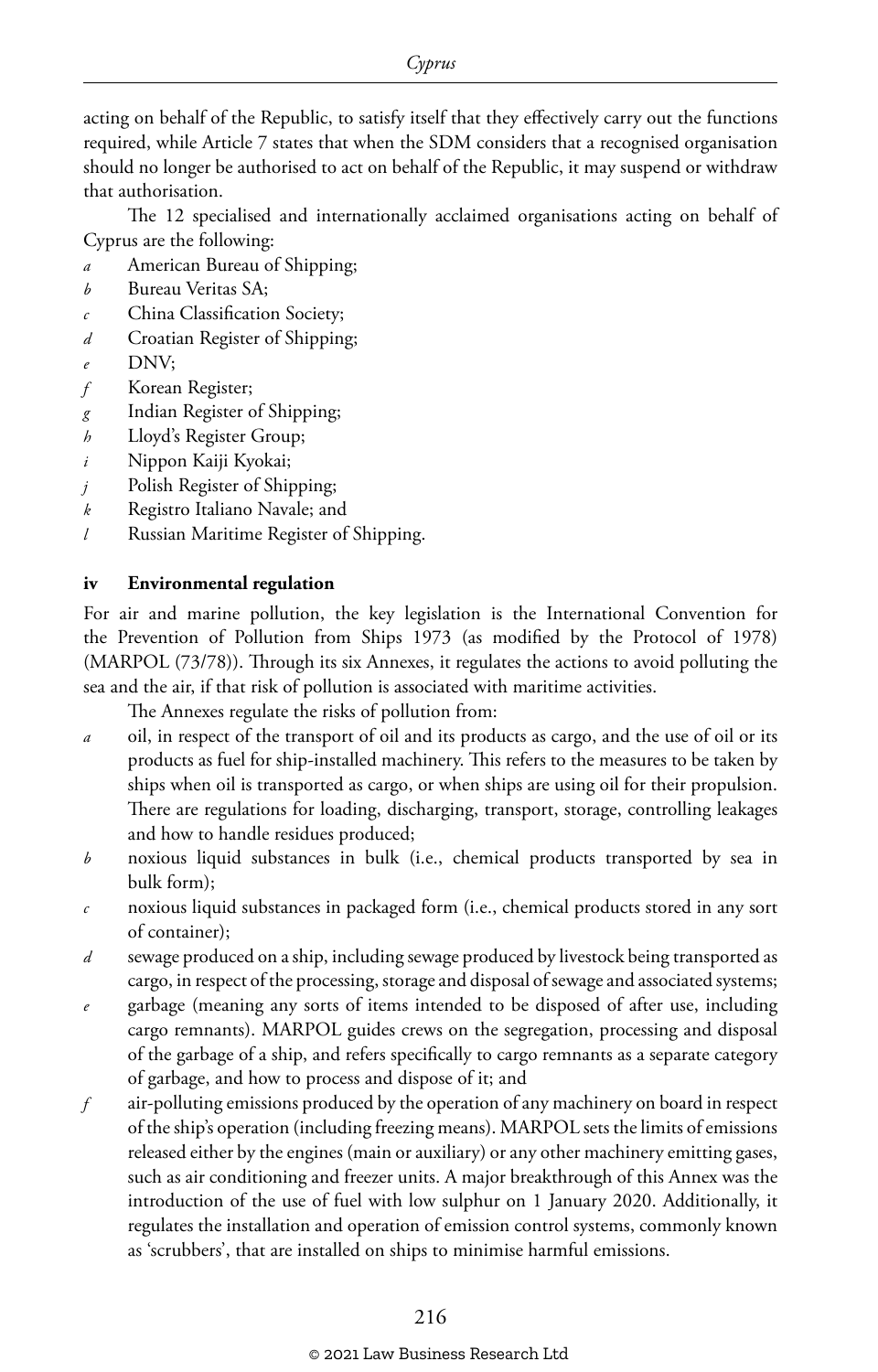Cyprus has ratified all six Annexes by amending the respective national legislation (Law No. 57/1989) on the ratification of each Annex.

For clean ballast water, the Convention for the Control and Management of Ships' Ballast Water and Sediments 2004 (the Ballast Water Management Convention) is fully implemented by Cyprus. Although Cyprus has been a party to this Convention since 2018,<sup>70</sup> Cyprus-flagged ships did not implement it until 2017. The Convention regulates measures to prevent transport of species, new or alien, to a part of the marine environment where they did not exist before, thus altering the ecosystem and posing threats to the marine ecosystem of a territory, through the ballast water taken by ship from one location and discharging it in another. The Convention has a two-part implementation for its flag ships operating worldwide and the ships operating in the sea around Cyprus. The Convention provides for the discharging of ballast water in an area away from the coastline inhabited by local species and taking new water resembling the ecosystem of the coastal state. Furthermore, by 2024, all ships are required to instal a treatment system that cleans ballast water before its discharge.

The Hong Kong Convention for the Safe and Environmentally Sound Recycling of Ships 2009 (the Hong Kong Convention), although not yet implemented internationally, has key provisions provided for in Regulation (EU) No. 1257/2013.71 The Regulation provides for the procedures to be adhered to by a ship bound for a scrapping yard. Every item on board the ship should be recorded and graded according to the pollutant load to ensure it will be handled accordingly during demolition. Before going to the yard, the ship will have to receive certification that all items have been graded and considered. The yard's procedures should be checked to ensure it properly disposes of the scrapped items, to eliminate or minimise the effects of pollution.

In addition to the main conventions mentioned above, several other supplementary conventions are important in facilitating marine pollution prevention, including:

- the CLC Convention, providing for the recovery of expenses after a pollution incident from oil when carried as cargo;
- *b* the International Convention on Civil Liability for Bunker Oil Pollution Damage 2001 (the Bunker Convention), providing for the recovery of expenses after a pollution incident from oil used as a ship's bunkers;
- *c* the International Convention on the Establishment of an International Fund for Compensation for Oil Pollution Damage (the Fund Convention), providing for compensation for damage occurring after a pollution incident; and
- *d* the International Convention on the Control of Harmful Anti-Fouling Systems on Ships 2001 (the Anti-Fouling Convention).

<sup>70</sup> On 8 November 2018, Cyprus ratified the Ballast Convention to help prevent the spread of potentially harmful aquatic organisms and pathogens in ships' ballast water and, therefore, Cyprus-flagged ships must carry on board an International Ballast Water Management Certificate issued by an authorised recognised organisation.

<sup>71</sup> Pursuant to the Regulation and the relevant Circular (No. 29/2015) issued by the SDM, all new and existing ships of 500 GT and above flying the EU flag must carry on board a verified Inventory Of Hazardous Materials [IHM] Report with International IHM Certificate by 31 December 2020. As of that date, ships flying the flag of a third (non-EU) country, when calling at a Cyprus port or anchorage, shall comply with the requirement to have on board a verified IHM report with a Statement of Compliance.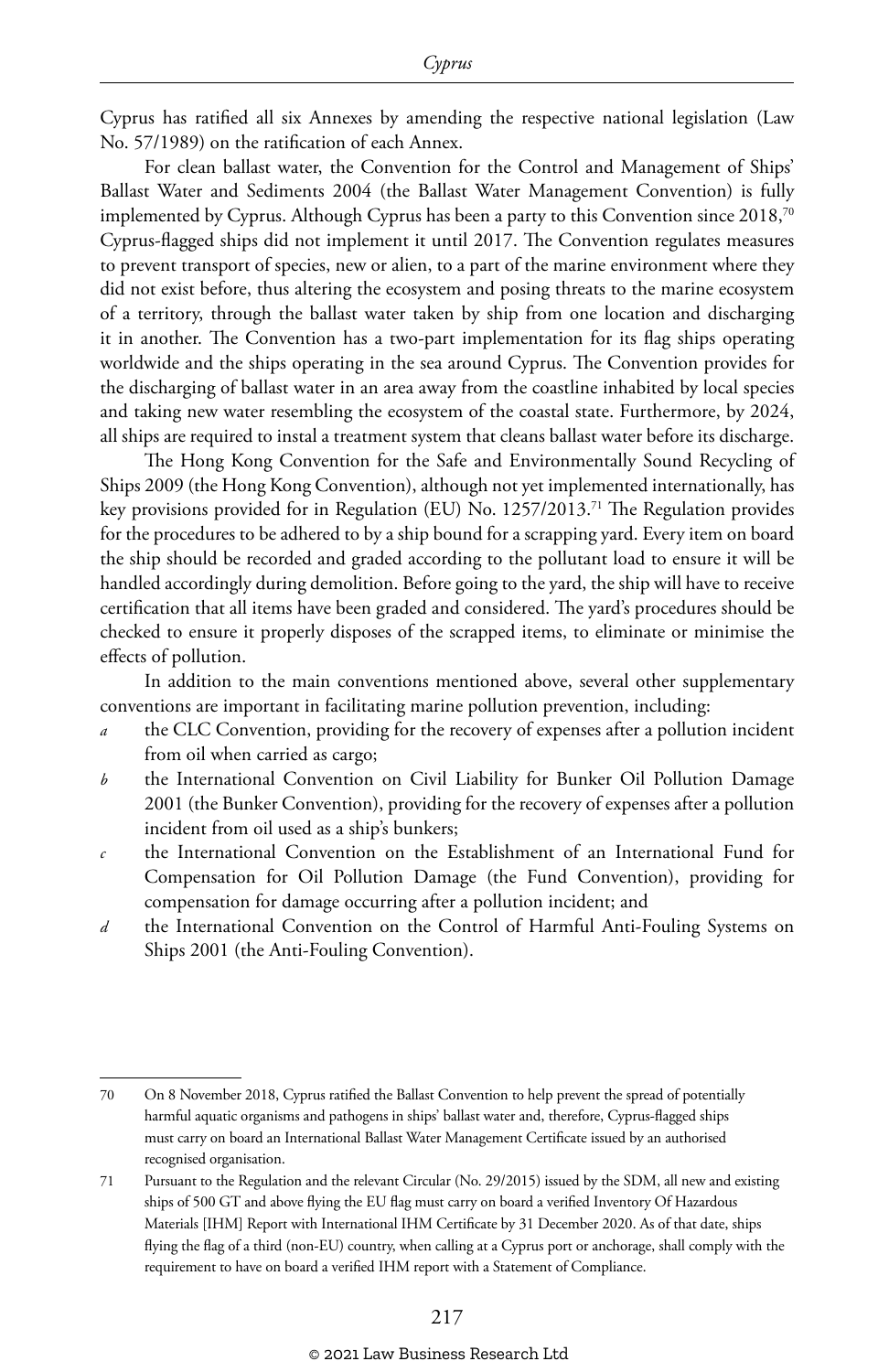Cyprus has also implemented EU legislation relating to or supplementing the IMO conventions, including:

- Regulation (EU) No. 530/2012 on the accelerated phasing-in of double-hull or equivalent design requirements for single-hull oil tankers, to prevent pollution in marine accidents;
- *b* Regulation (EC) No. 782/2003 on the prohibition of organotin compounds on ships, to prevent the poisoning of marine life that can occur when such compounds are used as anti-fouling systems on ships;
- *c* Regulation (EU) 2015/757 on the monitoring, reporting and verification of carbon dioxide emissions from maritime transport;
- *d* Regulation (EC) No. 1005/2009 on substances that deplete the ozone layer; and
- Directive (EU) 2016/802 relating to a reduction in the sulphur content of certain liquid fuels.

#### *Recent enforcement record*

In line with the enforcement of the above, Cyprus performs random checks on ships arriving in its ports, either under the PSC regime or specifically for pollution control purposes. For example, in the past 24 months, approximately 180 checks on docked ships were carried out to assess whether their fuel complied with new regulations ensuring sulphur content was not above 0.1 per cent, as provided by Directive (EU) 2016/802. The same practice is followed by other Member States for Cyprus-flagged ships.

During the past year, Cyprus checked five ships calling at Cyprus ports that had been reported as polluting the sea area under EU jurisdiction, which were detected by the Clean Sea Net, a system of satellite monitoring operated by the European Maritime Safety Agency.

#### *Environmental legislation*

In terms of environmental regulation, the following laws are also applicable in Cyprus:

- *a* regarding international conventions:
	- United Nations Convention on the Law of the Sea 1982 (Ratification) Law of 1988 (Law No. 203/88);
	- International Convention for the Protection of the Marine Environment and the Coastal Region of the Mediterranean, its Protocols and amendments 1995 (the Barcelona Convention 1976);
	- International Convention on the Prevention of Marine Pollution by Dumping of Wastes and Other Matters of 1972 (Law No. 38/1990);
	- the Basle Convention on the Control Transboundary Movement of Hazardous Wastes and Their Disposal of 1989 (Law No. 29(III)/1992), as amended;
	- Convention on Access to Information, Public Participation in Decision-Making and Access to Justice in Environmental Matters of 1998 (the Aarhus Convention) (Law No. 33(III)/2003); and
	- International Convention on Liability and Compensation for Damage in Connection with the Carriage of Hazardous and Noxious Substances by Sea 1996 (the HNS Convention) and for Matters Connected Therewith Law of 2004  $(Law No. 21(III)/2004)$  (not yet in force);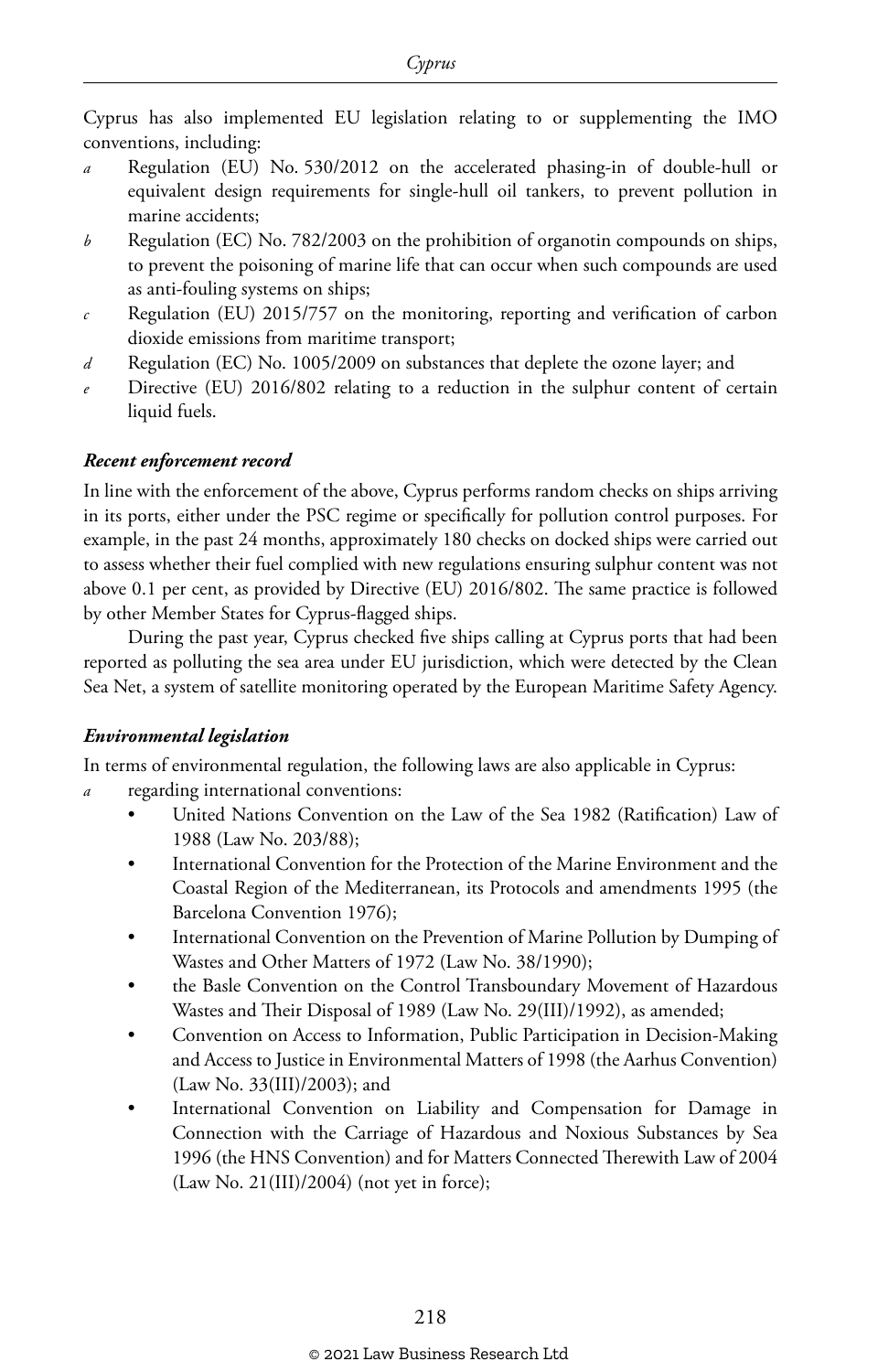- *b* European regulations and directives:
	- Commission Directive (EU) 2015/2087 of 18 November 2015, amending Annex II to Directive 2000/59/EC of the European Parliament and the Council on port reception facilities for ship generated waste and cargo residues;
	- Regulation (EU) No. 757/2015 on the monitoring, reporting and verification of carbon dioxide emissions from maritime transport;
	- Water-Framework Directive (Directive 2000/60/EC);
	- Environmental Liability Directive (Directive 2004/35/EC); and
	- Waste Directive (Directive 75/442/EEC);
- *c* bilateral agreements:
	- Agreement on Merchant Shipping with the government of the Arab Republic of Egypt signed on 26 November 2006;
	- Memorandum of Understanding between the Republic of Cyprus and the Arab Republic of Egypt on in the Field of Environmental Protection signed on 26 November 2006; and
	- Agreement Between Cyprus, Israel and Egypt for Cooperation in Combating Major Marine Pollution Incidents in the Mediterranean Law of 2001 (Law No. 21(III)/2001); and
- *d* domestic law:
	- Merchant Shipping (Ship Source Pollution) Law of 2008 (Law No. 45(I)/2008) and its subsequent amendments;
	- Protection of the Environment Through Criminal Law of 2012 (Law No. 22(I)/2012);
	- Control of Water Pollution and Soil Law of 2002 (Law No. 106 (I)/2002); and
	- Maritime Strategy Law of 2011 (Law No. 18(I)/2011).

#### *Development of environmental policy*

Another trend is an increasingly green and environmental focus within the shipping industry. New regulatory requirements, internationally and nationally, push the industry towards a greener environment that is also affecting shipping market dynamics in most sectors.

Environmental policy in Cyprus has undergone significant change, owing to increasing alignment of national law with European policy (*acquis communautaire*), which has generated momentum towards environmental protection by making it a political priority. Furthermore, in recent years, the SDM has been promoting environmental protection as one of the major goals on its agenda.

#### *Decarbonisation of Cyprus-flagged vessels*

As a leading EU flag, Cyprus is committed to taking an environmentally sustainable path and supporting the industry in making progress towards its emissions reduction ambitions. In response to the IMO MEPC meeting in November 2020, Cyprus welcomes the approval of the draft mandatory regulations to reduce carbon intensity of ships.

This is a positive step and a building block towards implementation of the IMO's initial strategy for the decarbonisation of shipping. The draft amendments of MARPOL Annex VI, scheduled for formal adoption in June 2021, relate to mandatory goal-based technical and operational measures to reduce carbon intensity, including a review clause for evaluation of the measures in the near future.

#### © 2021 Law Business Research Ltd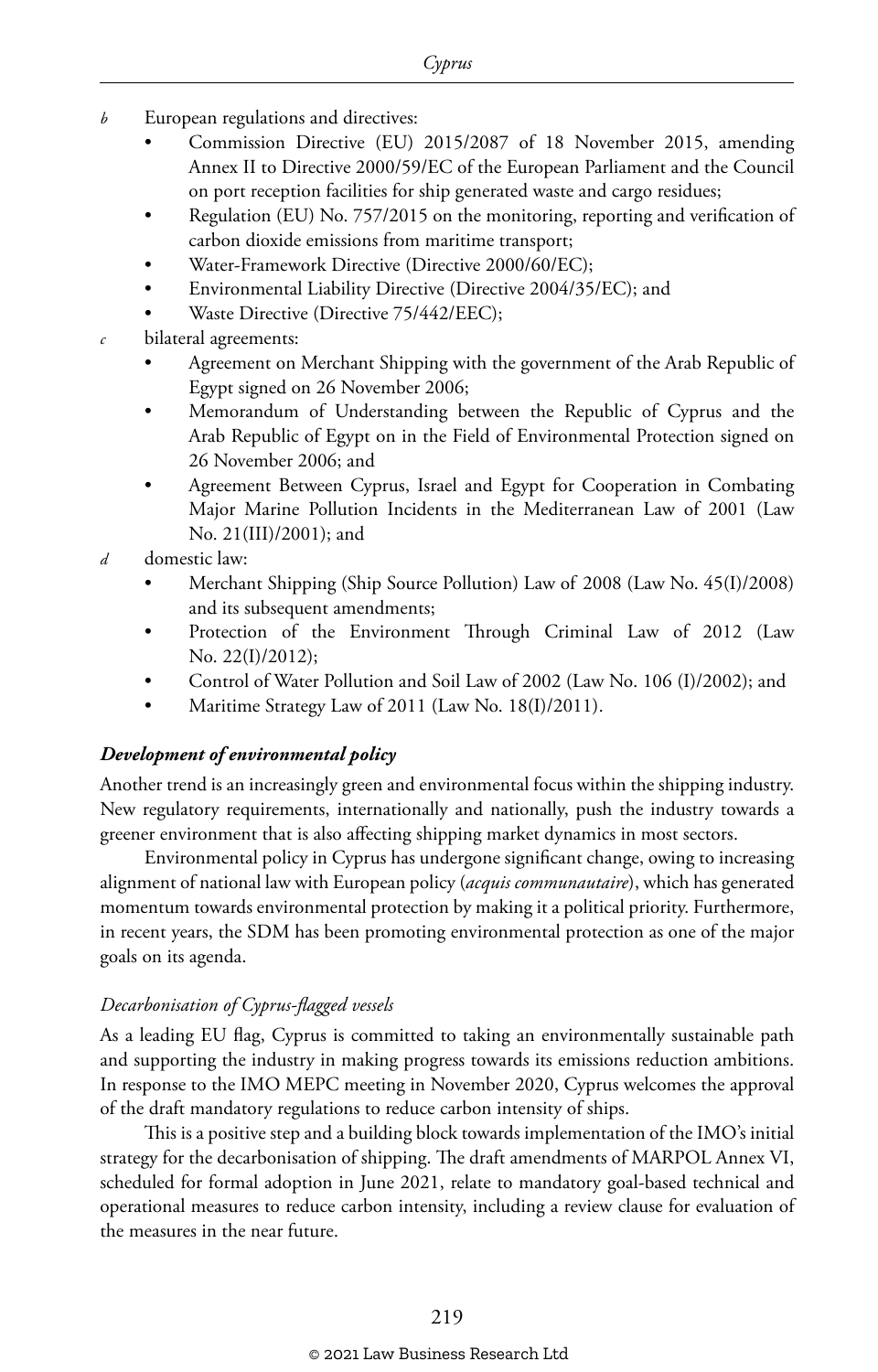Cyprus encourages the examination of proposals put forward for the creation of mechanisms for research and development. This will help to expedite innovation, and enable discussion of initiatives that support the development of low-carbon and zero-carbon technologies from which the shipping industry can benefit.

#### *Financial incentives for environmental preservation*

As a leading maritime nation, Cyprus recognises the need to encourage and reward those realising emissions reductions. The SDM has announced a new range of green incentives to reward vessels that demonstrate effective emissions reductions. The SDM's green incentives programme supports shipowners in making sustainable choices and investing in new green technologies and cleaner operations.

#### *Reduction of tonnage tax for environmentally friendly vessels*

From fiscal year 2021, a reduction of up to 30 per cent of the annual tonnage tax is possible for a Cypriot, EU or EEA ship using mechanisms for preservation of the marine environment and to reduce the effects of climate change. The SDM gives particular importance to the environmental protection, internationally and locally, with the reapproval of the Cyprus tonnage tax, introducing discounted rates for environmentally friendly vessels.<sup>72</sup>

The Cyprus flag will give a 'discount' on its TTS by comparing the emissions reductions required of a vessel with what it achieves; for example:

- *a* the Energy Efficiency Design Index (EEDI) vessels that have achieved further reduction of their attained EEDI compared to the required EEDI (MARPOL Annex VI, Regulation 20) will receive a rebate on annual tonnage of between 5 per cent and 25 per cent;
- *b* the IMO data collection system the environmental incentive here applies to ships of 5,000 GT and above that comply with Regulation 22A of MARPOL Annex VI, and ships that demonstrate a reduction in total fuel oil consumption in relation to the distance travelled, compared to the immediately prior reporting period, will receive a rebate on annual tonnage of between 10 per cent and 20 per cent; and
- *c* alternative fuels vessels using an alternative fuel and achieving reductions in carbon dioxide emissions of at least 20 per cent in comparison with traditional fuels will receive a rebate on annual tonnage tax of between 15 per cent and 30 per cent, which will be reviewed case by case, following a review of the documents submitted from a classification society.

However, any vessel detained for any reason during a PSC inspection – and that violates any European Commission regulation on environmental protection, or is in a laid-up condition (warm or cold) during the calendar year – will not be eligible for any incentive.

<sup>72</sup> For the purposes of implementing the provisions of Sections 9(1) and 13(1) of the Merchant Shipping (Fees and Taxing Provisions) Laws of 2010-2020, which provide for a reduction of up to 30 per cent on the annual tonnage tax paid by owners of Cyprus ships and EU ships using mechanisms or equipment for the preservation of the marine environment and the reduction of the effects of climate change, the Council of Ministers, in exercise of the powers conferred on it under the provisions of Sections 9(1) and 13(1) of the aforementioned Laws issued the Tonnage Tax (Environmental Incentives) Order of 2021, published in the Official Gazette of the Republic of Cyprus No. 5454,, Suppl. III(I), dated 29 January 2021.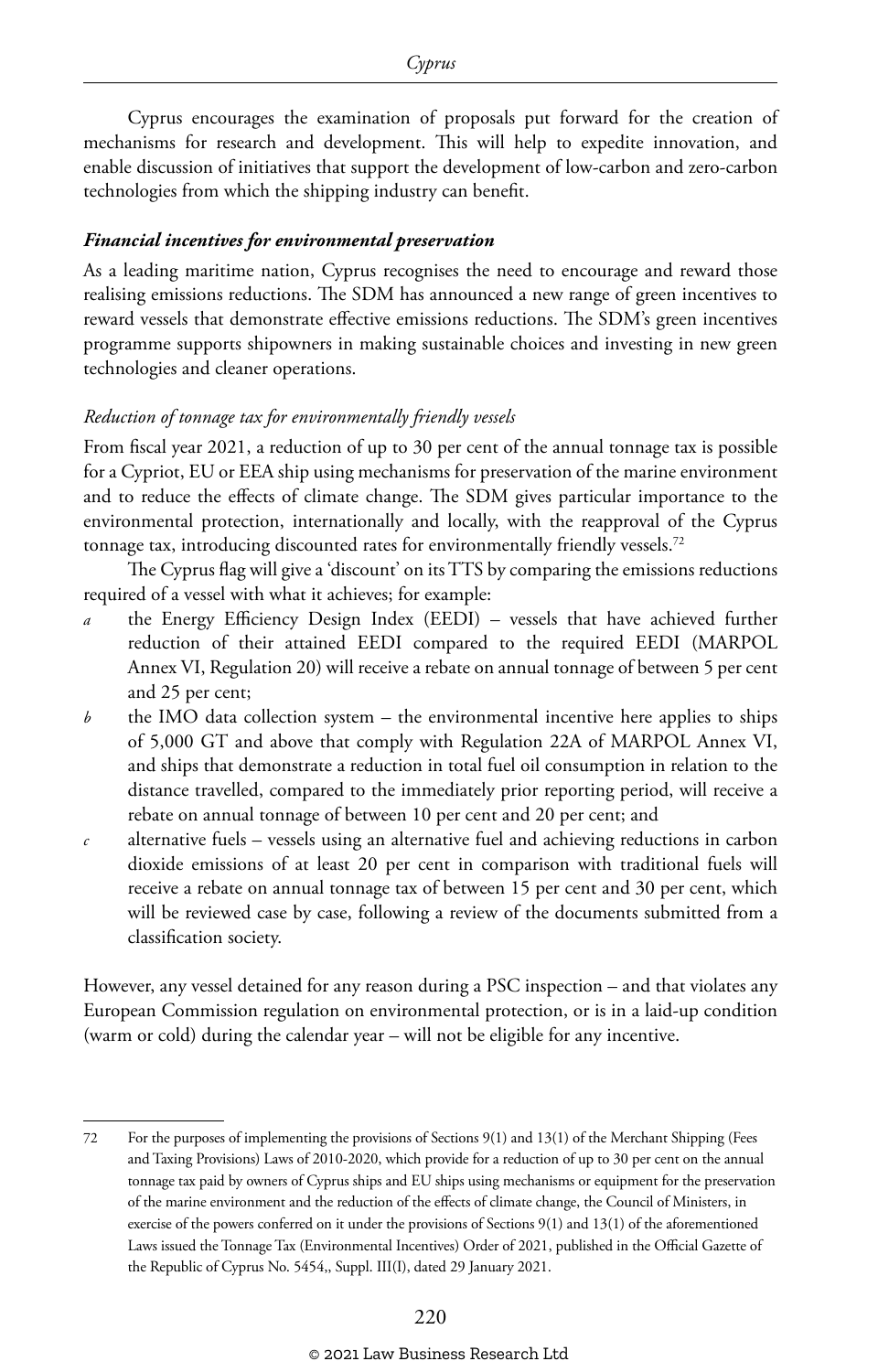#### **v Collisions, salvage and wrecks**

#### *Collisions*

Cyprus has adopted, by way of succession, the Convention for the Unification of Certain Rules of Law with respect to Collisions between Vessels 1910 (the Collision Convention 1910) (extended to Cyprus on 1 February 1913). In addition, as upheld in *Danish Kingdom v. Mystic Isle Navigation Company Ltd*, 73 the UK Maritime Conventions Act of 1911, which ratifies the Collision Convention 1910, applies in Cyprus.<sup>74</sup>

Furthermore, as seen in *The Ship BAYONNE<sup>75</sup>* and in *The Ship NATALEMAR*,<sup>76</sup> the COLREGs (Ratification) and for Matters Connected Therewith Law of 1980 (Law No. 18/80) also applies to all Cyprus and foreign ships within the territorial waters of Cyprus.

Moreover, Cyprus has, by statute, ratified the International Convention for the Unification of Certain Rules Concerning Civil Jurisdiction in Matters of Collision 1952 (Ratification) Law of 1993 (Law No. 31(III)/93) and the International Convention for the Unification of Certain Rules Relating to Penal Jurisdiction in Matters of Collision or other Incidents of Navigation 1952 (Ratification) Law of 1993 (Law No. 32(III)/93).

The Cypriot courts have jurisdiction to hear any claim for damage done to or sustained by a ship in an action *in rem*. A necessary condition for invoking the *in rem* jurisdiction is the physical presence of the *res* within the territorial jurisdiction of the Cypriot courts to enable service of the writ of summons. However, service out of jurisdiction is not available for *in rem* proceedings.

Alternatively, proceedings may be filed against the owners of the vessel if their residence or place of business is in Cyprus. Conversely, if the owners are not Cyprus residents, *in personam* proceedings are subject to the rules of court relating to service out of jurisdiction. Leave of the court is granted if the cause of action arose within the jurisdiction, a related action is before the Cyprus courts or the owners have submitted to the jurisdiction.

#### *Competent authority for investigating maritime casualties in the event of a collision*

When a collision occurs anywhere in the world involving a Cyprus-flagged ship or a ship flying a foreign flag within Cyprus' territorial and internal waters, the master, owner, manager or agent of the ship must notify the Marine Accidents Investigation Committee (MAIC). The MAIC is not an enforcement or prosecuting body, but an independent committee responsible for the investigation of all types of marine accidents (casualties and incidents), established on 19 December 2013 by virtue of the Marine Accidents and Incidents Investigation Law of 2012 (Law No. 94 (I)/2012), which transposed Directive 2009/18/EC into Cyprus legislation.

The objective of the MAIC, in investigating an accident, is to prevent future accidents by establishing its cause and circumstances. Its purpose is not to apportion blame or liability; nevertheless, it will not refrain from fully reporting on the causal factors of an accident, from which blame or liability can be inferred. However, the SDM continues to be responsible for investigating marine accidents for certain types of ships (ships not propelled by mechanical

<sup>73</sup> (1990) 1 CLR 850.

<sup>74</sup> By virtue of Law No. 14/1960, Articles 19(a) and 29(2)(a).

<sup>75</sup> (1994) 1 CLR 54.

<sup>76</sup> (1999) 1B CLR 1079.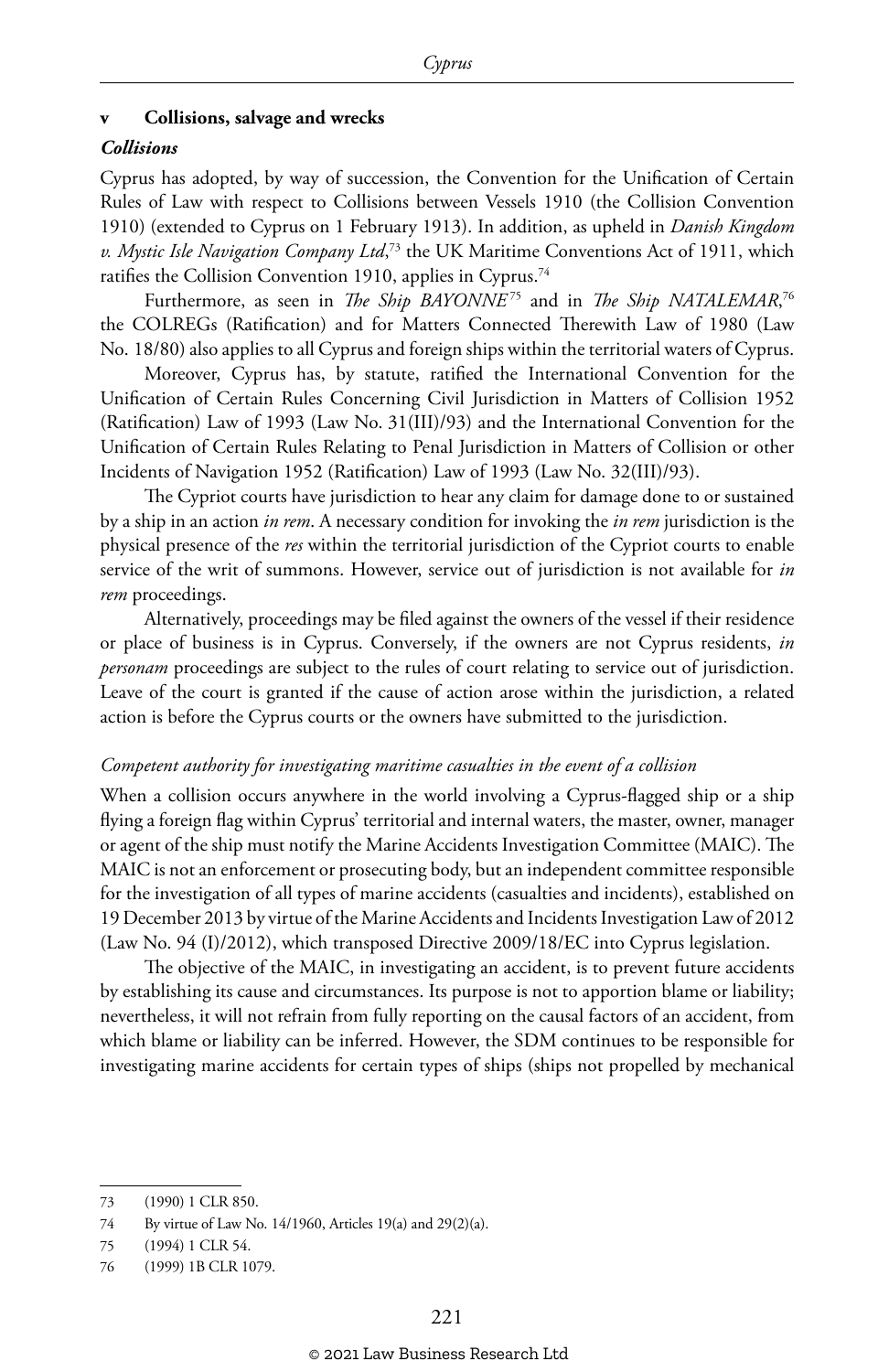means, wooden ships of primitive build, pleasure yachts or craft not engaged in trade, unless they are or will be crewed and carry more than 12 passengers for commercial purposes; or fishing vessels of less than 15 metres in length).

According to the MAIC, there were 208 maritime accidents in Cyprus in 2019, of which 157 concerned ship safety and 51 concerned the safety of crew and passengers.

#### *Salvage*

Cyprus has adopted, by way of succession, the Convention for the Unification of Certain Rules of Law respecting Assistance and Salvage at Sea 1910 (the 1910 Salvage Convention) (extended to Cyprus on 1 February 1913).77

As held in *L&M Seamasters Limited*, 78 Cyprus courts will enforce any existing salvage contract, and in assessment of the operation they will apply the common law principles on salvage, as seen in *Cyprus Ports Authority v. the Ship 'Zinovia' and her Cargo*. 79 In the absence of a salvage contract, or if the contract is silent in relation to the salvage operation,<sup>80</sup> Part III of the Wrecks Law, Chapter 298, and the 1910 Salvage Convention apply.

There is no compulsory local form of salvage agreement and, therefore, the Lloyd's Open Form is acceptable.

Any contractual provisions dealing with general average will be followed and the courts will respect the choice of the contracting parties. The York Antwerp Rules have no statutory force in Cyprus and the set of rules to apply is a matter of agreement between the parties.

#### *Wrecks*

Cyprus has implemented the Nairobi International Convention on the Removal of Wrecks 2007 (the Nairobi WRC 2007),<sup>81</sup> which requires ships, both Cyprus-flagged and those calling at Cyprus ports, to attest that their insurance will cover any expenses incurred in the removal of a ship that becomes a wreck, or the removal of a ship that poses a threat to the environment. The Nairobi WRC 2007 entered into force in Cyprus on 22 October 2015, as per Article 18(2) of the Convention. In addition, the Wrecks Law, Chapter 298, regulates wrecks in Cyprus. More specifically, it is a private maritime law that regulates enquiries into wrecks and provides for the custody and disposal of wrecked property. Pursuant to Section 8 of the Wrecks Law, Chapter 298, the official receiver of the wreck<sup>82</sup> is responsible for the removal of wrecks in the territory of Cyprus. However, in accordance with Section 16 of the Law, if the owner (or, if the wreck is insured, the underwriter or his or her agent) is present, the receiver shall not interfere with the wreck, unless he or she is requested to do so by the owner or underwriter.

<sup>77</sup> Publication of succession by SDM Circular dated 17 April 1992 (FM 1569/69; 103 BSP 297).

<sup>78</sup> *L&M Seamasters Limited v 1. The Tug Boat Zohara, Israeli Flag, 2. The Fishing Trawler Black Tiger* (2007) 1A CLR 303.

<sup>79</sup> (1990) 1 JSC 655.

<sup>80</sup> The Wrecks Law, at Chapter 298, Article 34, and the 1910 Salvage Convention, at Article 8, provide for the method of defining the salvage remuneration.

<sup>81</sup> The Nairobi WRC 2007 (Ratification) and for Matters Connected Therewith Law of 2015 (Law No. 12(III)/2015) (Gazette No. 4207, Supplement I (III), dated 29 May 2015).

<sup>82</sup> The receiver of the wreck under Cyprus law is the permanent secretary of the SDM.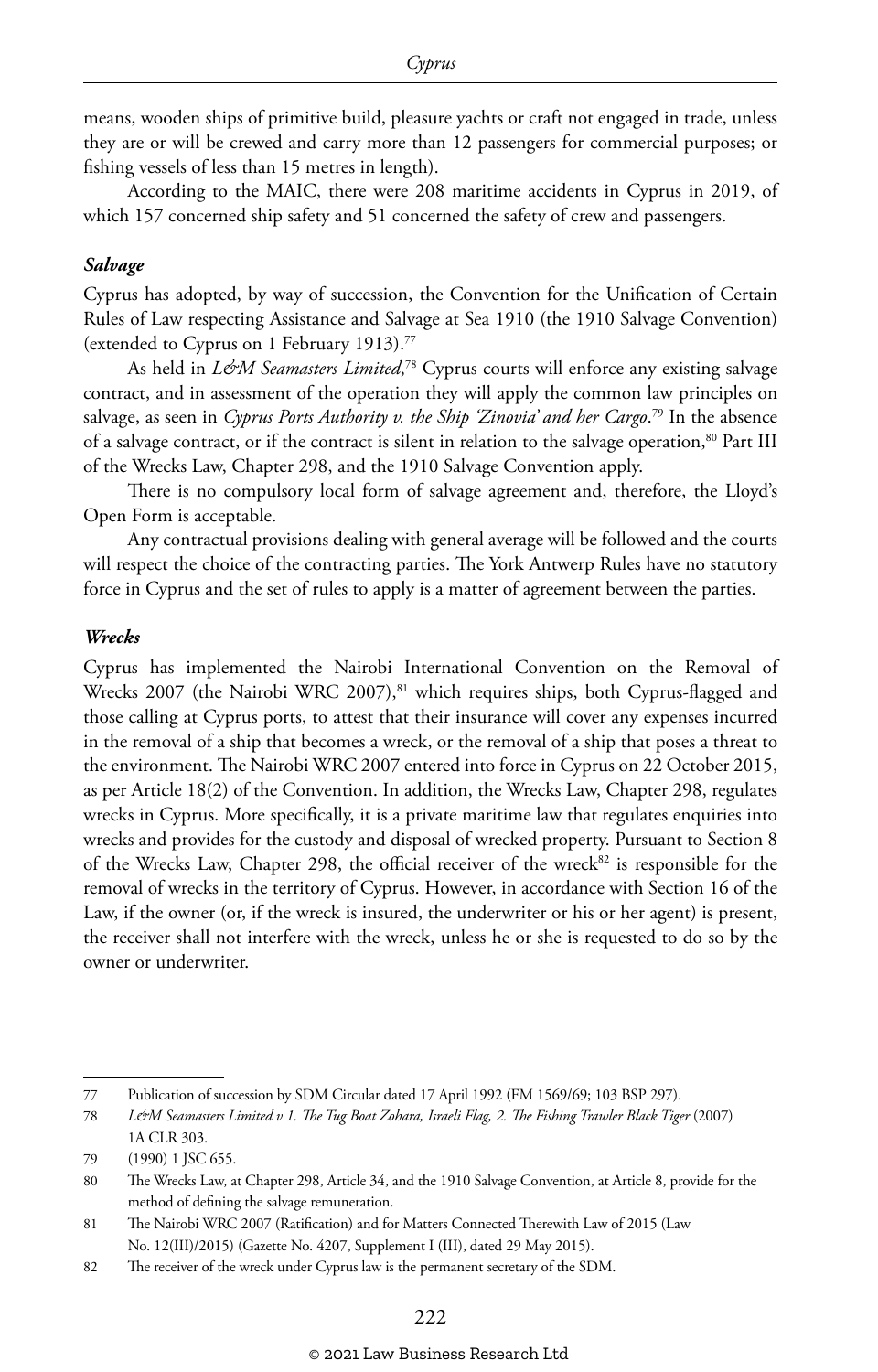#### **vi Passengers' rights**

The Merchant Shipping (Liability of Carriers of Passengers by Sea in the Event of Accidents) Law of 2014 (Law No. 5(I)/2014) applies to carriage of passengers<sup>83</sup> of sea-going ships, falling within the scope of the EU Passenger Liability Regulation, $84$  which incorporates certain provisions of the Athens Convention. In addition, the Shipwrecked Passengers Law, Chapter 297, and Articles 2(b) and 17 of the LLMC Convention 1976, as amended by the 1996 LLMC Protocol, also apply to maritime passenger claims in Cyprus.

Cyprus is not a contracting state of the Athens Convention, but through Law No. 5(I)/2014, which transposed the EU Passenger Liability Regulation into national law, has incorporated certain provisions of the Convention as *acquis communautaire*. 85 The EU Passenger Liability Regulation sets out limits for death, personal injury, and loss or damage to luggage and vehicles. It lays down a harmonised regime of liability and insurance for the carriage of passengers by sea, based on the Athens Convention and the IMO guidelines for implementation of the Convention, adopted in 2006. More specifically, the contractual carrier is strictly liable under the two tiers of liability regime. For the loss suffered as a result of death or personal injury there is, for the carrier, a *prima facie* limitation right of 250,000 special drawing rights (SDRs) per passenger. This liability can reach up to 400,000 SDRs per passenger if a fault by the carrier is proved. In addition, ships must obtain a certificate from their flag state confirming that insurance or other financial security is in force.<sup>86</sup>

Moreover, Regulation (EU) No. 1177/2010,<sup>87</sup> concerning the rights of passengers when travelling by sea and inland waterway, is also applicable in Cyprus, as well as other EU regulations and decisions of 2015, which introduce a mechanism of imposition of administrative fines for infringement of certain provisions of Regulation (EU) No. 1177/2010.

<sup>83</sup> The definition of 'passenger' in Article 1(4) of the Athens Convention(transposed into Cyprus law through the EU Passenger Liability Regulation), encompasses anyone who is carried on a ship under a contract of carriage, or who (with the consent of the carrier) is accompanying a vehicle or live animals covered by a contract of carriage of goods not governed by the Athens Convention. This definition also encompasses the drivers of vehicles carried on board roll-on/roll-off cargo vessels; consequently, the Cyprus authorities consider that cargo vessels that carry more than 12 such persons are also subject to the Athens Convention and the Regulation. Such vessels must therefore have the necessary compulsory insurance in place and submit evidence of insurance cover to obtain the requisite certificate from the Cyprus authorities. International carriage is defined under Article 1(9) of Athens Convention as any carriage in which, according to the contract of carriage, the place of departure and the place of destination are situated in two different states, or in a single state if, according to the contract of carriage or the scheduled itinerary, there is an intermediate port of call in another state.

<sup>84</sup> Regulation (EC) No. 392/2009 of the European Parliament and of the Council of 23 April 2009 on the liability of carriers of passengers by sea in the event of accidents.

<sup>85</sup> This means that the Cypriot courts are not legally bound to follow the Athens Convention in disputes about passenger claims.

<sup>86</sup> Operators of ships licensed to carry more than 12 passengers are required to maintain compulsory insurance or other financial security of no fewer than 250,000 special drawing rights (approximately €289,000) per passenger per incident to cover liability under the Athens Convention, in respect of death of and personal injury to passengers.

<sup>87</sup> The Regulation provides for a minimum set of rights for passengers travelling by sea and inland waterway. More specifically, it establishes the right to assistance in cases of cancelled or delayed departures and lays down the right in certain circumstances to compensation in cases of delay in arrival. It also aims to provide disabled persons and persons with reduced mobility with the same opportunities for maritime and inland waterway travel as are enjoyed by passengers using other forms of transport across the European Union.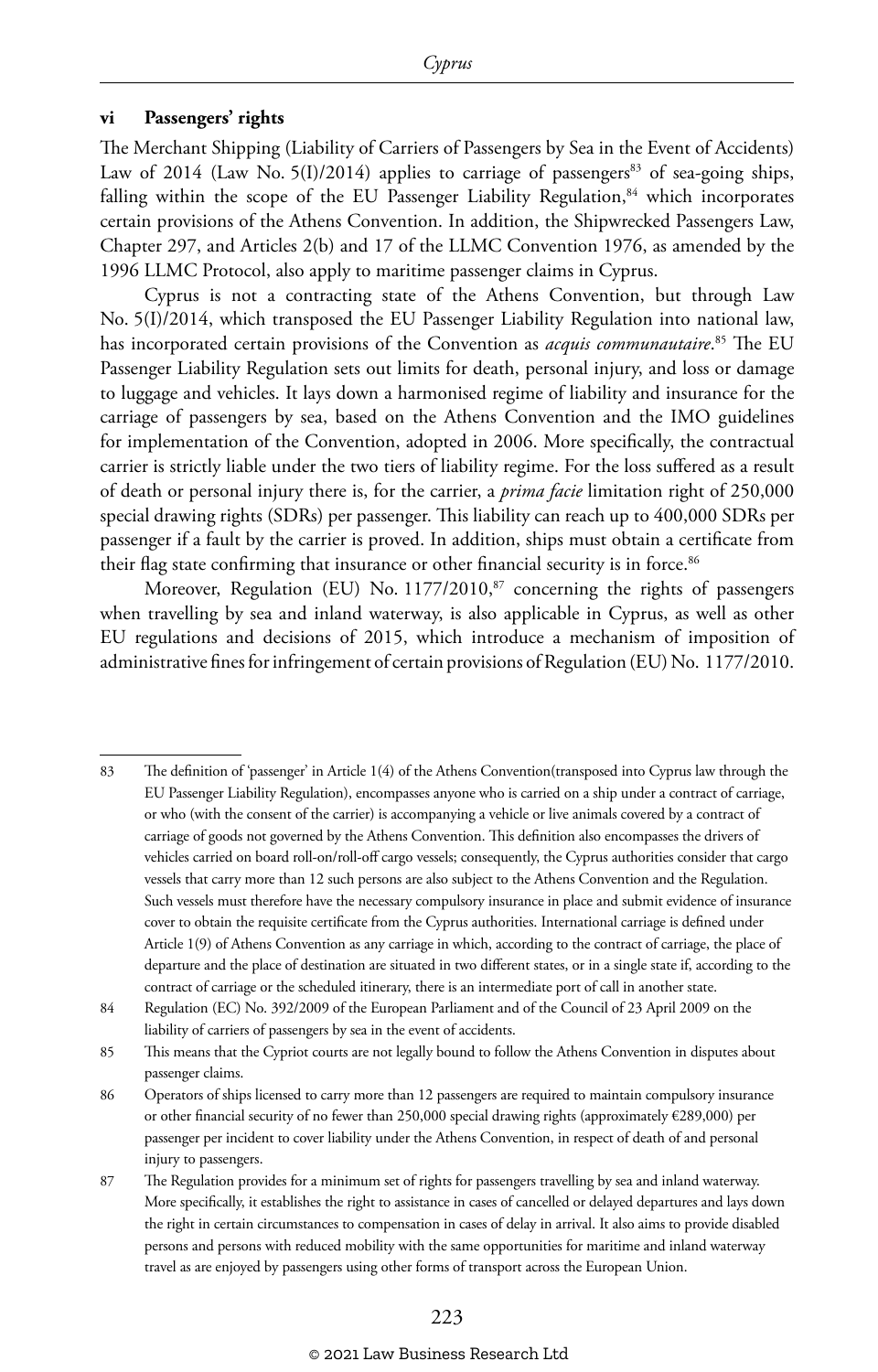#### **vii Seafarers' rights**

#### *Legislative framework*

Most of the relevant domestic legislation and circulars adopt the provisions of international conventions in which Cyprus participates, such as the Maritime Labour Convention 2006 (MLC),<sup>88</sup> which entered into force in Cyprus on 20 August 2013, and the International Convention on Standards of Training, Certification and Watchkeeping for Seafarers 1978 (the STCW Convention). The following are also in force in Cyprus:

- *a* Merchant Shipping (Safety and Seamen) Law, Chapter 292;
- *b* Merchant Shipping (Masters and Seamen) Laws of 1963 (Law No. 46/1963), as amended;
- *c* Merchant Shipping (Safe Manning, Hours of Work and Watchkeeping) Law of 2000 (Law No. 105(I)/2000);
- *d* Merchant Shipping (Criminal and Disciplinary Liability of Seafarers, Suspension or Cancellation of Certificates) Law of 2000 (Law No. 106(I)/2000);
- *e* Merchant Shipping (Medical Examination of Seafarers and Issue of Certificates) Law of 2000 (Law No. 107(I)/2000);
- *f* Merchant Shipping (Registration of Seafarers and Seafarers' Register) Law of 2000 (Law No. 108(I)/2000);
- *g* Merchant Shipping (Minimum Safety and Health Requirements for Work on Board Fishing Vessels) Law of 2002 (Law No. 160(I) 2002);
- *h* Merchant Shipping (Minimum Requirements of Medical Treatment on Board Ships) Law of 2002 (Law No. 175(I)/2002);
- *i* Merchant Shipping (Organisation of Working Time of Seafarers) Law of 2003 (Law No. 79(I)/2003);
- *j* Merchant Shipping (Issue and Recognition of Certificates and Marine Training) Law of 2008 (Law No. 27(I)/2008);
- *k* Merchant Shipping (Dietary of the Crew) Regulations 1964 (PI 204/1964);
- *l* Merchant Shipping (Certificate of Maritime Competency of Radiotelegraph Operators) Regulations 1984 (PI 338/1984);
- *m* Merchant Shipping (Official Log Books, Ship's Articles and Six-Month Lists) Regulations 2001 (PI 297/2001), as amended; and
- *n* Merchant Shipping (Medical Examination of Seafarers and Issue of Certificates) (List of Approved Doctors) Notification of 2020 (PI 201/2020).

#### *Nationality of crew*

There is no restriction on the nationality of the seafarers on board Cypriot ships, provided they are holders of a valid Cyprus Seafarer's Identification and Sea Service Record Book issued by the Cyprus Maritime Administration. There are also no restrictions on officers' nationality. Moreover, no income tax is charged, levied or collected on the salary or other related benefits from the employment of eligible seafarers (officers, crew members or masters) who are tax residents of Cyprus and are employed on board a Cypriot ship that is a qualifying

<sup>88</sup> Cyprus has been a member of the International Labour Organization since 23 September 1960 and has had a prominent role in forming global shipping policies with a strong presence and powerful voice.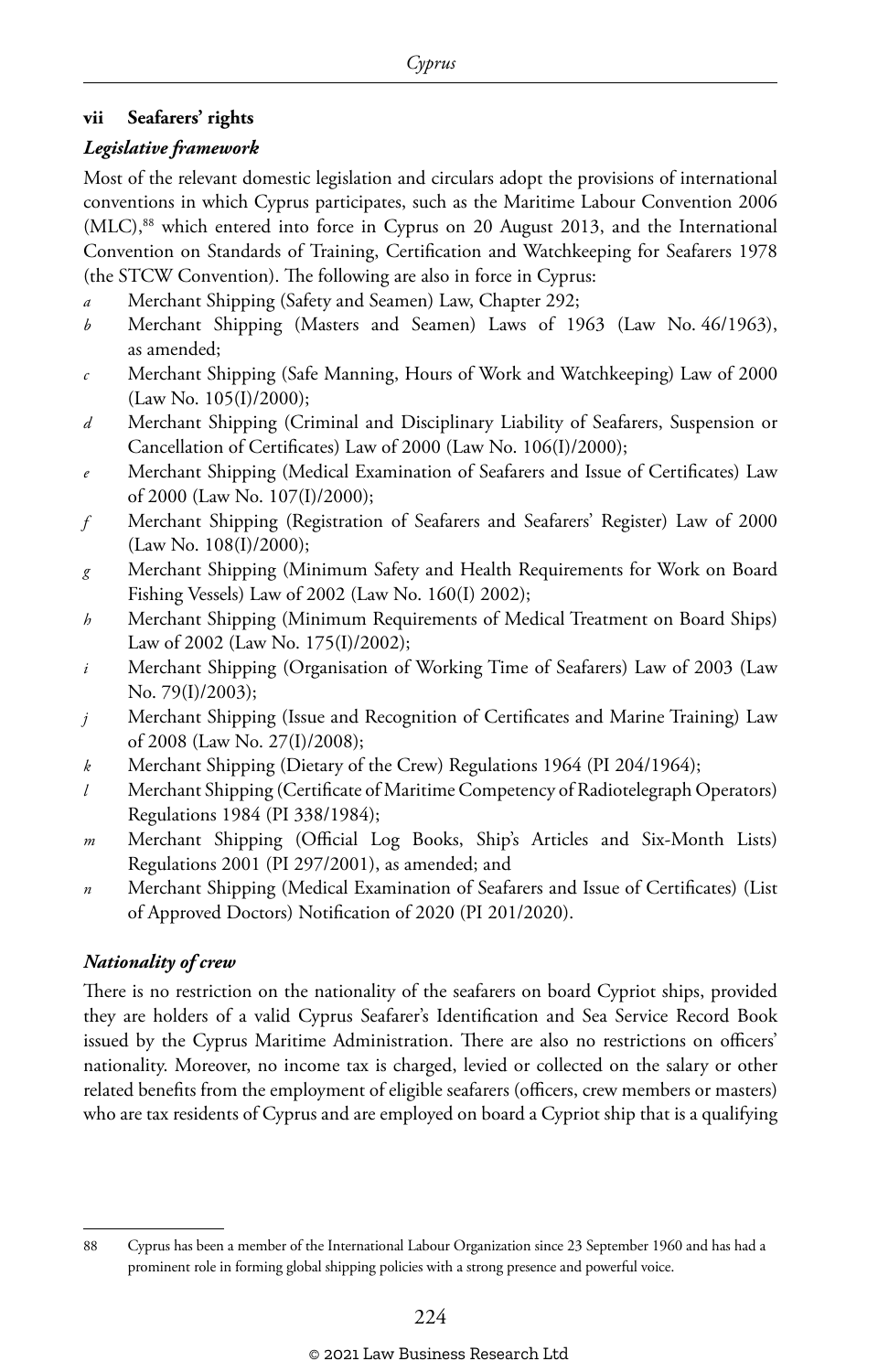ship engaged in maritime transport. Around 100,000 seafarers are employed on board Cypriot ships and 9,000 shipping personnel are employed on shore. The sector employs around 3 per cent of Cyprus' workforce.

In fact, 280,000 seafarers of 98 nationalities are registered in the Seafarer's Register of the Republic of Cyprus, of which 100,000 actively work on board Cyprus-flagged vessels. Of these, 35 per cent are Filipino, 15 per cent Ukrainians and Russians, 10 per cent Polish, 3.5 per cent from the United Kingdom, and the rest from EU Member States.

#### *Recent detainment of foreign vessels in relation to seafarers' rights*

SDM surveyors<sup>89</sup> recently detained two foreign vessels for non-compliance with the MLC: one in 2020 and one in 2019. The deficiency in both cases was the non-payment of seafarers' wages.

#### *Seafarers vaccination programme*

Cyprus was one of the first countries that recognised seafarers as key workers and implemented a formal crew change process. These measures resulted in more than 10,000 seafarers being repatriated or able to return to work since May 2020. Cyprus continues to prioritise seafarer welfare and is keen to support a practical and coordinated solution to the global crew change crisis.

In response, the SDM has formally proposed a practical, global approach to delivering covid-19 vaccinations to seafarers. In letters to the EU Transport and Health Commissioners and IMO Secretary General, the SDM outlined the proposed programme and emphasised the need for a practical, feasible and collective approach to addressing the issue of seafarer inoculations.

Cyprus recognises that there are challenges with the logistics of a vaccination programme for seafarers, including the country of origin or residence of the seafarers, transport and customer restrictions, availability of approved or authorised vaccines, the two-stage vaccination process, and the subsequent time required for a seafarer to be considered as inoculated. Therefore, Cyprus believes there should be a distinction on the basis of the duration of the sea voyage. The suggested programme comprises two main strands:

- *a* for short sea shipping, national measures remain workable and regional cooperation is easier to achieve; and
- *b* for deep sea shipping, Cyprus believes that vessels operating on long-distance intercontinental routes should be designated as an isolated covid-19 zone (a 'bubble').

The focus, therefore, should be on seafarers ashore. Cyprus suggests a coordinated global approach to ensure adequate numbers of approved or authorised vaccines, acceptable to all governments, are available to seafarers for inoculation in their country of residence before they travel to join their respective ships.

A resolution for a global seafarers vaccination programme proposed by the SDM has been officially adopted by the International Labour Organization (ILO). It was agreed at the Fourth Meeting of the Special Tripartite Committee of the Maritime Labour Convention 2006 – Part I, held in a virtual format in April 2021.

<sup>89</sup> The jurisdiction of inspecting and further detaining vessels for MLC deficiencies is derived from the Merchant Shipping (Port State Control) Law of 2011 to 2015, Article 21A.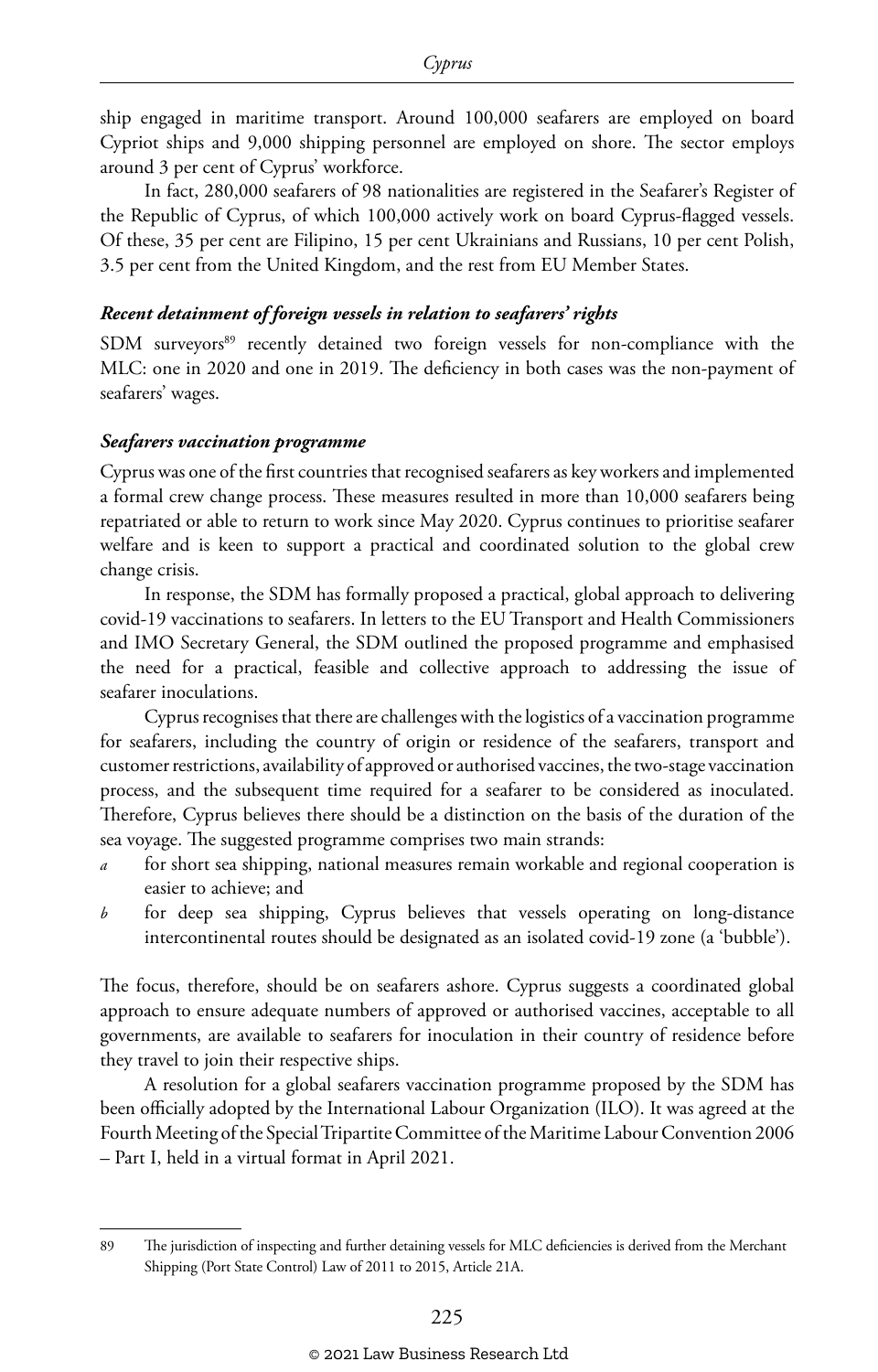The resolution builds on the proposal for a global seafarers vaccination programme presented by Cyprus earlier in 2021 to the IMO Secretary General, the International Chamber of Shipping and the European Union.

It is a concrete step in identifying the magnitude of the vaccination challenge and then proceeding collectively with more decisive action, working with the World Health Organisation and pharmaceutical companies to secure sufficient vaccines for seafarers.

The approach requires social partners, in consultation with shipowners' and seafarers' organisations and in coordination with governments and IMO, to undertake a mapping exercise to establish the number of vaccines required for seafarers ashore. In addition, governments and shipowners' and seafarers' organisations are invited to formulate a resolution, communicating to all relevant UN bodies the need for a collective approach to secure the number of vaccines required.

#### **VII OUTLOOK**

Given the unique characteristics of the island, Cyprus will always have a prominent place in the global maritime sector. The maritime tax system, registration procedures and other policies attract numerous shipowners annually, making the fleet of ships registered under the Cyprus flag one of the largest in the world. Cyprus is a modern, efficient and integrated shipping cluster ranked among the world leaders. Limassol, the heart of the Cyprus maritime cluster, hosts more than 200 companies offering shipping and shipping-related services, from ownership and management to insurance, finance, brokerage, bunkering, ballast water system production, marine training and maritime technology in satellite and radio systems.

There has been an increasing need to implement measures to minimise air pollution by ships, such as reducing the sulphur content of fuel to one-seventh of the previous limit (now 0.5 per cent instead of 3.5 per cent), have created a number of legislative instruments or amended existing ones, such as MARPOL (73/78). Cyprus has adopted all related legislation. This is the main challenge the shipping sector is facing today and, to meet the targets, effort will be required across the industry for a number of years in many respects, including the availability of compliant fuels, the effects on ships' machinery and the training of crews on proper documentation.

Cyprus has amended its policy on registration of ships, eliminating the age limit and placing trust in the improved quality of ships and the global system of monitoring ship performance in regard to safety and pollution prevention practices. Another interesting innovation is the policy on taxation of shipping activities and the environmental incentives, which offer attractive taxation options to shipowners that have been affected by the recent financial crisis and global recession. In addition, the abolishment of initial registration fees aims to boost the competitiveness of the Register of Cyprus Ships and attract more ship registrations.

As far as the tax benefits the Cyprus flag provides are concerned, there is no tax on the income or profit made from the sale of a qualifying ship, nor is tax on capital gains payable on the transfer of a ship or shares in a shipping company. Also, there is no tax on profits from the operation or management of a Cyprus-registered vessel or on dividends received from a ship-owning company in Cyprus. Furthermore, there is no estate duty on the inheritance of shares in a ship-owning company, nor is registration duty payable on the shares of a shipping company. Moreover, a shipowner whose company is registered in Cyprus is fully exempted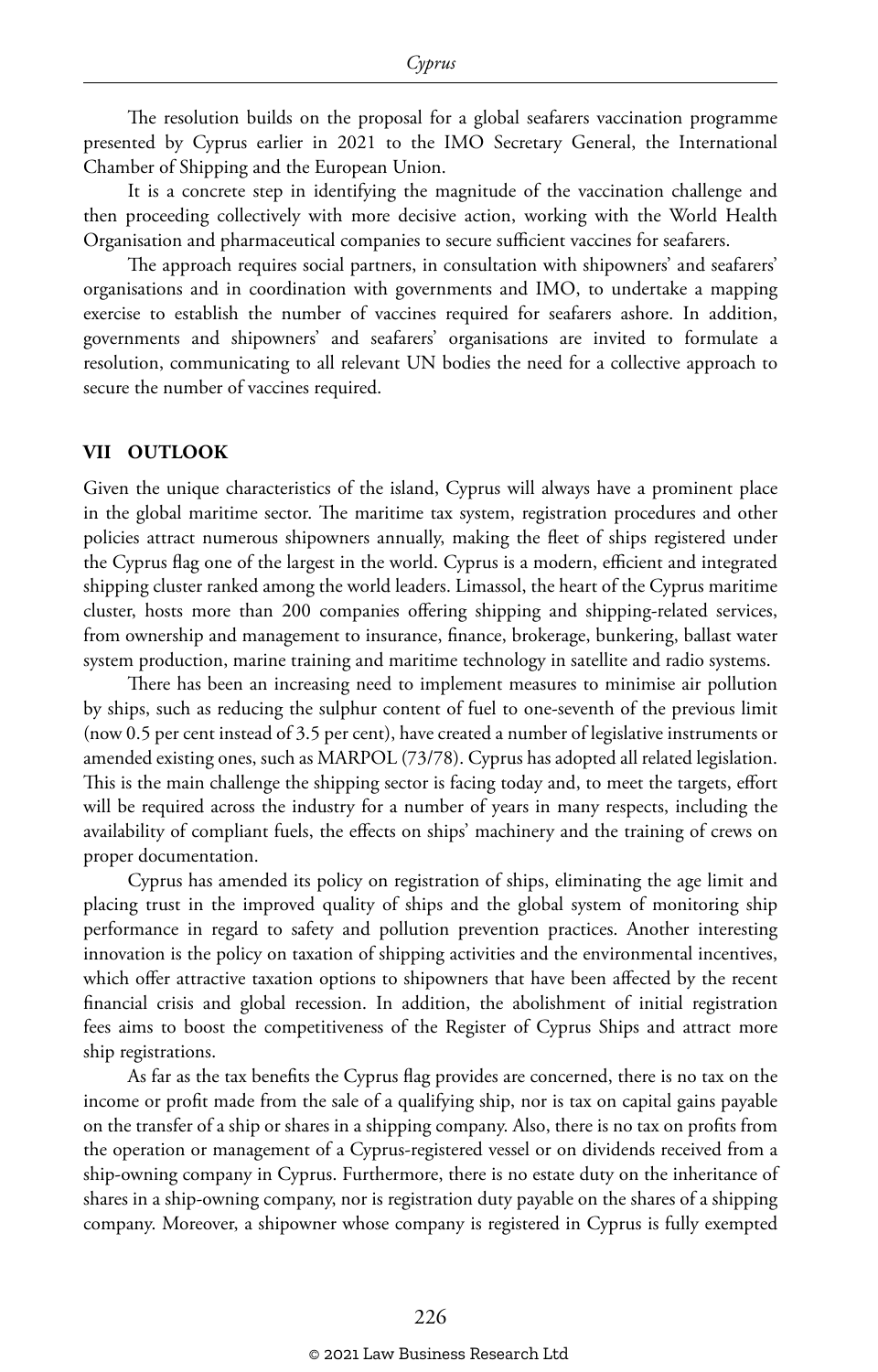from income taxes on operations in international waters and on compensation and wages for officers on shore and crew on board Cypriot ships. Competitive investment funds legislation offering alternative funding solutions to shipping companies is also provided.

Cyprus has concluded double tax avoidance agreements with 65 countries. Moreover, according to the Cyprus VAT Law,<sup>90</sup> a zero rate of VAT is applicable to:

- the supply, modification, repair, maintenance, chartering and hiring of sea-going vessels that are used for navigation on the high seas and carrying paying passengers or that are used for the purpose of commercial, industrial, fishing or other activities; and
- *b* the supply of services to meet the direct needs of seagoing vessels.

Committed to safeguarding and enhancing the competitiveness of the Cyprus maritime cluster, the SDM has obtained the approval of the European Union for the prolongation of its TTS for another 10 years. The SDM has taken steps to promote maritime education in Cyprus, while marine and maritime innovation has acquired new momentum with the creation of the Cyprus Marine and Maritime Institute (CMMI).91 Cyprus takes pride in its role as a member of the IMO Council, the ILO and the European Union, striving to contribute to shaping international policies for greener, smarter and safer shipping.

On 20 May 2020, the SDM signed a memorandum of cooperation with the CMMI confirming the interest of both sides in the development and support of a joint strategy with the aim of encouraging and developing maritime technology and innovation in Cyprus, and promoting bilateral research cooperation in the field of the blue economy.

On 18 September 2019, the Council of Ministers approved a state aid scheme for coastal passenger vessels92 (*de minimis*), aiming to:

- *a* enhance the protection of the marine environment;
- *b* upgrade coastal vessels;
- further improve health and safety conditions for crew and passengers; and
- *d* advance accessibility for people with disabilities.

#### © 2021 Law Business Research Ltd

<sup>90</sup> Value Added Tax Law of 2000 (Law No. 95(I)/2000), Article 25 and Schedule 6.

<sup>91</sup> The Cyprus Marine and Maritime Institute [CMMI], based in Larnaca, is an independent international scientific and business centre of excellence for marine and maritime activities that carries out research, technological development and innovation activities to provide practical solutions to the challenges that the marine and maritime industry, and society, face or will face in the future. The proposal for the creation of the CMMI was submitted to the European Commission in November 2018 under the HORIZON 2020 'Spreading Excellence and Widening Participation' programme, and the project was eventually awarded the grant. The Municipality of Larnaca is the coordinator of the project; the other partners are the Limassol Chamber of Commerce and Industry, the Maritime Institute of Eastern Mediterranean, Cypriot companies SignalGeneriX and GeoImaging, Irish research organisations Marine Institute and SmartBay Ireland and UK research institute, the Southampton Marine and Maritime Institute.

<sup>92</sup> According to the Coastal and other Passenger Vessel Regulations of 2012 (PI 278/2012), 'coastal passenger vessel' or 'vessel' means a marine craft or a high-speed small vessel (in accordance with Article 2 of The High-Speed Small Vessels Laws of 1992-2001) that transports passengers to and from different parts of the coast of the Republic on sea tours, education and training, amateur fishing, diving, embarkation or disembarkation to another vessel or ship or other related activity along the coast, including small passenger vessels. A coastal passenger vessel can be operated only within three nautical miles of the shores of Cyprus and the maximum number of persons permitted on board is 150, provided that the vessel is licensed to carry that number, whereas a small passenger vessel can be operated within the territorial sea of Cyprus and perform international voyages within sea areas A1 and A2 of the Global Maritime Distress and Safety System. The maximum number of persons permitted on board small passenger vessels is 12.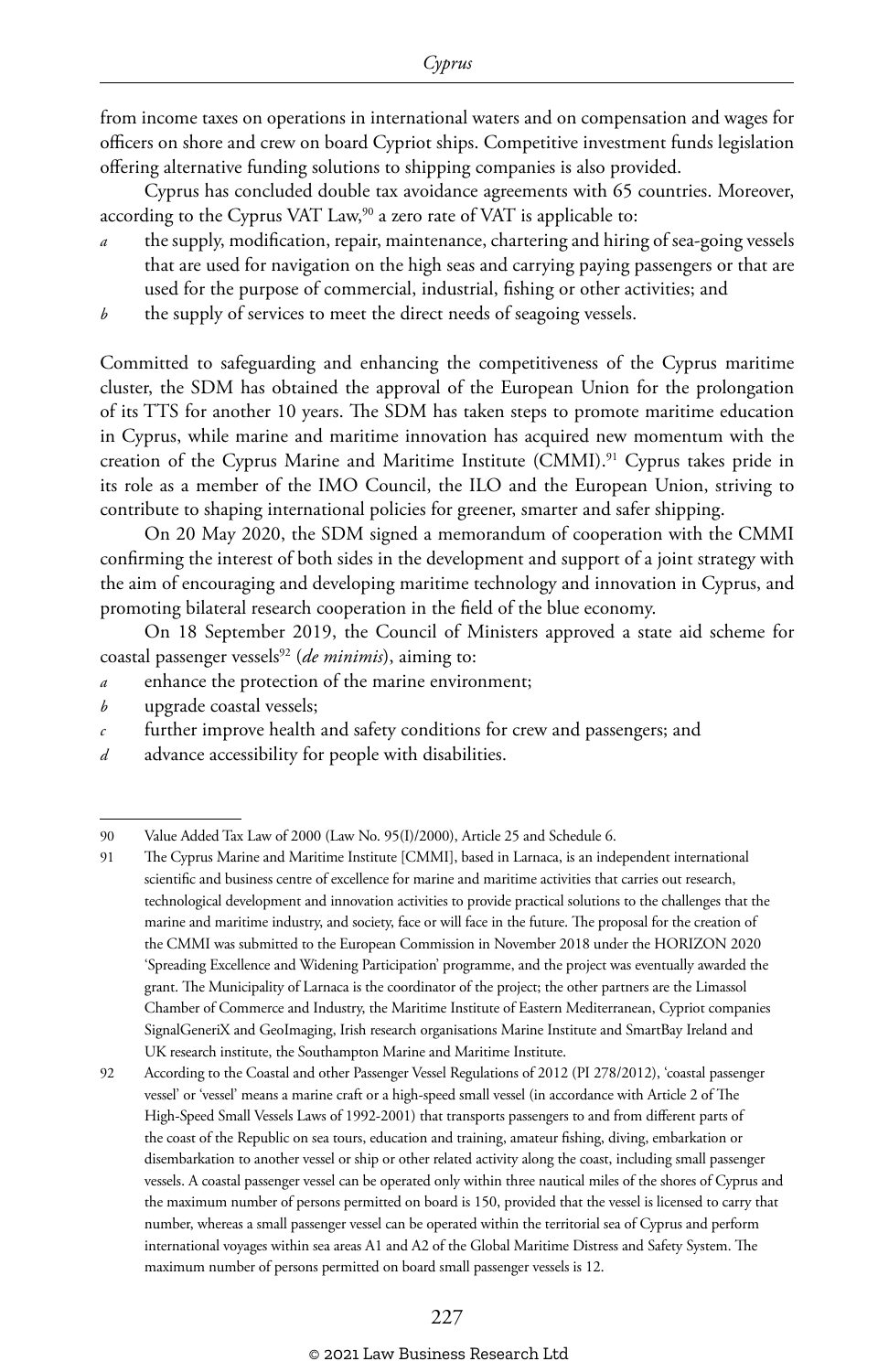Beneficiaries of the scheme are physical or legal entities that own coastal passenger vessels (registered under the Cyprus flag) that have been engaged in the coastal passenger industry for no fewer than three of the previous seven years, with at least 60 trips per high season (April to November).

The scheme will be implemented by the SDM for 2019–2022 and has been allocated a budget of  $\epsilon$ 3 million ( $\epsilon$ 1 million per year). Budgetary support will be up to 60 per cent of eligible expenses and will not exceed €200,000 per beneficiary. Pursuant to the scheme, the minimum investment should be €20,000. Currently, 118 coastal passenger vessels of 7,671 GT are registered in the Register of Cyprus Ships.

Following the redevelopment of the old port of Limassol that is now available for pleasure boats and the success of Limassol Marina,<sup>93</sup> which opened in 2014, work has been under way to develop a number of new marina projects to bolster Cyprus' role as a yachting location in the eastern Mediterranean.

The Paralimni Marina <sup>94</sup> and the Ayia Napa Marina<sup>95</sup> are both under construction. They will contribute to the development of nautical tourism and will enrich the tourist offering in the city of Famagusta. Both marinas will be official ports of entry into Cyprus, providing customs and immigration clearance 24 hours a day. Moreover, on 12 February 2020,

<sup>93</sup> The Limassol Marina has already established itself as one of the most attractive and unique projects in Europe. Boasting a capacity of 650 berths, able to accommodate yachts of between eight and 115 metres, Limassol Marina is the first superyacht marina in Cyprus.

<sup>94</sup> The project for the construction of the Paralimni Marina commenced in March 2021. It is situated in the Pernera area, where the Agia Triada fishing shelter is currently located and its value will amount around to €100 million, including 300 berths and building sites. The Paralimni Marina is the second major maritime tourism project in the region of the free city of Famagusta after Ayia Napa and the third maritime project in Cyprus for the construction and development of marinas (after Ayia Napa and Larnaca). The construction of Paralimni Marina is expected to take four years, while the marine works are expected to be completed within 34 months.

<sup>95</sup> The new Ayia Napa Marina is under construction and is expected to be completed by the end of 2021. It is an ambitious project and is expected to attract investors, bringing further economic growth to the island. The marina will host approximately 600 yachts in wet and dry storage. According to the Decree on Customs Ports of 2021 (PI 31/2021), the Ayia Napa Marina is designated as a 'port of limited use', in which the limited use concerns the boarding and disembarking of cruise ship and pleasure craft passengers with their accompanied luggage. The definition also includes the repair of yachts and the loading of goods for export for special reasons, with the prior approval of the Director of the Customs Department of the Republic of Cyprus. The Ayia Napa maritime port area is also designated as a port of limited use for the boarding and disembarking of crews and passengers of cruise ships and megayachts (with their accompanied luggage), which, owing to their size, cannot dock in Ayia Napa Marina, and for the purposes of oil and supply of cruise ships. This development will upgrade Ayia Napa Marina and strengthen efforts to increase the flow of tourists in the area, creating a completely new category of tourists that did not exist in the past in the free province of Famagusta, placing Ayia Napa on the map for cruise tourism.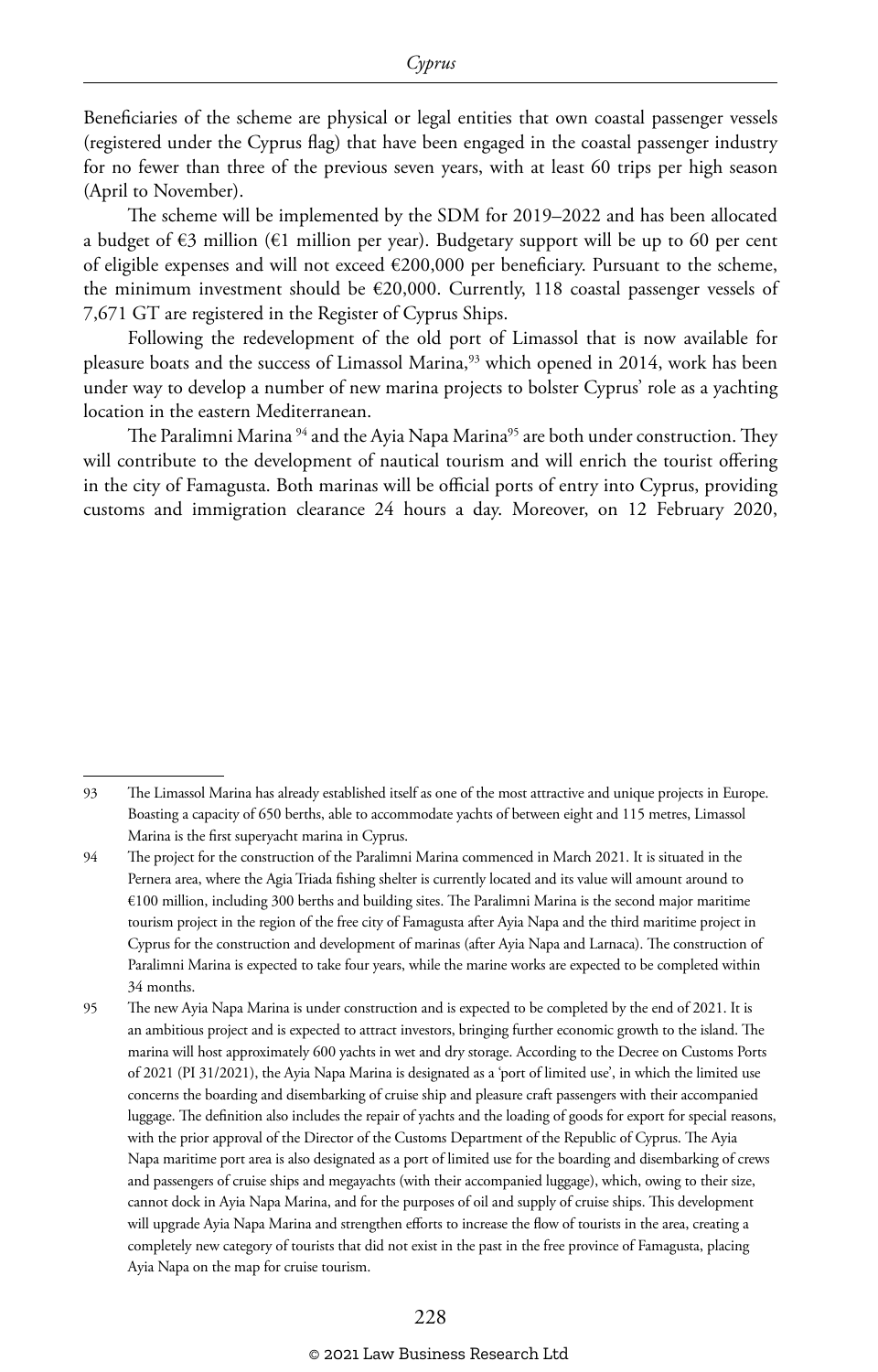the government signed an agreement<sup>96</sup> with an Israeli consortium for the development of Larnaca port and Larnaca Marina<sup>97</sup> with an overall value of  $\epsilon$ 1 billion, which will be the largest investment in Cyprus to date.98 In addition, following the completion of the privatisation process in February 2017, operations at Limassol port are now provided by three private concessionaires.<sup>99</sup>

Cyprus is one of the few countries that has already succeeded in being included in important cruise programmes<sup>100</sup> for 2021, while Royal Caribbean International will call Limassol its home port for the first time. Meanwhile, seven cruise ships of the Carnival Group remain moored off the anchorage at Moni in Limassol as part of the 'hot lay-up' in less costly Cyprus waters, boosting the island's economy.101

#### © 2021 Law Business Research Ltd

<sup>96</sup> The signing of the concession agreement was completed in December 2020 and the 12-month transition period is effective as of January 2021. Construction work on the project is expected to start at the beginning of 2022 and is to be completed in four phases by 2037. The first phase will last five years and, among other things, aims to complete the new infrastructure works, so that citizens can use and enjoy the new spaces created. The works include the expansion and reconstruction of the existing marina, so that it can accommodate 650 boats from five to 150 metres long and offer facilities such as boat repair and services. The upgraded marina will also accommodate megayachts of up to 150 metres and approach a broader clientele than currently. The works also include the construction of a Marina Yacht Club. In addition, the upgraded Larnaca Port will be able to accommodate ships of up to 450 metres in length, such as luxury cruise ships, energy exploration vessels, military and other merchant ships. The port of Larnaca is the second largest of the Republic and until 1973 it was operating as a roadstead with inadequate port facilities. The port is under the jurisdiction of the Cyprus Ports Authority.

<sup>97</sup> Larnaca Marina is under the exclusive jurisdiction of the Deputy Ministry of Tourism, which was established in January 2019, replacing the Cyprus Tourism Organisation. The Deputy Ministry of Tourism is responsible, among other things, for the implementation of the Regulation of Marinas Laws of 1977-2002 and the Administration of Leisure Boats Docking Space Laws of 2007-2013.

<sup>98</sup> According to the *International Boat Industry* magazine.

<sup>99</sup> The concessionaires are: P&O Maritime (GAP Vassilopoulos Group in partnership with P&O Maritime), which will handle marine services for the next 15 years; DP World Limassol Ltd, which is to provide services to vessels of general cargo, break-bulk, ro-ro, oil and gas sector, cruise and passenger vessels within the new passenger terminal for the next 25 years; and Eurogate Container Terminal Limassol, which deals with containerised cargo. Before the privatisation, Limassol port was under the jurisdiction of the Cyprus Ports Authority, which still has jurisdiction within the pier of the port. Limassol port is the largest port facility and the main cruise port of the island. It is considered one of the largest and busiest ports in the Mediterranean, with modern facilities. It can accommodate vessels of any length. Ferries connect Limassol with Greece, Israel, Egypt, Lebanon, among others.

<sup>100</sup> For the first time, Royal Caribbean International will begin a round trip in Haifa, Israel , from May 2021. Royal Caribbean has included Cyprus in its cruise schedule for June, July and August 2021 for its most modern and advanced ship, which is expected to arrive in Cyprus about 15 times, between June and August 2021, with the prospect of additional stations in the coming months. In conjunction with Israel's health and tourism authorities, Royal Caribbean will be the first to offer fully vaccinated sailings, where both crew and guests above the age of 16 will be vaccinated against covid-19. Details on the additional health and safety measures to be implemented by Israel and Royal Caribbean will be announced at a later date.

<sup>101</sup> A leading cruise ship operator (Carnival cruise line and its sister companies) have chosen to anchor seven of the world's most impressive cruise ships (the Island Princess, Enchanted Princess, Regal Princess and Sky Princess, the Seabourn Sojourn, Seabourn Ovation and Seabourn Encore) off Limassol (in the Limassol Moni anchorage) in a significant financial boost to the Cypriot economy, at a time when it is under pressure because of the covid-19 pandemic. More specifically, the cruise ships have been anchored (with no passengers on board) off Limassol since May 2020, after journeys were cancelled because of coronavirus restrictions and lockdowns, as they could not conduct their trans-Atlantic routes. Only crew are on board the ships. Each vessel contributes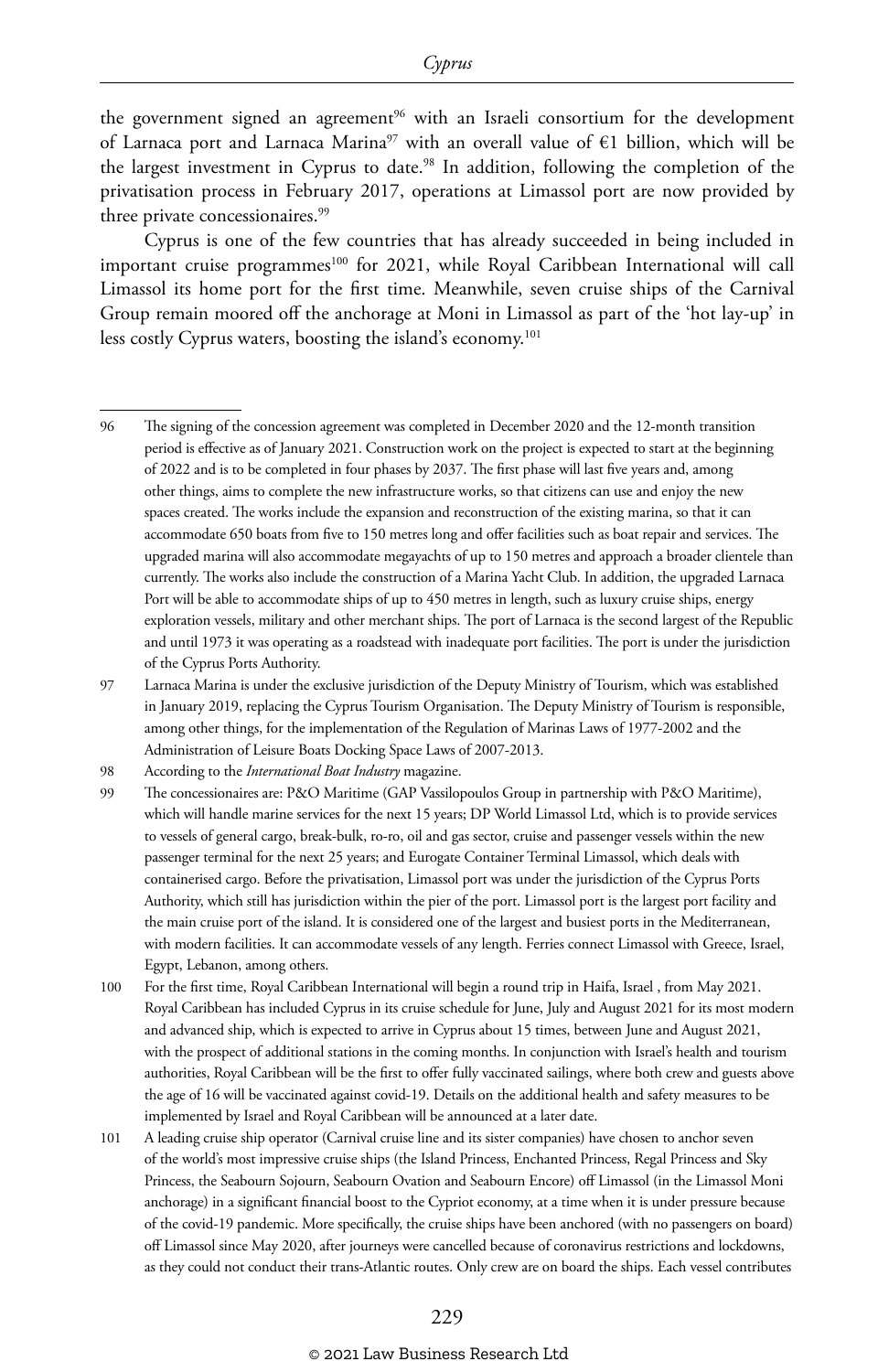Developments have been also seen in the small port at Vassilikos, on the south coast near the island's main oil terminal. There are plans to develop Vassilikos into an industrial port that will operate as an oil and gas service centre, and it is expected to be ready by 2023. Its strategic location makes Vassilikos the first terminal of its kind in the eastern Mediterranean, connecting Europe and the Black Sea with the Middle East and Asia.

As well as the CMMI and the development of Larnaca port and marina, a plethora of other projects in Larnaca will the city a new and promising maritime centre, including the newly established Cyprus Centre for Land, Open Seas and Port Security.102

The fishing industry<sup>103</sup> has developed dramatically in the past few years. On 5 August 2020, a contract was signed for the ambitious revamp of the Liopetri fishing shelter.<sup>104</sup> This  $\epsilon$ 8.5 million project, one of the biggest involving a fishing shelter in Cyprus, includes the construction of a bridge over the Liopetri river, 100 berths for pleasure boats and another 35 for professional fishermen. In addition, there will be a training centre for canoes, coastal paths and facilities for fishermen, contributing significantly to sustainable fishing in Famagusta. The Ormidhia fishing shelter in Larnaca is also under development. This  $E1.4$  million project was signed on 6 April 2021 and construction will take 24 months.

The Network of Scientists and Fishermen of Cyprus, which is co-financed by the European Maritime and Fisheries Fund, was created on 23 September 2020. The Network is led by the Oceanographic Centre at the University of Cyprus and is attended by the Pancyprian Association of Professional Coastal Fishermen, the Professional Fishermen of Multipurpose Boats, the Pancyprian Association of Professional Fishermen of the Small Fishing Boat and the Enalia Physis Environmental Research Centre Ltd. The main objectives of the Network are:

*a* the protection of fisheries;

- *b* the safeguarding of the interests and rights of fishermen;
- *c* the identification, promotion and resolution of problems related to fisheries; and
- *d* the better and sustainable exploitation of fishery stocks.

around €20,000 per month. More precisely, the vessels pay fees for anchorage, they order goods and services from local suppliers to support the crews on board (there are no passengers) and they use local companies to provide technical support and assistance.

<sup>102</sup> In September 2020, the Republic of Cyprus and the United States, in the framework of their bilateral cooperation in the security and defence realm, signed a memorandum of understanding to establish a training facility in Larnaca – the Cyprus Centre for Land, Open Seas and Port Security (CYCLOPS) – which will be Cypriot-owned and has already secured an initial funding sum from the US government for the purpose of establishing and operating. CYCLOPS will allow the United States to provide enhanced technical assistance related to safety and security, including border security, customs and export controls, port and maritime security, along with cybersecurity. Official construction began in February 2021.

<sup>103</sup> Cyprus has a long-standing fisheries tradition. Despite its limited contribution to GDP (around 0.8 per cent), the Cypriot fisheries sector holds significant socio-economic importance, particularly in coastal areas. The fishing fleet comprised 858 vessels in 2019, with a combined gross tonnage of 3,811 and total engine power of 40,801kW.

<sup>104</sup> The project will be a boost not only to professional fishermen and tourism but will also protect the marine environment. The project is co-financed by the European Maritime and Fisheries Fund (75 per cent) and National Resources of the Republic of Cyprus (25 per cent) and it is expected to be ready before the end of 2022. Construction will take 30 months. The project has been on the cards for some years and was first intended to be launched in 2013 but was postponed because of the economic crisis that year.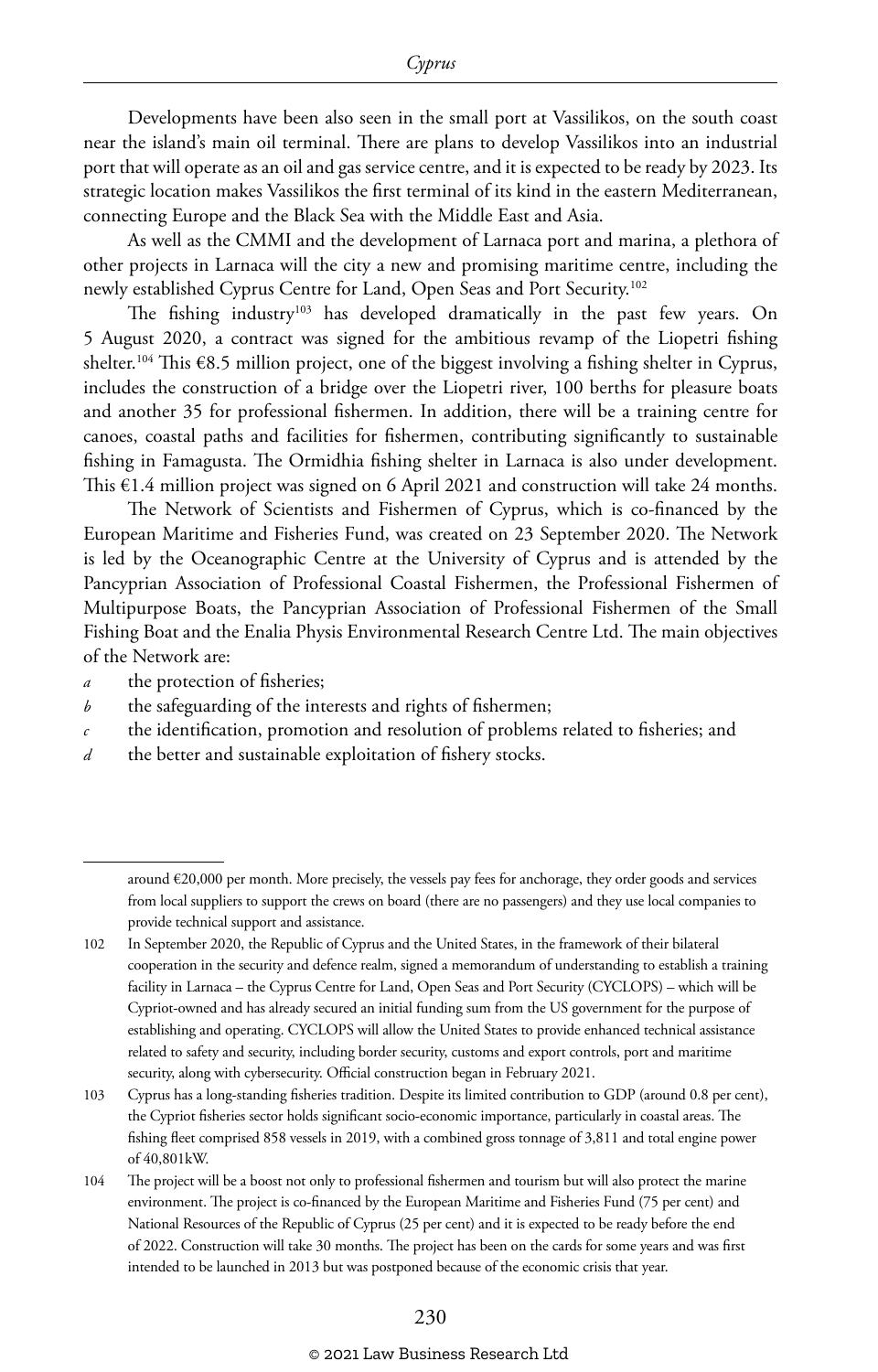In addition to the above-mentioned developments, the one thing that could dramatically drive the growth of Cyprus' shipping industry, and bring about the further expansion of Cyprus' registry, is a viable and functional solution to the lifting of the Turkish embargo on Cypriot ships, which, since 1987,105 has been the Achilles heel of the Cyprus flag, hindering the development of the Register of Cyprus Ships and of the island's ports.<sup>106</sup>

<sup>105</sup> In April 1987, Turkey imposed restrictive measures exclusively against Cyprus-flagged vessels, prohibiting them to call at Turkish ports. In May 1997, Turkey issued new instructions to its ports and harbours to clarify uncertainties arising from the imposition of the restrictions, thus, extending them against vessels under a foreign flag (of any nationality) sailing to Turkish ports directly from any Cypriot port under the effective control of the Republic of Cyprus (Limassol, Larnaca) and to vessels of any nationality related to the Republic of Cyprus in terms of ownership or ship management. The immediate effect of the May 1997 instructions was to restrict the use of Cypriot ports for trans-shipment operations of shipping lines in the Mediterranean.

<sup>106</sup> It is important to note that the Republic of Cyprus fully complies with its international and EU obligations regarding Turkey-flagged vessels, as these vessels can freely call at any port under the effective control of the government of the Republic of Cyprus.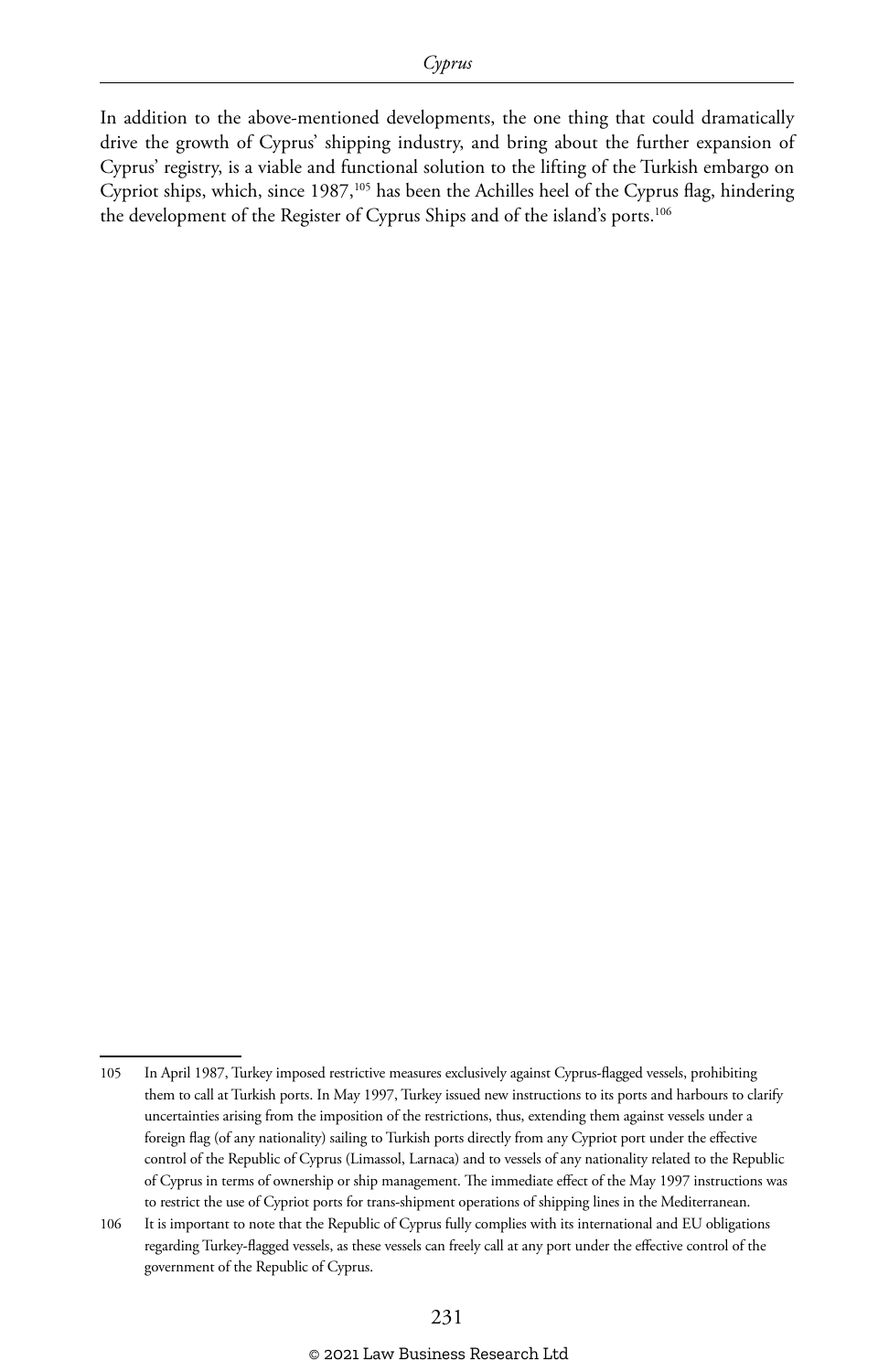## ABOUT THE AUTHORS

#### **ZACHARIAS L KAPSIS**

#### *A Karitzis & Associates LLC*

Zacharias Kapsis is an advocate and legal consultant. He obtained his bachelor degree in law from the National and Kapodistrian University of Athens in 2014 and pursued his master's degree in maritime law at the University of Southampton in 2018. His master's degree focused on the law of the marine environment, admiralty law, marine insurance law, carriage of goods by sea (charter parties and bills of lading), while his dissertation dealt with the seaworthiness of unmanned and autonomous cargo ships. In December 2019, Zacharias graduated from the Adonis Business Academy, where he studied digital marketing and sales, a programme that enhanced his knowledge on modern marketing strategies and sales growth.

Zacharias successfully completed his legal training in November 2015 and he was admitted to the Cyprus Bar Association in 2018. He is a member of the Larnaca Bar Association and the secretary of the Shipping Committee of the Cyprus Bar Association. He is also a member of the Aviation Committee and the Committee on Environment, Energy Law, and Investment Programs of the Cyprus Bar Association. In addition, Zacharias is an affiliate member of both the Cyprus and Hellenic Marine Environment Protection Association. Moreover, Zacharias is a Research Fellow at the Centre for Marine and Maritime Policy Research and Regional Cooperation (CM2PR2C) of the Cyprus Marine and Maritime Institute.

Zacharias joined A Karitzis & Associates LLC in January 2019 and has since been working in the shipping department as a maritime law expert.

#### **ANTONIS J KARITZIS**

#### *A Karitzis & Associates LLC*

Antonis Karitzis is the founder of A Karitzis & Associates LLC. He is an advocate, legal consultant and the managing partner of the firm. He is also a member of the Limassol Bar Association.

Antonis received his law degree from the University of Manchester in 2002. His knowledge and experience extends to various fields, including shipping, corporate, commercial, trusts, tax, property, litigation, admiralty and administrative actions.

He has successfully handled some of the firm's most high-profile cases, including multimillion-dollar claims. Antonis is currently studying with the Chartered Institute of Taxation, a programme that enhances his knowledge on tax issues. He has also completed all the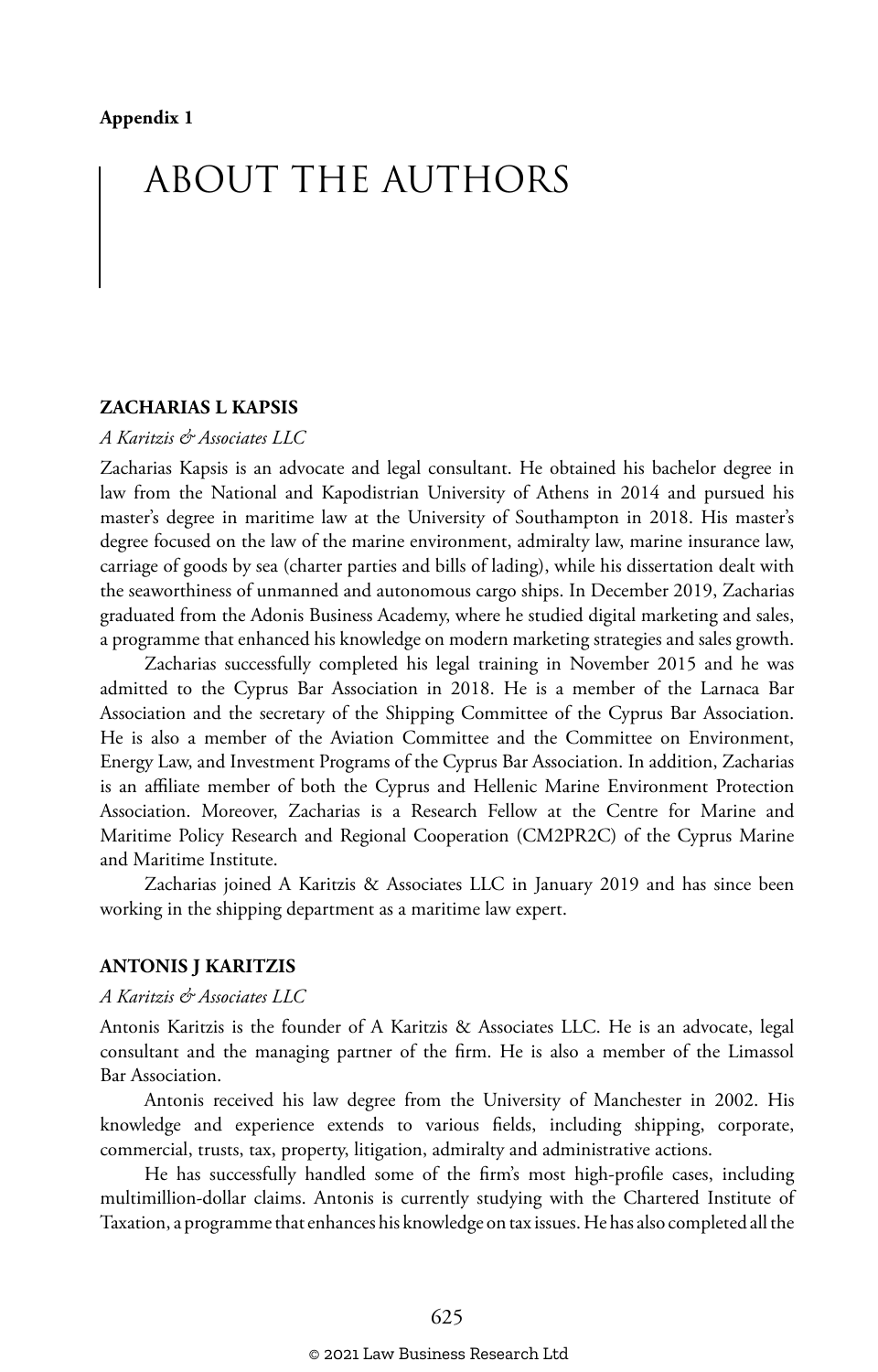core courses of the demanding and intensive MBA programme with the Cyprus International Institute of Management and this has equipped him with the requisite knowledge and skills to lead and manage the law firm in a well-organised and diligent manner.

#### **A KARITZIS & ASSOCIATES LLC**

228 Archbishop Makarios III Avenue Agios Pavlos Court, Block B, 4th Floor 3030 Limassol Cyprus Tel: +357 25 028 114 Fax: +357 25 028 115 z.kapsis@karitzis.com antonis@karitzis.com www.karitzis.com